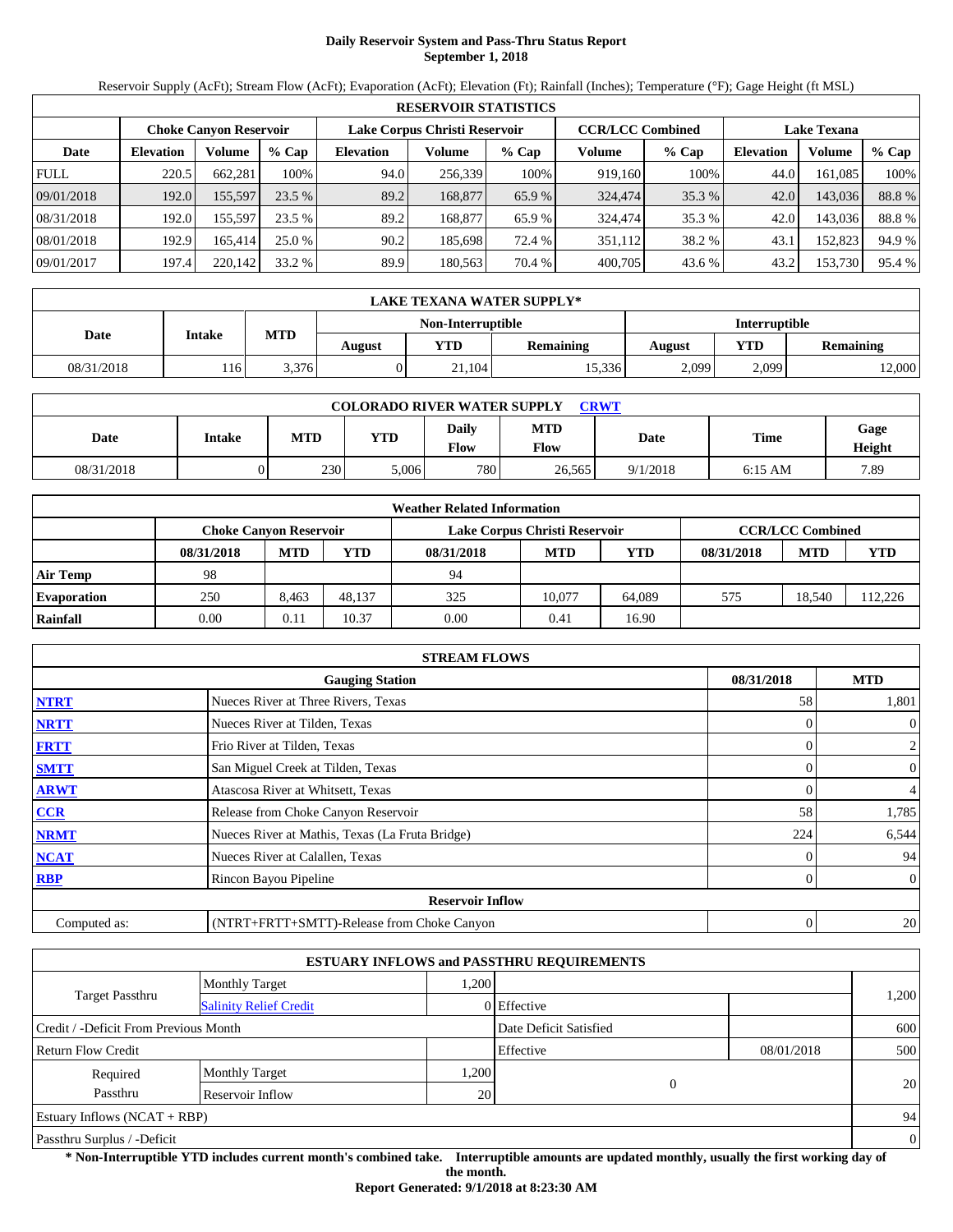# **Daily Reservoir System and Pass-Thru Status Report September 2, 2018**

Reservoir Supply (AcFt); Stream Flow (AcFt); Evaporation (AcFt); Elevation (Ft); Rainfall (Inches); Temperature (°F); Gage Height (ft MSL)

|             | <b>RESERVOIR STATISTICS</b> |                               |         |                  |                               |         |                         |         |                  |                    |        |  |  |
|-------------|-----------------------------|-------------------------------|---------|------------------|-------------------------------|---------|-------------------------|---------|------------------|--------------------|--------|--|--|
|             |                             | <b>Choke Canyon Reservoir</b> |         |                  | Lake Corpus Christi Reservoir |         | <b>CCR/LCC Combined</b> |         |                  | <b>Lake Texana</b> |        |  |  |
| Date        | <b>Elevation</b>            | Volume                        | $%$ Cap | <b>Elevation</b> | Volume                        | $%$ Cap | Volume                  | $%$ Cap | <b>Elevation</b> | Volume             | % Cap  |  |  |
| <b>FULL</b> | 220.5                       | 662.281                       | 100%    | 94.0             | 256,339                       | 100%    | 919,160                 | 100%    | 44.0             | 161.085            | 100%   |  |  |
| 09/02/2018  | 191.9                       | 155,597                       | 23.5%   | 89.2             | 168,877                       | 65.9 %  | 324,474                 | 35.3 %  | 42.0             | 143,036            | 88.8%  |  |  |
| 09/01/2018  | 192.0                       | 155.597                       | 23.5 %  | 89.2             | 168,877                       | 65.9 %  | 324,474                 | 35.3 %  | 42.0             | 143.036            | 88.8%  |  |  |
| 08/02/2018  | 192.9                       | 165.414                       | 25.0 %  | 90.2             | 185.698                       | 72.4 %  | 351,112                 | 38.2 %  | 43.1             | 152,823            | 94.9 % |  |  |
| 09/02/2017  | 197.4                       | 220,142                       | 33.2 %  | 89.9             | 180.563                       | 70.4 %  | 400,705                 | 43.6 %  | 43.6             | 157,385            | 97.7 % |  |  |

|             | LAKE TEXANA WATER SUPPLY* |            |        |                   |                  |               |            |                  |  |  |  |
|-------------|---------------------------|------------|--------|-------------------|------------------|---------------|------------|------------------|--|--|--|
|             |                           |            |        | Non-Interruptible |                  | Interruptible |            |                  |  |  |  |
| <b>Date</b> | Intake                    | <b>MTD</b> | August | YTD               | <b>Remaining</b> | August        | <b>YTD</b> | <b>Remaining</b> |  |  |  |
| 09/01/2018  | 115                       |            |        | 7.843             | 18,597           | 2,099         | 2,099      | 12,000           |  |  |  |

| <b>COLORADO RIVER WATER SUPPLY</b><br><b>CRWT</b> |               |            |       |               |                           |          |           |                |  |  |  |
|---------------------------------------------------|---------------|------------|-------|---------------|---------------------------|----------|-----------|----------------|--|--|--|
| Date                                              | <b>Intake</b> | <b>MTD</b> | YTD   | Daily<br>Flow | <b>MTD</b><br><b>Flow</b> | Date     | Time      | Gage<br>Height |  |  |  |
| 09/01/2018                                        |               |            | 4.776 | 879           | 879                       | 9/2/2018 | $6:15$ AM | 8.02           |  |  |  |

|                    |                               |            |        | <b>Weather Related Information</b> |            |        |            |                         |         |
|--------------------|-------------------------------|------------|--------|------------------------------------|------------|--------|------------|-------------------------|---------|
|                    | <b>Choke Canvon Reservoir</b> |            |        | Lake Corpus Christi Reservoir      |            |        |            | <b>CCR/LCC Combined</b> |         |
|                    | 09/01/2018                    | <b>MTD</b> | YTD    | 09/01/2018                         | <b>MTD</b> | YTD    | 09/01/2018 | <b>MTD</b>              | YTD     |
| <b>Air Temp</b>    | 99                            |            |        | 96                                 |            |        |            |                         |         |
| <b>Evaporation</b> | 262                           | 262        | 48.399 | 267                                | 267        | 64,356 | 529        | 529                     | 112,755 |
| Rainfall           | 0.00                          | 0.00       | 10.37  | 0.00                               | 0.00       | 16.90  |            |                         |         |

|              | <b>STREAM FLOWS</b>                             |              |                |
|--------------|-------------------------------------------------|--------------|----------------|
|              | <b>Gauging Station</b>                          | 09/01/2018   | <b>MTD</b>     |
| <b>NTRT</b>  | Nueces River at Three Rivers, Texas             | 57           | 57             |
| <b>NRTT</b>  | Nueces River at Tilden, Texas                   | 0            | $\mathbf{0}$   |
| <b>FRTT</b>  | Frio River at Tilden, Texas                     | $\Omega$     | $\mathbf{0}$   |
| <b>SMTT</b>  | San Miguel Creek at Tilden, Texas               | $\Omega$     | $\mathbf{0}$   |
| <b>ARWT</b>  | Atascosa River at Whitsett, Texas               | 0            | $\mathbf{0}$   |
| <b>CCR</b>   | Release from Choke Canyon Reservoir             | 58           | 58             |
| <b>NRMT</b>  | Nueces River at Mathis, Texas (La Fruta Bridge) | 230          | 230            |
| <b>NCAT</b>  | Nueces River at Calallen, Texas                 |              | $\overline{0}$ |
| <b>RBP</b>   | Rincon Bayou Pipeline                           | 0            | $\overline{0}$ |
|              | <b>Reservoir Inflow</b>                         |              |                |
| Computed as: | NRTT+FRTT+SMTT+ARWT                             | $\mathbf{0}$ | $\theta$       |

|                                       |                               |      | <b>ESTUARY INFLOWS and PASSTHRU REQUIREMENTS</b> |            |                |
|---------------------------------------|-------------------------------|------|--------------------------------------------------|------------|----------------|
|                                       | <b>Monthly Target</b>         | ,200 |                                                  |            |                |
| <b>Target Passthru</b>                | <b>Salinity Relief Credit</b> |      | 0 Effective                                      |            | 1,200          |
| Credit / -Deficit From Previous Month |                               |      | Date Deficit Satisfied                           |            | $\overline{0}$ |
| <b>Return Flow Credit</b>             |                               |      | Effective                                        | 09/01/2018 | 500            |
| Required                              | <b>Monthly Target</b>         | ,200 |                                                  |            |                |
| Passthru                              | Reservoir Inflow              |      | 0                                                |            | $\theta$       |
| Estuary Inflows $(NCAT + RBP)$        |                               |      |                                                  |            | $\overline{0}$ |
| Passthru Surplus / -Deficit           |                               |      |                                                  |            | $\theta$       |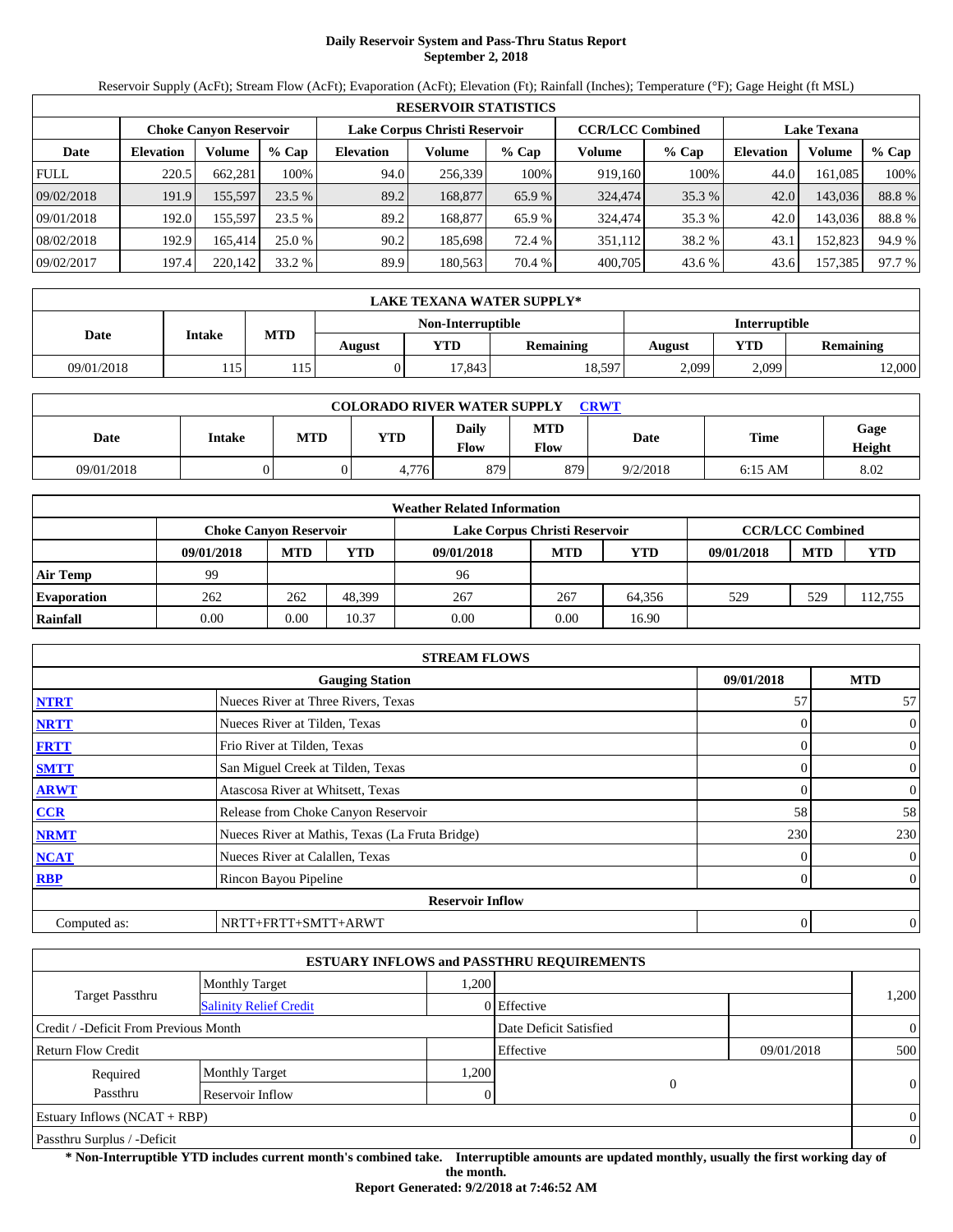# **Daily Reservoir System and Pass-Thru Status Report September 3, 2018**

Reservoir Supply (AcFt); Stream Flow (AcFt); Evaporation (AcFt); Elevation (Ft); Rainfall (Inches); Temperature (°F); Gage Height (ft MSL)

|             | <b>RESERVOIR STATISTICS</b>                                                                                     |         |         |                  |         |         |         |          |                  |         |         |  |
|-------------|-----------------------------------------------------------------------------------------------------------------|---------|---------|------------------|---------|---------|---------|----------|------------------|---------|---------|--|
|             | Lake Corpus Christi Reservoir<br><b>CCR/LCC Combined</b><br><b>Lake Texana</b><br><b>Choke Canvon Reservoir</b> |         |         |                  |         |         |         |          |                  |         |         |  |
| Date        | <b>Elevation</b>                                                                                                | Volume  | $%$ Cap | <b>Elevation</b> | Volume  | $%$ Cap | Volume  | % Cap    | <b>Elevation</b> | Volume  | $%$ Cap |  |
| <b>FULL</b> | 220.5                                                                                                           | 662.281 | 100%    | 94.0             | 256,339 | 100%    | 919,160 | 100%     | 44.0             | 161.085 | 100%    |  |
| 09/03/2018  | 191.9                                                                                                           | 154,526 | 23.3%   | 89.1             | 167.241 | 65.2 %  | 321,767 | $35.0\%$ | 41.9             | 142.162 | 88.3 %  |  |
| 09/02/2018  | 191.9                                                                                                           | 155.597 | 23.5 %  | 89.2             | 168,877 | 65.9 %  | 324,474 | 35.3 %   | 42.0             | 143.036 | 88.8%   |  |
| 08/03/2018  | 192.9                                                                                                           | 165.414 | 25.0 %  | 90.2             | 185,698 | 72.4 %  | 351.112 | 38.2 %   | 43.1             | 152.823 | 94.9 %  |  |
| 09/03/2017  | 197.4                                                                                                           | 220,142 | 33.2 %  | 89.9             | 180.563 | 70.4 %  | 400,705 | 43.6 %   | 44.0             | 161.085 | 100.0 % |  |

|            | <b>LAKE TEXANA WATER SUPPLY*</b> |     |        |                   |                  |               |       |                  |  |  |  |
|------------|----------------------------------|-----|--------|-------------------|------------------|---------------|-------|------------------|--|--|--|
|            |                                  |     |        | Non-Interruptible |                  | Interruptible |       |                  |  |  |  |
| Date       | <b>Intake</b>                    | MTD | August | VTD -             | <b>Remaining</b> | August        | YTD   | <b>Remaining</b> |  |  |  |
| 09/02/2018 | . 15                             | 230 |        | 17,958            | 18.482           | 2,099         | 2,099 | 12,000           |  |  |  |

| <b>COLORADO RIVER WATER SUPPLY</b><br><b>CRWT</b> |        |            |       |               |             |          |           |                |  |  |
|---------------------------------------------------|--------|------------|-------|---------------|-------------|----------|-----------|----------------|--|--|
| Date                                              | Intake | <b>MTD</b> | YTD   | Daily<br>Flow | MTD<br>Flow | Date     | Time      | Gage<br>Height |  |  |
| 09/02/2018                                        |        |            | 4.776 | 975           | .854        | 9/3/2018 | $6:15$ AM | 8.33           |  |  |

|                    |                               |            |        | <b>Weather Related Information</b> |            |        |            |                         |         |
|--------------------|-------------------------------|------------|--------|------------------------------------|------------|--------|------------|-------------------------|---------|
|                    | <b>Choke Canvon Reservoir</b> |            |        | Lake Corpus Christi Reservoir      |            |        |            | <b>CCR/LCC Combined</b> |         |
|                    | 09/02/2018                    | <b>MTD</b> | YTD    | 09/02/2018                         | <b>MTD</b> | YTD    | 09/02/2018 | <b>MTD</b>              | YTD     |
| <b>Air Temp</b>    | 100                           |            |        | 98                                 |            |        |            |                         |         |
| <b>Evaporation</b> | 243                           | 505        | 48.642 | 285                                | 552        | 64.641 | 528        | 0.057                   | 113,283 |
| Rainfall           | 0.00                          | 0.00       | 10.37  | 0.00                               | 0.00       | 16.90  |            |                         |         |

|              | <b>STREAM FLOWS</b>                             |            |     |                |
|--------------|-------------------------------------------------|------------|-----|----------------|
|              | <b>Gauging Station</b>                          | 09/02/2018 |     | <b>MTD</b>     |
| <b>NTRT</b>  | Nueces River at Three Rivers, Texas             |            | 55  | 112            |
| <b>NRTT</b>  | Nueces River at Tilden, Texas                   |            |     | $\mathbf{0}$   |
| <b>FRTT</b>  | Frio River at Tilden, Texas                     |            |     | $\mathbf{0}$   |
| <b>SMTT</b>  | San Miguel Creek at Tilden, Texas               |            | 0   | $\mathbf{0}$   |
| <b>ARWT</b>  | Atascosa River at Whitsett, Texas               |            |     | $\mathbf{0}$   |
| <b>CCR</b>   | Release from Choke Canyon Reservoir             |            | 58  | 115            |
| <b>NRMT</b>  | Nueces River at Mathis, Texas (La Fruta Bridge) |            | 210 | 441            |
| <b>NCAT</b>  | Nueces River at Calallen, Texas                 |            |     | $\overline{0}$ |
| <b>RBP</b>   | Rincon Bayou Pipeline                           |            |     | $\overline{0}$ |
|              | <b>Reservoir Inflow</b>                         |            |     |                |
| Computed as: | NRTT+FRTT+SMTT+ARWT                             |            | 0   | $\mathbf{0}$   |

|                                       |                               |      | <b>ESTUARY INFLOWS and PASSTHRU REQUIREMENTS</b> |            |          |
|---------------------------------------|-------------------------------|------|--------------------------------------------------|------------|----------|
|                                       | <b>Monthly Target</b>         | ,200 |                                                  |            |          |
| Target Passthru                       | <b>Salinity Relief Credit</b> |      | 0 Effective                                      |            | 1,200    |
| Credit / -Deficit From Previous Month |                               |      | Date Deficit Satisfied                           |            | 94       |
| Return Flow Credit                    |                               |      | Effective                                        | 09/01/2018 | 500      |
| Required                              | <b>Monthly Target</b>         | .200 |                                                  |            |          |
| Passthru                              | Reservoir Inflow              |      | 0                                                |            | $\theta$ |
| Estuary Inflows $(NCAT + RBP)$        |                               |      |                                                  |            | $\Omega$ |
| Passthru Surplus / -Deficit           |                               |      |                                                  |            | $\Omega$ |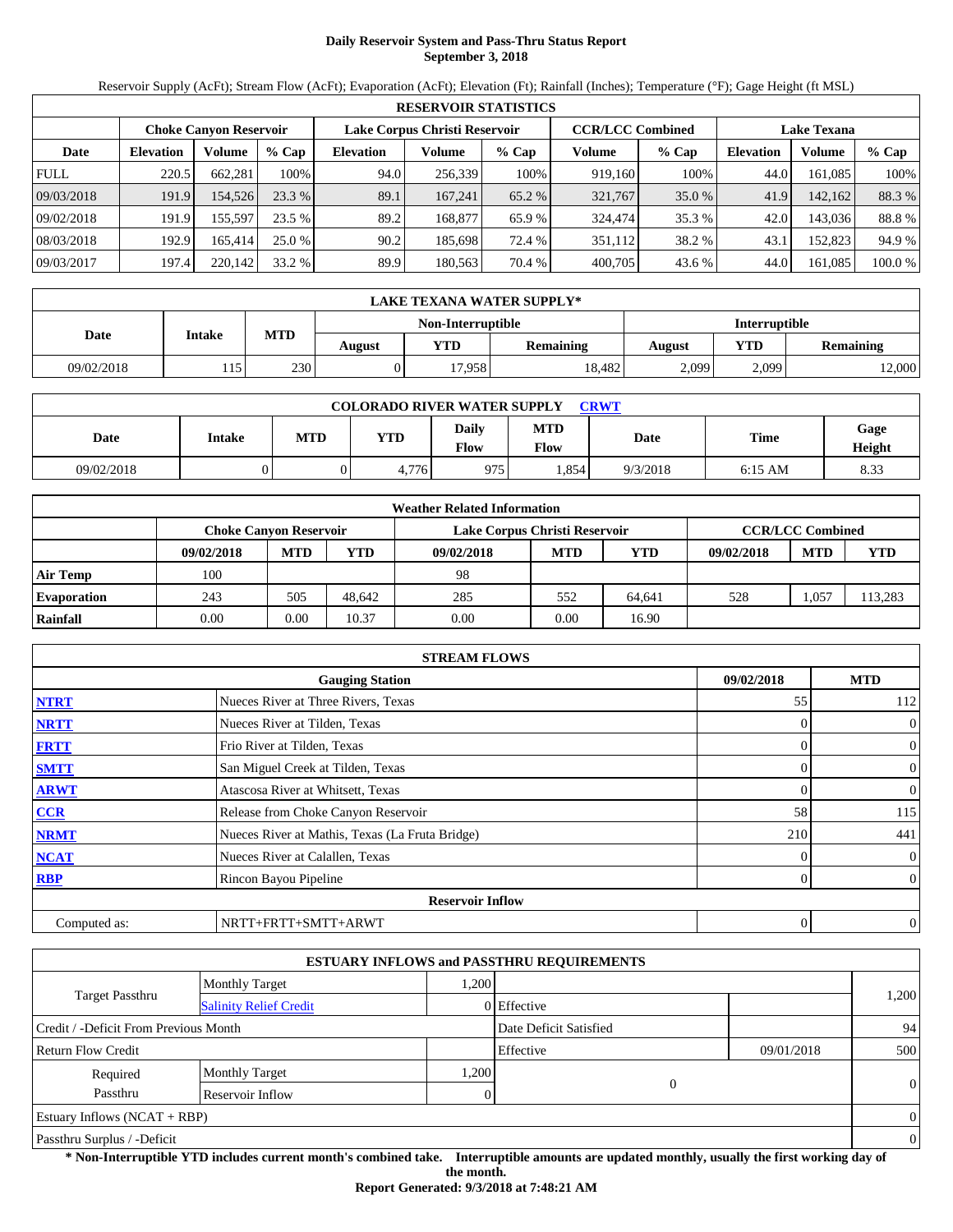# **Daily Reservoir System and Pass-Thru Status Report September 4, 2018**

Reservoir Supply (AcFt); Stream Flow (AcFt); Evaporation (AcFt); Elevation (Ft); Rainfall (Inches); Temperature (°F); Gage Height (ft MSL)

|             | <b>RESERVOIR STATISTICS</b> |                               |         |                  |                               |         |                         |         |                  |                    |         |  |
|-------------|-----------------------------|-------------------------------|---------|------------------|-------------------------------|---------|-------------------------|---------|------------------|--------------------|---------|--|
|             |                             | <b>Choke Canyon Reservoir</b> |         |                  | Lake Corpus Christi Reservoir |         | <b>CCR/LCC Combined</b> |         |                  | <b>Lake Texana</b> |         |  |
| Date        | <b>Elevation</b>            | Volume                        | $%$ Cap | <b>Elevation</b> | Volume                        | $%$ Cap | Volume                  | $%$ Cap | <b>Elevation</b> | Volume             | % Cap   |  |
| <b>FULL</b> | 220.5                       | 662.281                       | 100%    | 94.0             | 256.339                       | 100%    | 919,160                 | 100%    | 44.0             | 161.085            | 100%    |  |
| 09/04/2018  | 191.9                       | 154.526                       | 23.3 %  | 89.1             | 167.241                       | 65.2 %  | 321,767                 | 35.0 %  | 42.0             | 143,036            | 88.8%   |  |
| 09/03/2018  | 191.9                       | 154.526                       | 23.3 %  | 89.1             | 167.241                       | 65.2 %  | 321.767                 | 35.0 %  | 41.9             | 142.162            | 88.3 %  |  |
| 08/04/2018  | 192.8                       | 164.306                       | 24.8 %  | 90.1             | 183.978                       | 71.8%   | 348,284                 | 37.9 %  | 43.0             | 151.919            | 94.3 %  |  |
| 09/04/2017  | 197.4                       | 220.142                       | 33.2 %  | 89.9             | 180,563                       | 70.4 %  | 400,705                 | 43.6 %  | 43.4             | 161.085            | 100.0 % |  |

|            | LAKE TEXANA WATER SUPPLY* |     |        |                   |                  |                      |       |           |  |  |  |
|------------|---------------------------|-----|--------|-------------------|------------------|----------------------|-------|-----------|--|--|--|
|            |                           |     |        | Non-Interruptible |                  | <b>Interruptible</b> |       |           |  |  |  |
| Date       | <b>Intake</b>             | MTD | August | VTD -             | <b>Remaining</b> | August               | YTD   | Remaining |  |  |  |
| 09/03/2018 | 115                       | 345 |        | 18.073            | 18,367           | 2,099                | 2,099 | 2,000     |  |  |  |

| <b>COLORADO RIVER WATER SUPPLY</b><br>CRWT |        |            |            |               |                           |          |           |                |  |  |
|--------------------------------------------|--------|------------|------------|---------------|---------------------------|----------|-----------|----------------|--|--|
| Date                                       | Intake | <b>MTD</b> | <b>YTD</b> | Daily<br>Flow | <b>MTD</b><br><b>Flow</b> | Date     | Time      | Gage<br>Height |  |  |
| 09/03/2018                                 |        |            | 4,776      | .233          | 3,087                     | 9/4/2018 | $6:15$ AM | 8.62           |  |  |

|                    |            |                               |        | <b>Weather Related Information</b> |            |            |            |                         |            |
|--------------------|------------|-------------------------------|--------|------------------------------------|------------|------------|------------|-------------------------|------------|
|                    |            | <b>Choke Canvon Reservoir</b> |        | Lake Corpus Christi Reservoir      |            |            |            | <b>CCR/LCC Combined</b> |            |
|                    | 09/03/2018 | <b>MTD</b>                    | YTD    | 09/03/2018                         | <b>MTD</b> | <b>YTD</b> | 09/03/2018 | <b>MTD</b>              | <b>YTD</b> |
| <b>Air Temp</b>    | 99         |                               |        | 96                                 |            |            |            |                         |            |
| <b>Evaporation</b> | 218        | 723                           | 48.860 | 342                                | 894        | 64.983     | 560        | .617                    | 113,843    |
| Rainfall           | 0.12       | 0.12                          | 10.49  | 0.00                               | 0.00       | 16.90      |            |                         |            |

|              | <b>STREAM FLOWS</b>                             |                |                |
|--------------|-------------------------------------------------|----------------|----------------|
|              | <b>Gauging Station</b>                          | 09/03/2018     | <b>MTD</b>     |
| <b>NTRT</b>  | Nueces River at Three Rivers, Texas             | 55             | 167            |
| <b>NRTT</b>  | Nueces River at Tilden, Texas                   | $\Omega$       | $\mathbf{0}$   |
| <b>FRTT</b>  | Frio River at Tilden, Texas                     | 0              | $\overline{0}$ |
| <b>SMTT</b>  | San Miguel Creek at Tilden, Texas               | $\Omega$       | $\mathbf{0}$   |
| <b>ARWT</b>  | Atascosa River at Whitsett, Texas               | 0              | $\overline{0}$ |
| <b>CCR</b>   | Release from Choke Canyon Reservoir             | 58             | 173            |
| <b>NRMT</b>  | Nueces River at Mathis, Texas (La Fruta Bridge) | 214            | 655            |
| <b>NCAT</b>  | Nueces River at Calallen, Texas                 | 0              | $\overline{0}$ |
| <b>RBP</b>   | Rincon Bayou Pipeline                           | $\overline{0}$ | $\overline{0}$ |
|              | <b>Reservoir Inflow</b>                         |                |                |
| Computed as: | NRTT+FRTT+SMTT+ARWT                             | 0              | $\theta$       |

|                                       |                               |      | <b>ESTUARY INFLOWS and PASSTHRU REQUIREMENTS</b> |            |                |
|---------------------------------------|-------------------------------|------|--------------------------------------------------|------------|----------------|
|                                       | <b>Monthly Target</b>         | ,200 |                                                  |            |                |
| <b>Target Passthru</b>                | <b>Salinity Relief Credit</b> |      | 0 Effective                                      |            | 1,200          |
| Credit / -Deficit From Previous Month |                               |      | Date Deficit Satisfied                           |            | 94             |
| <b>Return Flow Credit</b>             |                               |      | Effective                                        | 09/01/2018 | 500            |
| Required                              | <b>Monthly Target</b>         | ,200 |                                                  |            |                |
| Passthru                              | Reservoir Inflow              |      | 0                                                |            | $\theta$       |
| Estuary Inflows $(NCAT + RBP)$        |                               |      |                                                  |            | $\overline{0}$ |
| Passthru Surplus / -Deficit           |                               |      |                                                  |            | $\theta$       |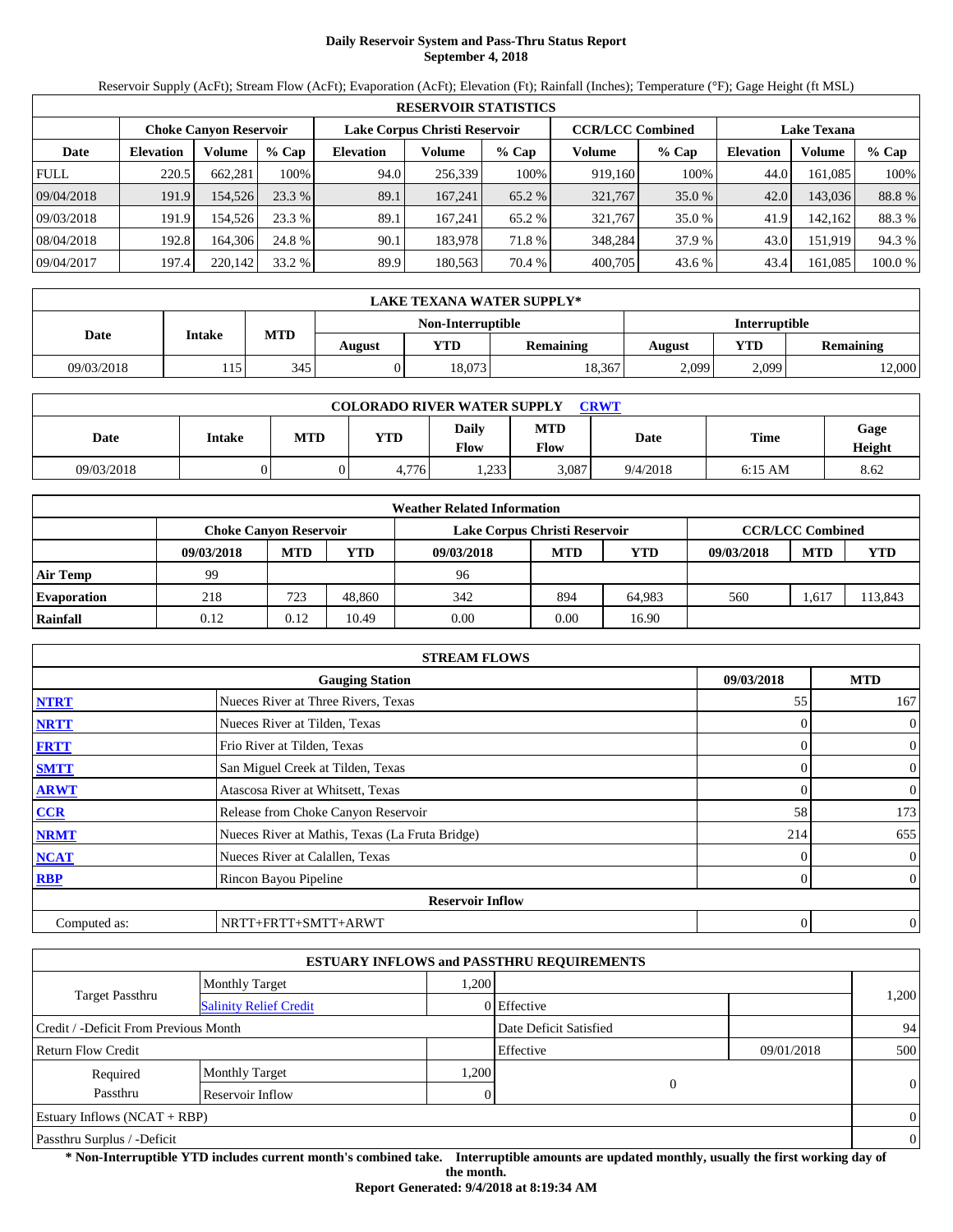# **Daily Reservoir System and Pass-Thru Status Report September 5, 2018**

Reservoir Supply (AcFt); Stream Flow (AcFt); Evaporation (AcFt); Elevation (Ft); Rainfall (Inches); Temperature (°F); Gage Height (ft MSL)

|             | <b>RESERVOIR STATISTICS</b> |                               |         |                  |                               |         |                         |          |                    |         |         |  |
|-------------|-----------------------------|-------------------------------|---------|------------------|-------------------------------|---------|-------------------------|----------|--------------------|---------|---------|--|
|             |                             | <b>Choke Canvon Reservoir</b> |         |                  | Lake Corpus Christi Reservoir |         | <b>CCR/LCC Combined</b> |          | <b>Lake Texana</b> |         |         |  |
| Date        | <b>Elevation</b>            | Volume                        | $%$ Cap | <b>Elevation</b> | Volume                        | $%$ Cap | Volume                  | % Cap    | <b>Elevation</b>   | Volume  | $%$ Cap |  |
| <b>FULL</b> | 220.5                       | 662.281                       | 100%    | 94.0             | 256,339                       | 100%    | 919,160                 | 100%     | 44.0               | 161.085 | 100%    |  |
| 09/05/2018  | 191.9                       | 154,526                       | 23.3%   | 89.1             | 167.241                       | 65.2 %  | 321,767                 | $35.0\%$ | 42.0               | 143.036 | 88.8%   |  |
| 09/04/2018  | 191.9                       | 154.526                       | 23.3 %  | 89.1             | 167.241                       | 65.2 %  | 321,767                 | 35.0 %   | 42.0               | 143.036 | 88.8%   |  |
| 08/05/2018  | 192.8                       | 164.306                       | 24.8 %  | 90.1             | 183.978                       | 71.8 %  | 348.284                 | 37.9 %   | 43.1               | 152.823 | 94.9 %  |  |
| 09/05/2017  | 197.3                       | 218,822                       | 33.0 %  | 89.9             | 180.563                       | 70.4 %  | 399,385                 | 43.5 %   | 43.4               | 161.085 | 100.0 % |  |

|            | LAKE TEXANA WATER SUPPLY*          |     |        |            |           |        |       |           |  |  |  |
|------------|------------------------------------|-----|--------|------------|-----------|--------|-------|-----------|--|--|--|
|            | Interruptible<br>Non-Interruptible |     |        |            |           |        |       |           |  |  |  |
| Date       | <b>Intake</b>                      | MTD | August | <b>YTD</b> | Remaining | August | YTD   | Remaining |  |  |  |
| 09/04/2018 | 69                                 | 414 | 3,376  | 21,518     | 14,922    | 2,099  | 2,099 | 2,000     |  |  |  |

| <b>COLORADO RIVER WATER SUPPLY</b><br>CRWT |        |     |            |               |                           |          |             |                |  |  |
|--------------------------------------------|--------|-----|------------|---------------|---------------------------|----------|-------------|----------------|--|--|
| Date                                       | Intake | MTD | <b>YTD</b> | Dailv<br>Flow | <b>MTD</b><br><b>Flow</b> | Date     | <b>Time</b> | Gage<br>Height |  |  |
| 09/04/2018                                 | 46     | 46  | 4,822      | .495          | 4.581                     | 9/5/2018 | 7:15 AM     | 8.95           |  |  |

|                    |                               |            |        | <b>Weather Related Information</b> |            |            |            |                         |            |
|--------------------|-------------------------------|------------|--------|------------------------------------|------------|------------|------------|-------------------------|------------|
|                    | <b>Choke Canvon Reservoir</b> |            |        | Lake Corpus Christi Reservoir      |            |            |            | <b>CCR/LCC Combined</b> |            |
|                    | 09/04/2018                    | <b>MTD</b> | YTD    | 09/04/2018                         | <b>MTD</b> | <b>YTD</b> | 09/04/2018 | <b>MTD</b>              | <b>YTD</b> |
| <b>Air Temp</b>    | 94                            |            |        | 92                                 |            |            |            |                         |            |
| <b>Evaporation</b> | 199                           | 922        | 49.059 | 200                                | 1.094      | 65.183     | 399        | 2.016                   | 114.242    |
| Rainfall           | 0.00                          | 0.12       | 10.49  | 0.00                               | 0.00       | 16.90      |            |                         |            |

|              | <b>STREAM FLOWS</b>                             |              |                |
|--------------|-------------------------------------------------|--------------|----------------|
|              | <b>Gauging Station</b>                          | 09/04/2018   | <b>MTD</b>     |
| <b>NTRT</b>  | Nueces River at Three Rivers, Texas             | 57           | 224            |
| <b>NRTT</b>  | Nueces River at Tilden, Texas                   | 0            | $\mathbf{0}$   |
| <b>FRTT</b>  | Frio River at Tilden, Texas                     | $\Omega$     | $\mathbf{0}$   |
| <b>SMTT</b>  | San Miguel Creek at Tilden, Texas               | $\Omega$     | $\mathbf{0}$   |
| <b>ARWT</b>  | Atascosa River at Whitsett, Texas               | 0            | $\mathbf{0}$   |
| <b>CCR</b>   | Release from Choke Canyon Reservoir             | 58           | 230            |
| <b>NRMT</b>  | Nueces River at Mathis, Texas (La Fruta Bridge) | 204          | 860            |
| <b>NCAT</b>  | Nueces River at Calallen, Texas                 |              | 5              |
| <b>RBP</b>   | Rincon Bayou Pipeline                           | 0            | $\overline{0}$ |
|              | <b>Reservoir Inflow</b>                         |              |                |
| Computed as: | NRTT+FRTT+SMTT+ARWT                             | $\mathbf{0}$ | $\theta$       |

|                                       |                               |      | <b>ESTUARY INFLOWS and PASSTHRU REQUIREMENTS</b> |            |                |
|---------------------------------------|-------------------------------|------|--------------------------------------------------|------------|----------------|
|                                       | Monthly Target                | .200 |                                                  |            |                |
| <b>Target Passthru</b>                | <b>Salinity Relief Credit</b> |      | 0 Effective                                      |            | 1,200          |
| Credit / -Deficit From Previous Month |                               |      | Date Deficit Satisfied                           |            | 94             |
| <b>Return Flow Credit</b>             |                               |      | Effective                                        | 09/01/2018 | 500            |
| Required                              | <b>Monthly Target</b>         | ,200 |                                                  |            |                |
| Passthru                              | Reservoir Inflow              |      | 0                                                |            | $\theta$       |
| Estuary Inflows $(NCAT + RBP)$        |                               |      |                                                  |            | 5              |
| Passthru Surplus / -Deficit           |                               |      |                                                  |            | $\overline{0}$ |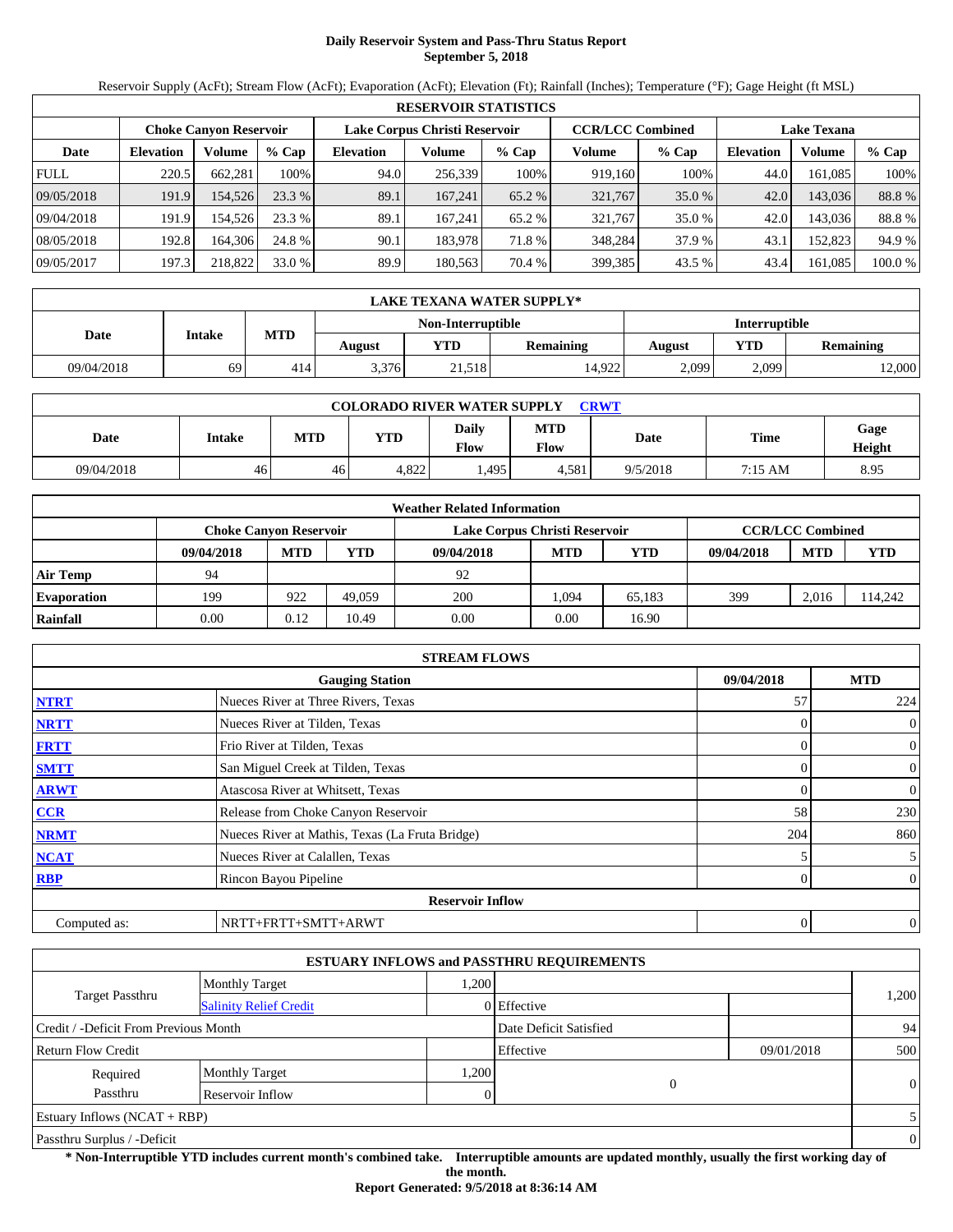# **Daily Reservoir System and Pass-Thru Status Report September 6, 2018**

Reservoir Supply (AcFt); Stream Flow (AcFt); Evaporation (AcFt); Elevation (Ft); Rainfall (Inches); Temperature (°F); Gage Height (ft MSL)

|             | <b>RESERVOIR STATISTICS</b> |                               |         |                  |                               |         |                         |          |                    |         |         |  |
|-------------|-----------------------------|-------------------------------|---------|------------------|-------------------------------|---------|-------------------------|----------|--------------------|---------|---------|--|
|             |                             | <b>Choke Canvon Reservoir</b> |         |                  | Lake Corpus Christi Reservoir |         | <b>CCR/LCC Combined</b> |          | <b>Lake Texana</b> |         |         |  |
| Date        | <b>Elevation</b>            | Volume                        | $%$ Cap | <b>Elevation</b> | Volume                        | $%$ Cap | Volume                  | $%$ Cap  | <b>Elevation</b>   | Volume  | % Cap   |  |
| <b>FULL</b> | 220.5                       | 662.281                       | 100%    | 94.0             | 256,339                       | 100%    | 919.160                 | 100%     | 44.0               | 161.085 | 100%    |  |
| 09/06/2018  | 191.9                       | 154.526                       | 23.3 %  | 89.1             | 167.241                       | 65.2 %  | 321,767                 | $35.0\%$ | 41.9               | 142.163 | 88.3 %  |  |
| 09/05/2018  | 191.9                       | 154.526                       | 23.3 %  | 89.1             | 167.241                       | 65.2 %  | 321.767                 | 35.0 %   | 42.0               | 143.036 | 88.8%   |  |
| 08/06/2018  | 192.8                       | 164.306                       | 24.8 %  | 90.1             | 183.978                       | 71.8 %  | 348,284                 | 37.9 %   | 43.0               | 151.919 | 94.3 %  |  |
| 09/06/2017  | 197.2                       | 217,506                       | 32.8 %  | 89.9             | 180.563                       | 70.4 %  | 398,069                 | 43.3 %   | 44.0               | 161.085 | 100.0 % |  |

|            | <b>LAKE TEXANA WATER SUPPLY*</b> |     |        |                   |                  |               |       |           |  |  |  |
|------------|----------------------------------|-----|--------|-------------------|------------------|---------------|-------|-----------|--|--|--|
|            |                                  |     |        | Non-Interruptible |                  | Interruptible |       |           |  |  |  |
| Date       | Intake                           | MTD | August | YTD               | <b>Remaining</b> | August        | YTD   | Remaining |  |  |  |
| 09/05/2018 | 49                               | 463 | 3,376  | 21,567            | 14,873           | 2,099         | 2,099 | 2,000     |  |  |  |

| <b>COLORADO RIVER WATER SUPPLY</b><br><b>CRWT</b> |        |     |            |                      |             |          |         |                |  |  |  |
|---------------------------------------------------|--------|-----|------------|----------------------|-------------|----------|---------|----------------|--|--|--|
| Date                                              | Intake | MTD | <b>YTD</b> | <b>Daily</b><br>Flow | MTD<br>Flow | Date     | Time    | Gage<br>Height |  |  |  |
| 09/05/2018                                        | 65     | 111 | 4,887      | .,665                | 6,247       | 9/6/2018 | 7:15 AM | 9.04           |  |  |  |

|                    |            |                               |        | <b>Weather Related Information</b> |            |            |            |                         |            |
|--------------------|------------|-------------------------------|--------|------------------------------------|------------|------------|------------|-------------------------|------------|
|                    |            | <b>Choke Canvon Reservoir</b> |        | Lake Corpus Christi Reservoir      |            |            |            | <b>CCR/LCC Combined</b> |            |
|                    | 09/05/2018 | <b>MTD</b>                    | YTD    | 09/05/2018                         | <b>MTD</b> | <b>YTD</b> | 09/05/2018 | <b>MTD</b>              | <b>YTD</b> |
| <b>Air Temp</b>    | 94         |                               |        | 96                                 |            |            |            |                         |            |
| <b>Evaporation</b> | 224        | 146.،                         | 49.283 | 342                                | l.436      | 65.525     | 566        | 2.582                   | 114,808    |
| Rainfall           | 0.00       | 0.12                          | 10.49  | 0.00                               | 0.00       | 16.90      |            |                         |            |

|              | <b>STREAM FLOWS</b>                             |                |                |
|--------------|-------------------------------------------------|----------------|----------------|
|              | <b>Gauging Station</b>                          | 09/05/2018     | <b>MTD</b>     |
| <b>NTRT</b>  | Nueces River at Three Rivers, Texas             | 57             | 281            |
| <b>NRTT</b>  | Nueces River at Tilden, Texas                   | $\Omega$       | $\mathbf{0}$   |
| <b>FRTT</b>  | Frio River at Tilden, Texas                     | 0              | $\overline{0}$ |
| <b>SMTT</b>  | San Miguel Creek at Tilden, Texas               | $\Omega$       | $\mathbf{0}$   |
| <b>ARWT</b>  | Atascosa River at Whitsett, Texas               | 0              | $\overline{0}$ |
| <b>CCR</b>   | Release from Choke Canyon Reservoir             | 58             | 288            |
| <b>NRMT</b>  | Nueces River at Mathis, Texas (La Fruta Bridge) | 160            | 1,020          |
| <b>NCAT</b>  | Nueces River at Calallen, Texas                 | 27             | 32             |
| <b>RBP</b>   | Rincon Bayou Pipeline                           | $\overline{0}$ | $\overline{0}$ |
|              | <b>Reservoir Inflow</b>                         |                |                |
| Computed as: | NRTT+FRTT+SMTT+ARWT                             | 0              | $\theta$       |

|                                       |                               |       | <b>ESTUARY INFLOWS and PASSTHRU REQUIREMENTS</b> |            |                |
|---------------------------------------|-------------------------------|-------|--------------------------------------------------|------------|----------------|
|                                       | <b>Monthly Target</b>         | .200  |                                                  |            |                |
| Target Passthru                       | <b>Salinity Relief Credit</b> |       | 0 Effective                                      |            | 1,200          |
| Credit / -Deficit From Previous Month |                               |       | Date Deficit Satisfied                           |            | 94             |
| <b>Return Flow Credit</b>             |                               |       | Effective                                        | 09/01/2018 | 500            |
| Required                              | <b>Monthly Target</b>         | 0.200 |                                                  |            |                |
| Passthru                              | Reservoir Inflow              |       | $\overline{0}$                                   |            | $\Omega$       |
| <b>Estuary Inflows (NCAT + RBP)</b>   |                               |       |                                                  |            | 32             |
| Passthru Surplus / -Deficit           |                               |       |                                                  |            | $\overline{0}$ |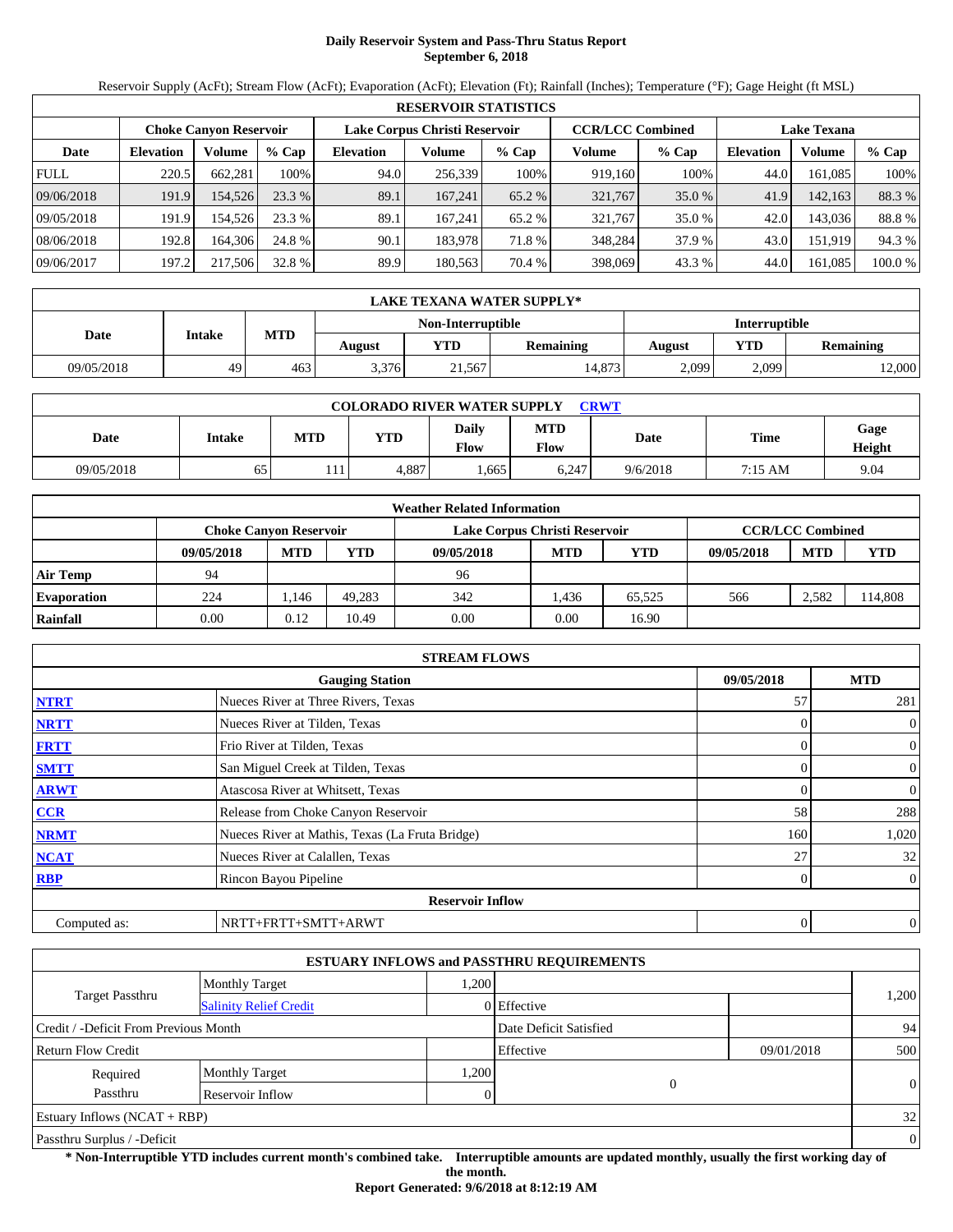# **Daily Reservoir System and Pass-Thru Status Report September 7, 2018**

Reservoir Supply (AcFt); Stream Flow (AcFt); Evaporation (AcFt); Elevation (Ft); Rainfall (Inches); Temperature (°F); Gage Height (ft MSL)

|             |                  |                               |         |                               | <b>RESERVOIR STATISTICS</b> |         |                         |          |                    |         |         |
|-------------|------------------|-------------------------------|---------|-------------------------------|-----------------------------|---------|-------------------------|----------|--------------------|---------|---------|
|             |                  | <b>Choke Canvon Reservoir</b> |         | Lake Corpus Christi Reservoir |                             |         | <b>CCR/LCC Combined</b> |          | <b>Lake Texana</b> |         |         |
| Date        | <b>Elevation</b> | Volume                        | $%$ Cap | <b>Elevation</b>              | Volume                      | $%$ Cap | Volume                  | % Cap    | <b>Elevation</b>   | Volume  | $%$ Cap |
| <b>FULL</b> | 220.5            | 662.281                       | 100%    | 94.0                          | 256,339                     | 100%    | 919,160                 | 100%     | 44.0               | 161.085 | 100%    |
| 09/07/2018  | 191.9            | 154,526                       | 23.3%   | 89.1                          | 167.241                     | 65.2 %  | 321,767                 | $35.0\%$ | 42.0               | 143.036 | 88.8%   |
| 09/06/2018  | 191.9            | 154.526                       | 23.3 %  | 89.1                          | 167.241                     | 65.2 %  | 321,767                 | 35.0 %   | 41.9               | 142.163 | 88.3 %  |
| 08/07/2018  | 192.7            | 163.203                       | 24.6 %  | 90.1                          | 183.978                     | 71.8%   | 347.181                 | 37.8 %   | 42.9               | 151.018 | 93.8%   |
| 09/07/2017  | 197.2            | 217,506                       | 32.8 %  | 89.9                          | 180.563                     | 70.4 %  | 398,069                 | 43.3 %   | 44.0               | 161.085 | 100.0 % |

|            | LAKE TEXANA WATER SUPPLY* |     |        |                   |                  |               |       |                  |  |  |
|------------|---------------------------|-----|--------|-------------------|------------------|---------------|-------|------------------|--|--|
|            |                           |     |        | Non-Interruptible |                  | Interruptible |       |                  |  |  |
| Date       | MTD<br>Intake             |     | August | <b>YTD</b>        | <b>Remaining</b> | August        | YTD   | <b>Remaining</b> |  |  |
| 09/06/2018 | 55                        | 518 | 3,376  | 21,622            | 14,818           | 2,099         | 2,099 | 2,000            |  |  |

| <b>COLORADO RIVER WATER SUPPLY</b><br><b>CRWT</b> |         |     |            |               |             |          |         |                |  |  |
|---------------------------------------------------|---------|-----|------------|---------------|-------------|----------|---------|----------------|--|--|
| Date                                              | Intake  | MTD | <b>YTD</b> | Daily<br>Flow | MTD<br>Flow | Date     | Time    | Gage<br>Height |  |  |
| 09/06/2018                                        | າາ<br>∸ | 134 | 4,910      | .888          | 8,135       | 9/7/2018 | 7:15 AM | 9.17           |  |  |

|                    |                               |            |        | <b>Weather Related Information</b> |            |        |            |                         |         |
|--------------------|-------------------------------|------------|--------|------------------------------------|------------|--------|------------|-------------------------|---------|
|                    | <b>Choke Canvon Reservoir</b> |            |        | Lake Corpus Christi Reservoir      |            |        |            | <b>CCR/LCC Combined</b> |         |
|                    | 09/06/2018                    | <b>MTD</b> | YTD    | 09/06/2018                         | <b>MTD</b> | YTD    | 09/06/2018 | <b>MTD</b>              | YTD     |
| <b>Air Temp</b>    | 90                            |            |        | 85                                 |            |        |            |                         |         |
| <b>Evaporation</b> | 106                           | .252       | 49.389 | 152                                | .588       | 65.677 | 258        | 2.840                   | 115.066 |
| Rainfall           | 0.10                          | 0.22       | 10.59  | 0.04                               | 0.04       | 16.94  |            |                         |         |

|              | <b>STREAM FLOWS</b>                             |            |                |
|--------------|-------------------------------------------------|------------|----------------|
|              | <b>Gauging Station</b>                          | 09/06/2018 | <b>MTD</b>     |
| <b>NTRT</b>  | Nueces River at Three Rivers, Texas             | 59         | 341            |
| <b>NRTT</b>  | Nueces River at Tilden, Texas                   |            | $\overline{0}$ |
| <b>FRTT</b>  | Frio River at Tilden, Texas                     |            | $\overline{0}$ |
| <b>SMTT</b>  | San Miguel Creek at Tilden, Texas               | 0          | $\overline{0}$ |
| <b>ARWT</b>  | Atascosa River at Whitsett, Texas               | 0          | $\overline{0}$ |
| CCR          | Release from Choke Canyon Reservoir             | 58         | 345            |
| <b>NRMT</b>  | Nueces River at Mathis, Texas (La Fruta Bridge) | 173        | 1,193          |
| <b>NCAT</b>  | Nueces River at Calallen, Texas                 |            | 32             |
| <b>RBP</b>   | Rincon Bayou Pipeline                           | 0          | $\overline{0}$ |
|              | <b>Reservoir Inflow</b>                         |            |                |
| Computed as: | (NTRT+FRTT+SMTT)-Release from Choke Canyon      | 2          | $\overline{2}$ |

|                                                         |                       |      | <b>ESTUARY INFLOWS and PASSTHRU REQUIREMENTS</b> |            |                |
|---------------------------------------------------------|-----------------------|------|--------------------------------------------------|------------|----------------|
|                                                         | <b>Monthly Target</b> | .200 |                                                  |            |                |
| <b>Target Passthru</b><br><b>Salinity Relief Credit</b> |                       |      | 0 Effective                                      |            | 1,200          |
| Credit / -Deficit From Previous Month                   |                       |      | Date Deficit Satisfied                           |            | 94             |
| <b>Return Flow Credit</b>                               |                       |      | Effective                                        | 09/01/2018 | 500            |
| Required                                                | <b>Monthly Target</b> | .200 |                                                  |            |                |
| Passthru                                                | Reservoir Inflow      |      | 0                                                |            | 2              |
| Estuary Inflows $(NCAT + RBP)$                          |                       |      |                                                  |            | 32             |
| Passthru Surplus / -Deficit                             |                       |      |                                                  |            | $\overline{0}$ |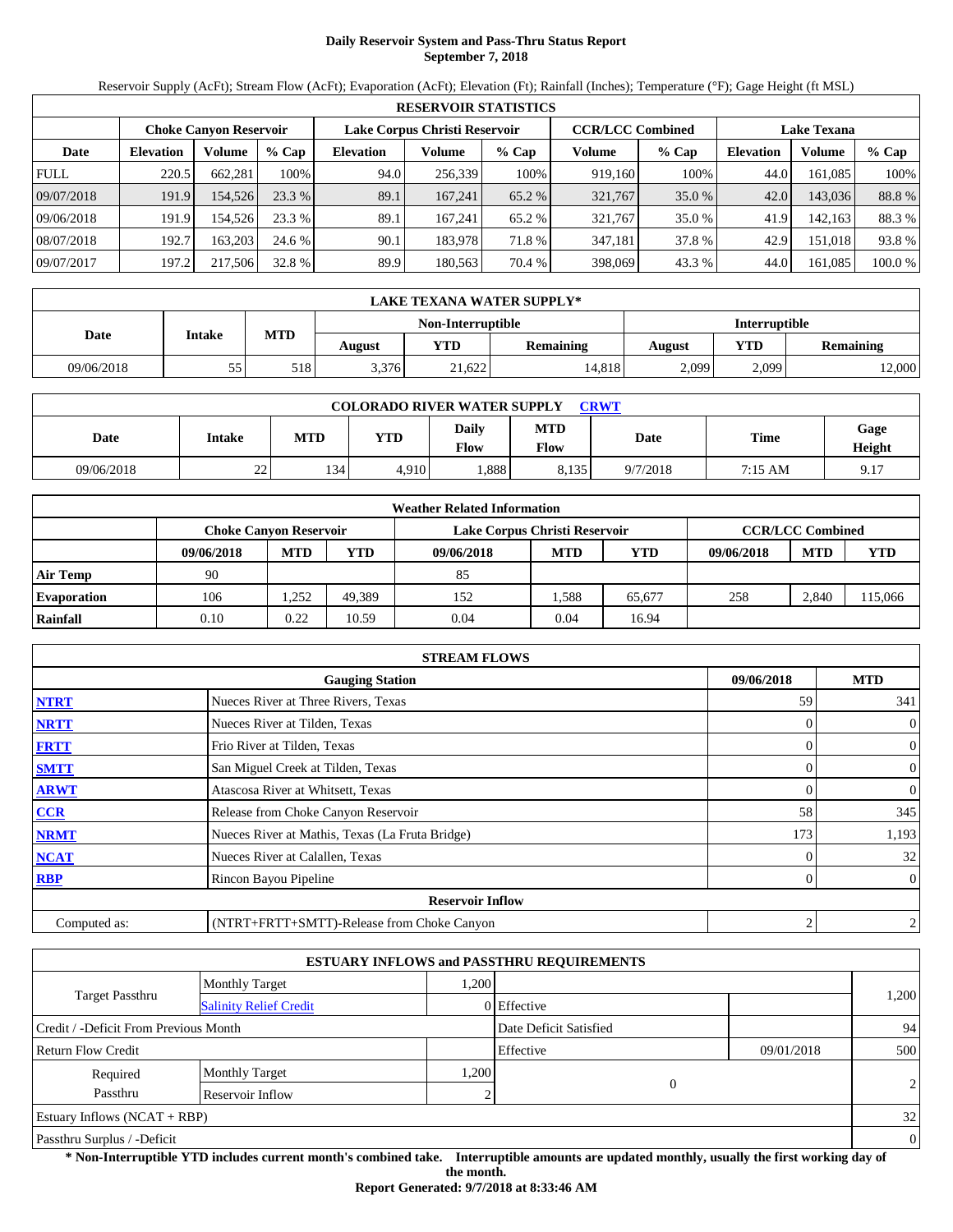# **Daily Reservoir System and Pass-Thru Status Report September 8, 2018**

Reservoir Supply (AcFt); Stream Flow (AcFt); Evaporation (AcFt); Elevation (Ft); Rainfall (Inches); Temperature (°F); Gage Height (ft MSL)

|             |                  |                               |         |                  | <b>RESERVOIR STATISTICS</b>   |         |                         |         |                    |         |         |
|-------------|------------------|-------------------------------|---------|------------------|-------------------------------|---------|-------------------------|---------|--------------------|---------|---------|
|             |                  | <b>Choke Canvon Reservoir</b> |         |                  | Lake Corpus Christi Reservoir |         | <b>CCR/LCC Combined</b> |         | <b>Lake Texana</b> |         |         |
| Date        | <b>Elevation</b> | Volume                        | $%$ Cap | <b>Elevation</b> | Volume                        | $%$ Cap | Volume                  | $%$ Cap | <b>Elevation</b>   | Volume  | % Cap   |
| <b>FULL</b> | 220.5            | 662.281                       | 100%    | 94.0             | 256,339                       | 100%    | 919.160                 | 100%    | 44.0               | 161.085 | 100%    |
| 09/08/2018  | 191.9            | 154.526                       | 23.3 %  | 89.0             | 165,614                       | 64.6 %  | 320,140                 | 34.8 %  | 42.0               | 143.036 | 88.8%   |
| 09/07/2018  | 191.9            | 154.526                       | 23.3 %  | 89.1             | 167.241                       | 65.2 %  | 321,767                 | 35.0 %  | 42.0               | 143.036 | 88.8%   |
| 08/08/2018  | 192.7            | 163.203                       | 24.6 %  | 90.0             | 182.266                       | 71.1 %  | 345,469                 | 37.6 %  | 42.9               | 151.018 | 93.8%   |
| 09/08/2017  | 197.2            | 217,506                       | 32.8 %  | 89.8             | 178.868                       | 69.8 %  | 396,374                 | 43.1 %  | 44.0               | 161.085 | 100.0 % |

|            | LAKE TEXANA WATER SUPPLY*      |     |       |                   |        |                      |           |       |  |
|------------|--------------------------------|-----|-------|-------------------|--------|----------------------|-----------|-------|--|
|            |                                |     |       | Non-Interruptible |        | <b>Interruptible</b> |           |       |  |
| Date       | <b>MTD</b><br>Intake<br>August |     | VTD - | Remaining         | August | <b>YTD</b>           | Remaining |       |  |
| 09/07/2018 | 115'                           | 632 | 3,376 | 21.736            | 14,704 | 2,099                | 2,099     | 2,000 |  |

|            | <b>COLORADO RIVER WATER SUPPLY</b><br><b>CRWT</b> |            |         |                             |                    |          |         |                |  |  |
|------------|---------------------------------------------------|------------|---------|-----------------------------|--------------------|----------|---------|----------------|--|--|
| Date       | Intake                                            | <b>MTD</b> | YTD     | <b>Daily</b><br><b>Flow</b> | <b>MTD</b><br>Flow | Date     | Time    | Gage<br>Height |  |  |
| 09/07/2018 | 114,690                                           | 14.824     | 119,600 | .918                        | 10.052             | 9/8/2018 | 7:15 AM | 9.19           |  |  |

|                    |                               |            |        | <b>Weather Related Information</b> |            |            |            |                         |            |
|--------------------|-------------------------------|------------|--------|------------------------------------|------------|------------|------------|-------------------------|------------|
|                    | <b>Choke Canvon Reservoir</b> |            |        | Lake Corpus Christi Reservoir      |            |            |            | <b>CCR/LCC Combined</b> |            |
|                    | 09/07/2018                    | <b>MTD</b> | YTD    | 09/07/2018                         | <b>MTD</b> | <b>YTD</b> | 09/07/2018 | <b>MTD</b>              | <b>YTD</b> |
| <b>Air Temp</b>    | 92                            |            |        | 94                                 |            |            |            |                         |            |
| <b>Evaporation</b> | 124                           | .376       | 49.513 | 303                                | .891       | 65.980     | 427        | 3,267                   | 15,493     |
| Rainfall           | 0.10                          | 0.32       | 10.69  | 0.00                               | 0.04       | 16.94      |            |                         |            |

|              | <b>STREAM FLOWS</b>                             |                |                |
|--------------|-------------------------------------------------|----------------|----------------|
|              | <b>Gauging Station</b>                          | 09/07/2018     | <b>MTD</b>     |
| <b>NTRT</b>  | Nueces River at Three Rivers, Texas             | 59             | 400            |
| <b>NRTT</b>  | Nueces River at Tilden, Texas                   |                | $\mathbf{0}$   |
| <b>FRTT</b>  | Frio River at Tilden, Texas                     |                | $\overline{0}$ |
| <b>SMTT</b>  | San Miguel Creek at Tilden, Texas               | 0              | $\overline{0}$ |
| <b>ARWT</b>  | Atascosa River at Whitsett, Texas               | $\overline{0}$ | $\overline{0}$ |
| CCR          | Release from Choke Canyon Reservoir             | 58             | 403            |
| <b>NRMT</b>  | Nueces River at Mathis, Texas (La Fruta Bridge) | 193            | 1,386          |
| <b>NCAT</b>  | Nueces River at Calallen, Texas                 |                | 32             |
| <b>RBP</b>   | Rincon Bayou Pipeline                           | 0              | $\overline{0}$ |
|              | <b>Reservoir Inflow</b>                         |                |                |
| Computed as: | (NTRT+FRTT+SMTT)-Release from Choke Canyon      | 2              | $\overline{4}$ |

|                                                  |                       |      | <b>ESTUARY INFLOWS and PASSTHRU REQUIREMENTS</b> |            |                |
|--------------------------------------------------|-----------------------|------|--------------------------------------------------|------------|----------------|
|                                                  | <b>Monthly Target</b> | .200 |                                                  |            |                |
| Target Passthru<br><b>Salinity Relief Credit</b> |                       |      | 0 Effective                                      |            | 1,200          |
| Credit / -Deficit From Previous Month            |                       |      | Date Deficit Satisfied                           |            | 94             |
| <b>Return Flow Credit</b>                        |                       |      | Effective                                        | 09/01/2018 | 500            |
| Required                                         | <b>Monthly Target</b> | ,200 |                                                  |            |                |
| Passthru                                         | Reservoir Inflow      |      | 0                                                |            | $\overline{4}$ |
| <b>Estuary Inflows (NCAT + RBP)</b>              |                       |      |                                                  |            | 32             |
| Passthru Surplus / -Deficit                      |                       |      |                                                  |            | $\mathbf{0}$   |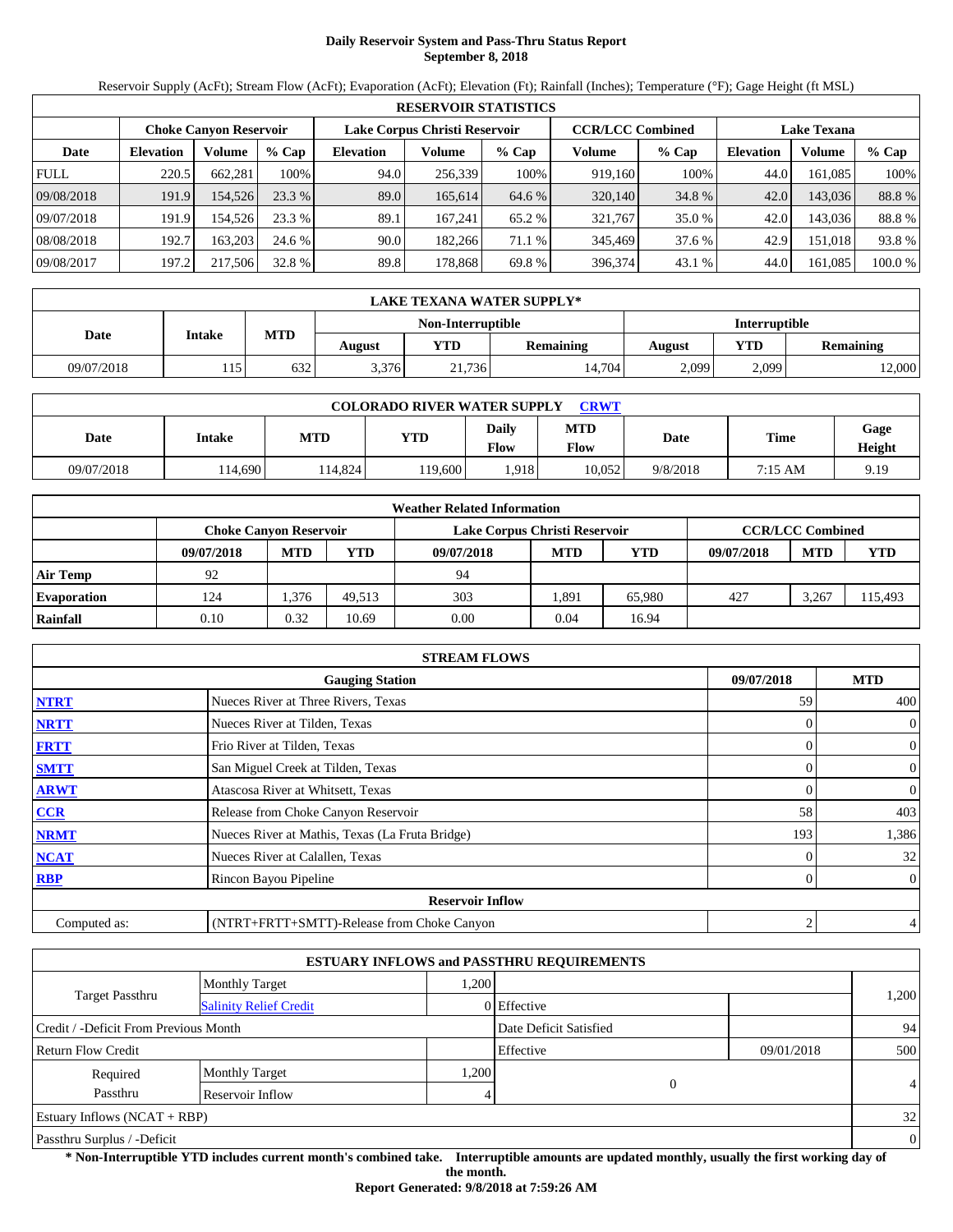# **Daily Reservoir System and Pass-Thru Status Report September 9, 2018**

Reservoir Supply (AcFt); Stream Flow (AcFt); Evaporation (AcFt); Elevation (Ft); Rainfall (Inches); Temperature (°F); Gage Height (ft MSL)

|             | <b>RESERVOIR STATISTICS</b> |                               |         |                               |         |         |                         |          |                    |         |         |  |  |
|-------------|-----------------------------|-------------------------------|---------|-------------------------------|---------|---------|-------------------------|----------|--------------------|---------|---------|--|--|
|             |                             | <b>Choke Canvon Reservoir</b> |         | Lake Corpus Christi Reservoir |         |         | <b>CCR/LCC Combined</b> |          | <b>Lake Texana</b> |         |         |  |  |
| Date        | <b>Elevation</b>            | Volume                        | $%$ Cap | <b>Elevation</b>              | Volume  | $%$ Cap | Volume                  | $%$ Cap  | <b>Elevation</b>   | Volume  | % Cap   |  |  |
| <b>FULL</b> | 220.5                       | 662.281                       | 100%    | 94.0                          | 256,339 | 100%    | 919.160                 | 100%     | 44.0               | 161.085 | 100%    |  |  |
| 09/09/2018  | 191.9                       | 154.526                       | 23.3 %  | 89.1                          | 167.241 | 65.2 %  | 321,767                 | $35.0\%$ | 42.0               | 143.036 | 88.8%   |  |  |
| 09/08/2018  | 191.9                       | 154.526                       | 23.3 %  | 89.0                          | 165.614 | 64.6 %  | 320,140                 | 34.8 %   | 42.0               | 143.036 | 88.8%   |  |  |
| 08/09/2018  | 192.7                       | 163.203                       | 24.6 %  | 90.0                          | 182.266 | 71.1 %  | 345,469                 | 37.6 %   | 42.9               | 151.018 | 93.8%   |  |  |
| 09/09/2017  | 197.2                       | 217,506                       | 32.8 %  | 89.8                          | 178.868 | 69.8 %  | 396,374                 | 43.1 %   | 44.0               | 161.085 | 100.0 % |  |  |

|                                    | LAKE TEXANA WATER SUPPLY* |                  |        |        |                  |        |            |           |  |  |  |
|------------------------------------|---------------------------|------------------|--------|--------|------------------|--------|------------|-----------|--|--|--|
| Interruptible<br>Non-Interruptible |                           |                  |        |        |                  |        |            |           |  |  |  |
| Date                               | Intake                    | MTD              | August | YTD    | <b>Remaining</b> | August | <b>YTD</b> | Remaining |  |  |  |
| 09/08/2018                         | 15                        | 748 <sub>1</sub> | 3,376  | 21,851 | 14,589           | 2,099  | 2,099      | 2,000     |  |  |  |

| <b>COLORADO RIVER WATER SUPPLY</b><br>CRWT |        |            |            |                             |             |          |             |                |  |  |  |
|--------------------------------------------|--------|------------|------------|-----------------------------|-------------|----------|-------------|----------------|--|--|--|
| Date                                       | Intake | <b>MTD</b> | <b>YTD</b> | <b>Daily</b><br><b>Flow</b> | MTD<br>Flow | Date     | <b>Time</b> | Gage<br>Height |  |  |  |
| 09/08/2018                                 |        | 134        | 4.910      | 1.923                       | 1.976       | 9/9/2018 | $6:15$ AM   | 97<br>$\cdot$  |  |  |  |

|                    | <b>Weather Related Information</b> |            |        |                               |            |        |            |                         |         |  |  |  |
|--------------------|------------------------------------|------------|--------|-------------------------------|------------|--------|------------|-------------------------|---------|--|--|--|
|                    | Choke Canvon Reservoir             |            |        | Lake Corpus Christi Reservoir |            |        |            | <b>CCR/LCC Combined</b> |         |  |  |  |
|                    | 09/08/2018                         | <b>MTD</b> | YTD    | 09/08/2018                    | <b>MTD</b> | YTD    | 09/08/2018 | <b>MTD</b>              | YTD     |  |  |  |
| <b>Air Temp</b>    | 99                                 |            |        | 96                            |            |        |            |                         |         |  |  |  |
| <b>Evaporation</b> | 143                                | .519       | 49.656 | 304                           | 2.195      | 66.284 | 447        | 3.714                   | 115,940 |  |  |  |
| Rainfall           | 0.80                               | 1.12       | 1.49   | 0.12                          | 0.16       | 17.06  |            |                         |         |  |  |  |

|              | <b>STREAM FLOWS</b>                             |            |                |
|--------------|-------------------------------------------------|------------|----------------|
|              | <b>Gauging Station</b>                          | 09/08/2018 | <b>MTD</b>     |
| <b>NTRT</b>  | Nueces River at Three Rivers, Texas             | 61         | 461            |
| <b>NRTT</b>  | Nueces River at Tilden, Texas                   |            | $\mathbf{0}$   |
| <b>FRTT</b>  | Frio River at Tilden, Texas                     |            | $\mathbf{0}$   |
| <b>SMTT</b>  | San Miguel Creek at Tilden, Texas               | $\theta$   | $\mathbf{0}$   |
| <b>ARWT</b>  | Atascosa River at Whitsett, Texas               | 0          | $\mathbf{0}$   |
| CCR          | Release from Choke Canyon Reservoir             | 58         | 461            |
| <b>NRMT</b>  | Nueces River at Mathis, Texas (La Fruta Bridge) | 197        | 1,583          |
| <b>NCAT</b>  | Nueces River at Calallen, Texas                 |            | 32             |
| <b>RBP</b>   | Rincon Bayou Pipeline                           |            | $\overline{0}$ |
|              | <b>Reservoir Inflow</b>                         |            |                |
| Computed as: | (NTRT+FRTT+SMTT)-Release from Choke Canyon      | 4          | 7.             |

|                                       |                               |      | <b>ESTUARY INFLOWS and PASSTHRU REQUIREMENTS</b> |            |              |
|---------------------------------------|-------------------------------|------|--------------------------------------------------|------------|--------------|
|                                       | <b>Monthly Target</b>         | .200 |                                                  |            |              |
| Target Passthru                       | <b>Salinity Relief Credit</b> |      | 0 Effective                                      |            | 1,200        |
| Credit / -Deficit From Previous Month |                               |      | Date Deficit Satisfied                           |            | 94           |
| <b>Return Flow Credit</b>             |                               |      | Effective                                        | 09/01/2018 | 500          |
| Required                              | <b>Monthly Target</b>         | ,200 |                                                  |            |              |
| Passthru                              | Reservoir Inflow              |      | 0                                                |            | $\tau$       |
| <b>Estuary Inflows (NCAT + RBP)</b>   |                               |      |                                                  |            | 32           |
| Passthru Surplus / -Deficit           |                               |      |                                                  |            | $\mathbf{0}$ |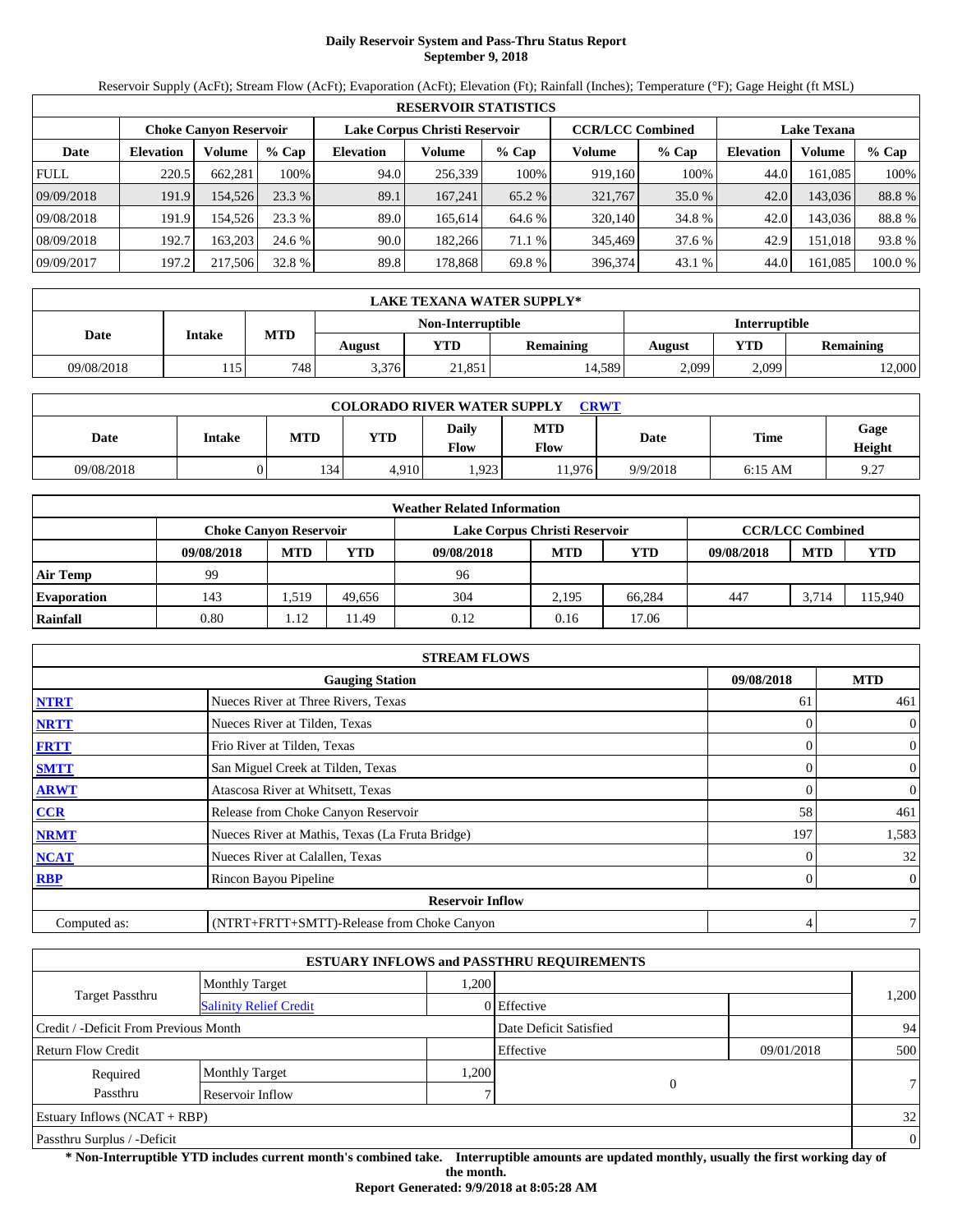# **Daily Reservoir System and Pass-Thru Status Report September 10, 2018**

Reservoir Supply (AcFt); Stream Flow (AcFt); Evaporation (AcFt); Elevation (Ft); Rainfall (Inches); Temperature (°F); Gage Height (ft MSL)

|             | <b>RESERVOIR STATISTICS</b> |                               |         |                               |         |         |                         |         |                    |         |         |  |  |
|-------------|-----------------------------|-------------------------------|---------|-------------------------------|---------|---------|-------------------------|---------|--------------------|---------|---------|--|--|
|             |                             | <b>Choke Canvon Reservoir</b> |         | Lake Corpus Christi Reservoir |         |         | <b>CCR/LCC Combined</b> |         | <b>Lake Texana</b> |         |         |  |  |
| Date        | <b>Elevation</b>            | Volume                        | $%$ Cap | <b>Elevation</b>              | Volume  | $%$ Cap | Volume                  | $%$ Cap | <b>Elevation</b>   | Volume  | % Cap   |  |  |
| <b>FULL</b> | 220.5                       | 662.281                       | 100%    | 94.0                          | 256,339 | 100%    | 919.160                 | 100%    | 44.0               | 161.085 | 100%    |  |  |
| 09/10/2018  | 192.0                       | 155,597                       | 23.5 %  | 89.3                          | 170.521 | 66.5 %  | 326,118                 | 35.5 %  | 42.1               | 143.911 | 89.3 %  |  |  |
| 09/09/2018  | 191.9                       | 154.526                       | 23.3 %  | 89.1                          | 167.241 | 65.2 %  | 321,767                 | 35.0 %  | 42.0               | 143.036 | 88.8%   |  |  |
| 08/10/2018  | 192.6                       | 162.104                       | 24.5 %  | 90.0                          | 182.266 | 71.1 %  | 344,370                 | 37.5 %  | 42.9               | 151.018 | 93.8%   |  |  |
| 09/10/2017  | 197.2                       | 217,506                       | 32.8 %  | 89.8                          | 178.868 | 69.8 %  | 396,374                 | 43.1 %  | 44.0               | 161.085 | 100.0 % |  |  |

|            | LAKE TEXANA WATER SUPPLY*          |     |        |        |                  |        |            |           |  |  |  |
|------------|------------------------------------|-----|--------|--------|------------------|--------|------------|-----------|--|--|--|
|            | Non-Interruptible<br>Interruptible |     |        |        |                  |        |            |           |  |  |  |
| Date       | Intake                             | MTD | August | YTD    | <b>Remaining</b> | August | <b>YTD</b> | Remaining |  |  |  |
| 09/09/2018 | 15                                 | 863 | 3.376  | 21,967 | 14.473           | 2,099  | 2,099      | 2,000     |  |  |  |

| <b>COLORADO RIVER WATER SUPPLY</b><br><b>CRWT</b> |        |            |            |                             |                    |           |             |                |  |  |  |
|---------------------------------------------------|--------|------------|------------|-----------------------------|--------------------|-----------|-------------|----------------|--|--|--|
| Date                                              | Intake | <b>MTD</b> | <b>YTD</b> | <b>Daily</b><br><b>Flow</b> | <b>MTD</b><br>Flow | Date      | <b>Time</b> | Gage<br>Height |  |  |  |
| 09/09/2018                                        |        | 134        | 4.910      | 2.005                       | 3.980              | 9/10/2018 | 7:15 AM     | 9.23           |  |  |  |

|                    | <b>Weather Related Information</b> |            |        |                               |            |        |            |                         |         |  |  |  |
|--------------------|------------------------------------|------------|--------|-------------------------------|------------|--------|------------|-------------------------|---------|--|--|--|
|                    | Choke Canvon Reservoir             |            |        | Lake Corpus Christi Reservoir |            |        |            | <b>CCR/LCC Combined</b> |         |  |  |  |
|                    | 09/09/2018                         | <b>MTD</b> | YTD    | 09/09/2018                    | <b>MTD</b> | YTD    | 09/09/2018 | <b>MTD</b>              | YTD     |  |  |  |
| <b>Air Temp</b>    | 81                                 |            |        | 85                            |            |        |            |                         |         |  |  |  |
| <b>Evaporation</b> | 156                                | .,675      | 49.812 | 192                           | 2,387      | 66.476 | 348        | 4.062                   | 116,288 |  |  |  |
| Rainfall           | 2.75                               | 3.87       | 14.24  | 2.05                          | 2.21       | 19.11  |            |                         |         |  |  |  |

|              | <b>STREAM FLOWS</b>                             |            |                                |
|--------------|-------------------------------------------------|------------|--------------------------------|
|              | <b>Gauging Station</b>                          | 09/09/2018 | <b>MTD</b>                     |
| <b>NTRT</b>  | Nueces River at Three Rivers, Texas             | 56         | 517                            |
| <b>NRTT</b>  | Nueces River at Tilden, Texas                   |            | $\overline{0}$<br>$\Omega$     |
| <b>FRTT</b>  | Frio River at Tilden, Texas                     |            |                                |
| <b>SMTT</b>  | San Miguel Creek at Tilden, Texas               |            | $\mathbf{0}$<br>$\Omega$       |
| <b>ARWT</b>  | Atascosa River at Whitsett, Texas               |            | $\overline{0}$<br>0            |
| CCR          | Release from Choke Canyon Reservoir             | 58         | 518                            |
| <b>NRMT</b>  | Nueces River at Mathis, Texas (La Fruta Bridge) | 199        | 1,782                          |
| <b>NCAT</b>  | Nueces River at Calallen, Texas                 |            | 32                             |
| <b>RBP</b>   | Rincon Bayou Pipeline                           |            | $\mathbf{0}$<br>$\overline{0}$ |
|              | <b>Reservoir Inflow</b>                         |            |                                |
| Computed as: | NRTT+FRTT+SMTT+ARWT                             |            | 8                              |

|                                       |                               |      | <b>ESTUARY INFLOWS and PASSTHRU REQUIREMENTS</b> |            |          |
|---------------------------------------|-------------------------------|------|--------------------------------------------------|------------|----------|
|                                       | <b>Monthly Target</b>         | .200 |                                                  |            |          |
| <b>Target Passthru</b>                | <b>Salinity Relief Credit</b> |      | 0 Effective                                      |            | 1,200    |
| Credit / -Deficit From Previous Month |                               |      | Date Deficit Satisfied                           |            | 94       |
| <b>Return Flow Credit</b>             |                               |      | Effective                                        | 09/01/2018 | 500      |
| Required                              | <b>Monthly Target</b>         | .200 |                                                  |            |          |
| Passthru                              | Reservoir Inflow              | 8    | $\overline{0}$                                   |            | 8        |
| Estuary Inflows $(NCAT + RBP)$        |                               |      |                                                  |            | 32       |
| Passthru Surplus / -Deficit           |                               |      |                                                  |            | $\theta$ |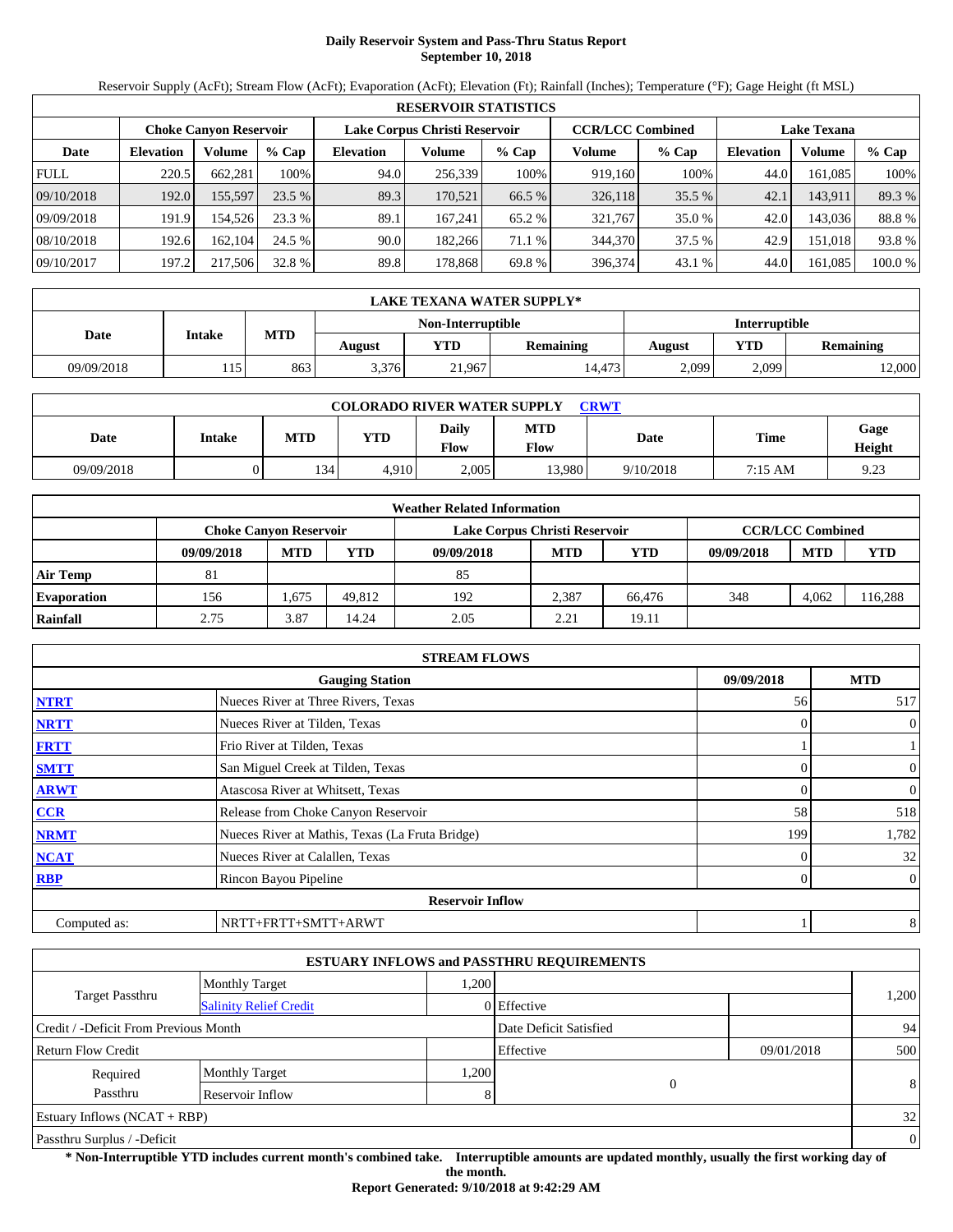# **Daily Reservoir System and Pass-Thru Status Report September 11, 2018**

Reservoir Supply (AcFt); Stream Flow (AcFt); Evaporation (AcFt); Elevation (Ft); Rainfall (Inches); Temperature (°F); Gage Height (ft MSL)

|             |                  |                        |         |                  | <b>RESERVOIR STATISTICS</b>   |         |                         |         |                    |         |        |
|-------------|------------------|------------------------|---------|------------------|-------------------------------|---------|-------------------------|---------|--------------------|---------|--------|
|             |                  | Choke Canvon Reservoir |         |                  | Lake Corpus Christi Reservoir |         | <b>CCR/LCC Combined</b> |         | <b>Lake Texana</b> |         |        |
| Date        | <b>Elevation</b> | Volume                 | $%$ Cap | <b>Elevation</b> | Volume                        | $%$ Cap | Volume                  | $%$ Cap | <b>Elevation</b>   | Volume  | % Cap  |
| <b>FULL</b> | 220.5            | 662,281                | 100%    | 94.0             | 256,339                       | 100%    | 919.160                 | 100%    | 44.0               | 161,085 | 100%   |
| 09/11/2018  | 192.2            | 157,750                | 23.8 %  | 89.4             | 172,173                       | 67.2 %  | 329,923                 | 35.9 %  | 42.1               | 143,911 | 89.3 % |
| 09/10/2018  | 192.0            | 155,597                | 23.5 %  | 89.3             | 170.521                       | 66.5 %  | 326,118                 | 35.5 %  | 42.1               | 143,911 | 89.3 % |
| 08/11/2018  | 192.6            | 162.104                | 24.5 %  | 90.0             | 182,266                       | 71.1 %  | 344,370                 | 37.5 %  | 42.8               | 150,120 | 93.2 % |
| 09/11/2017  | 197.1            | 216,196                | 32.6%   | 89.7             | 177,182                       | 69.1 %  | 393,378                 | 42.8%   | 43.8               | 159,229 | 98.8%  |

|            | LAKE TEXANA WATER SUPPLY* |     |        |                   |           |               |            |           |  |
|------------|---------------------------|-----|--------|-------------------|-----------|---------------|------------|-----------|--|
|            |                           |     |        | Non-Interruptible |           | Interruptible |            |           |  |
| Date       | <b>Intake</b>             | MTD | August | VTD -             | Remaining | August        | <b>YTD</b> | Remaining |  |
| 09/10/2018 | 115                       | 978 | 3,376  | 22,082            | 14,358    | 2,099         | 2,099      | 2,000     |  |

| <b>COLORADO RIVER WATER SUPPLY</b><br><b>CRWT</b> |        |            |            |                             |                    |           |         |                |  |  |
|---------------------------------------------------|--------|------------|------------|-----------------------------|--------------------|-----------|---------|----------------|--|--|
| Date                                              | Intake | <b>MTD</b> | <b>YTD</b> | <b>Daily</b><br><b>Flow</b> | <b>MTD</b><br>Flow | Date      | Time    | Gage<br>Height |  |  |
| 09/10/2018                                        |        | 134        | 4.910      | .884                        | 15.864             | 9/11/2018 | 7:15 AM | 9.06           |  |  |

|                    |            |                               |        | <b>Weather Related Information</b> |            |            |            |                         |            |
|--------------------|------------|-------------------------------|--------|------------------------------------|------------|------------|------------|-------------------------|------------|
|                    |            | <b>Choke Canvon Reservoir</b> |        | Lake Corpus Christi Reservoir      |            |            |            | <b>CCR/LCC Combined</b> |            |
|                    | 09/10/2018 | <b>MTD</b>                    | YTD    | 09/10/2018                         | <b>MTD</b> | <b>YTD</b> | 09/10/2018 | <b>MTD</b>              | <b>YTD</b> |
| <b>Air Temp</b>    | 79         |                               |        | 81                                 |            |            |            |                         |            |
| <b>Evaporation</b> | 120        | . 795                         | 49.932 | 164                                | 2.551      | 66.640     | 284        | 4.346                   | 116,572    |
| Rainfall           | .02        | 4.89                          | 15.26  | l.50                               | 3.71       | 20.61      |            |                         |            |

|              | <b>STREAM FLOWS</b>                             |            |                |
|--------------|-------------------------------------------------|------------|----------------|
|              | <b>Gauging Station</b>                          | 09/10/2018 | <b>MTD</b>     |
| <b>NTRT</b>  | Nueces River at Three Rivers, Texas             | 134        | 651            |
| <b>NRTT</b>  | Nueces River at Tilden, Texas                   | 1,969      | 1,969          |
| <b>FRTT</b>  | Frio River at Tilden, Texas                     | 31         | 32             |
| <b>SMTT</b>  | San Miguel Creek at Tilden, Texas               | 0          | $\overline{0}$ |
| <b>ARWT</b>  | Atascosa River at Whitsett, Texas               | 59         | 59             |
| CCR          | Release from Choke Canyon Reservoir             | 58         | 576            |
| <b>NRMT</b>  | Nueces River at Mathis, Texas (La Fruta Bridge) | 146        | 1,927          |
| <b>NCAT</b>  | Nueces River at Calallen, Texas                 | 14         | 46             |
| <b>RBP</b>   | Rincon Bayou Pipeline                           | 0          | $\overline{0}$ |
|              | <b>Reservoir Inflow</b>                         |            |                |
| Computed as: | (NTRT+FRTT+SMTT)-Release from Choke Canyon      | 108        | 116            |

|                                                  |                       |       | <b>ESTUARY INFLOWS and PASSTHRU REQUIREMENTS</b> |            |                |
|--------------------------------------------------|-----------------------|-------|--------------------------------------------------|------------|----------------|
|                                                  | <b>Monthly Target</b> | .200  |                                                  |            |                |
| Target Passthru<br><b>Salinity Relief Credit</b> |                       |       | 0 Effective                                      |            | 1,200          |
| Credit / -Deficit From Previous Month            |                       |       | Date Deficit Satisfied                           |            | 94             |
| Return Flow Credit                               |                       |       | Effective                                        | 09/01/2018 | 500            |
| Required                                         | <b>Monthly Target</b> | 1,200 |                                                  |            |                |
| Passthru                                         | Reservoir Inflow      | 116   | $\Omega$                                         |            | 116            |
| Estuary Inflows $(NCAT + RBP)$                   |                       |       |                                                  |            | 46             |
| Passthru Surplus / -Deficit                      |                       |       |                                                  |            | $\overline{0}$ |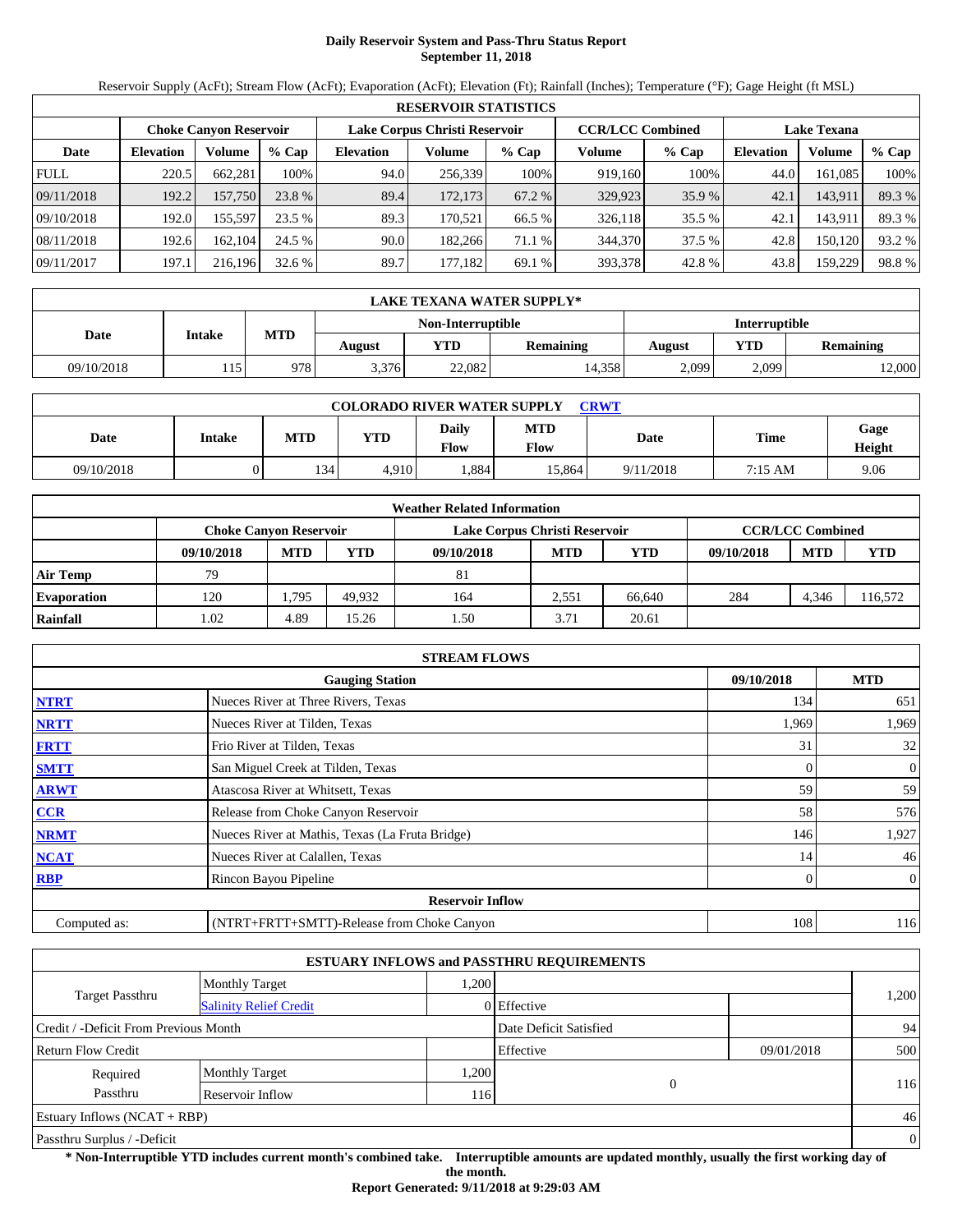# **Daily Reservoir System and Pass-Thru Status Report September 12, 2018**

Reservoir Supply (AcFt); Stream Flow (AcFt); Evaporation (AcFt); Elevation (Ft); Rainfall (Inches); Temperature (°F); Gage Height (ft MSL)

|             | <b>RESERVOIR STATISTICS</b> |                               |         |                               |         |         |                         |         |                    |         |         |
|-------------|-----------------------------|-------------------------------|---------|-------------------------------|---------|---------|-------------------------|---------|--------------------|---------|---------|
|             |                             | <b>Choke Canvon Reservoir</b> |         | Lake Corpus Christi Reservoir |         |         | <b>CCR/LCC Combined</b> |         | <b>Lake Texana</b> |         |         |
| Date        | <b>Elevation</b>            | Volume                        | $%$ Cap | <b>Elevation</b>              | Volume  | $%$ Cap | Volume                  | $%$ Cap | <b>Elevation</b>   | Volume  | % Cap   |
| <b>FULL</b> | 220.5                       | 662.281                       | 100%    | 94.0                          | 256,339 | 100%    | 919.160                 | 100%    | 44.0               | 161.085 | 100%    |
| 09/12/2018  | 192.2                       | 157,750                       | 23.8 %  | 89.4                          | 172.173 | 67.2 %  | 329,923                 | 35.9 %  | 42.3               | 145.671 | 90.4 %  |
| 09/11/2018  | 192.2                       | 157.750                       | 23.8 %  | 89.4                          | 172.173 | 67.2 %  | 329,923                 | 35.9 %  | 42.1               | 143.911 | 89.3 %  |
| 08/12/2018  | 192.5                       | 161.009                       | 24.3 %  | 89.9                          | 180.563 | 70.4 %  | 341,572                 | 37.2 %  | 42.9               | 151.018 | 93.8%   |
| 09/12/2017  | 197.1                       | 216,196                       | 32.6%   | 89.7                          | 177,182 | 69.1 %  | 393,378                 | 42.8 %  | 44.0               | 161.085 | 100.0 % |

|            | LAKE TEXANA WATER SUPPLY* |            |        |                   |                  |               |            |                  |  |  |
|------------|---------------------------|------------|--------|-------------------|------------------|---------------|------------|------------------|--|--|
|            |                           |            |        | Non-Interruptible |                  | Interruptible |            |                  |  |  |
| Date       | <b>Intake</b>             | <b>MTD</b> | August | YTD               | <b>Remaining</b> | <b>August</b> | <b>YTD</b> | <b>Remaining</b> |  |  |
| 09/11/2018 | 15                        | .093       | 3,376  | 22,197            | 14,243           | 2,099         | 2,099      | 2,000            |  |  |

| <b>COLORADO RIVER WATER SUPPLY</b><br><b>CRWT</b> |        |            |            |                             |                    |           |         |                |  |  |
|---------------------------------------------------|--------|------------|------------|-----------------------------|--------------------|-----------|---------|----------------|--|--|
| Date                                              | Intake | <b>MTD</b> | <b>YTD</b> | <b>Daily</b><br><b>Flow</b> | <b>MTD</b><br>Flow | Date      | Time    | Gage<br>Height |  |  |
| 09/11/2018                                        |        | 134        | 4.910      | 777.                        | 17.641             | 9/12/2018 | 7:15 AM | 10.88          |  |  |

|                    |                               |            |        | <b>Weather Related Information</b> |            |            |            |                         |            |
|--------------------|-------------------------------|------------|--------|------------------------------------|------------|------------|------------|-------------------------|------------|
|                    | <b>Choke Canvon Reservoir</b> |            |        | Lake Corpus Christi Reservoir      |            |            |            | <b>CCR/LCC Combined</b> |            |
|                    | 09/11/2018                    | <b>MTD</b> | YTD    | 09/11/2018                         | <b>MTD</b> | <b>YTD</b> | 09/11/2018 | <b>MTD</b>              | <b>YTD</b> |
| <b>Air Temp</b>    | 81                            |            |        | 83                                 |            |            |            |                         |            |
| <b>Evaporation</b> | 57                            | .852       | 49.989 | 135                                | 2.686      | 66,775     | 192        | 4.538                   | 116,764    |
| Rainfall           | 0.63                          | 5.52       | 15.89  | 0.17                               | 3.88       | 20.78      |            |                         |            |

|              | <b>STREAM FLOWS</b>                             |            |                |
|--------------|-------------------------------------------------|------------|----------------|
|              | <b>Gauging Station</b>                          | 09/11/2018 | <b>MTD</b>     |
| <b>NTRT</b>  | Nueces River at Three Rivers, Texas             | 1,497      | 2,148          |
| <b>NRTT</b>  | Nueces River at Tilden, Texas                   | 8,615      | 10,584         |
| <b>FRTT</b>  | Frio River at Tilden, Texas                     | 1,288      | 1,321          |
| <b>SMTT</b>  | San Miguel Creek at Tilden, Texas               | 1,149      | 1,149          |
| <b>ARWT</b>  | Atascosa River at Whitsett, Texas               | 568        | 626            |
| <b>CCR</b>   | Release from Choke Canyon Reservoir             | 58         | 633            |
| <b>NRMT</b>  | Nueces River at Mathis, Texas (La Fruta Bridge) | 98         | 2,025          |
| <b>NCAT</b>  | Nueces River at Calallen, Texas                 | 39         | 84             |
| <b>RBP</b>   | Rincon Bayou Pipeline                           |            | $\overline{0}$ |
|              | <b>Reservoir Inflow</b>                         |            |                |
| Computed as: | (NTRT+FRTT+SMTT)-Release from Choke Canyon      | 3,877      | 3,993          |

|                                       |                               |       | <b>ESTUARY INFLOWS and PASSTHRU REQUIREMENTS</b> |            |         |
|---------------------------------------|-------------------------------|-------|--------------------------------------------------|------------|---------|
|                                       | <b>Monthly Target</b>         | ,200  |                                                  |            |         |
| <b>Target Passthru</b>                | <b>Salinity Relief Credit</b> |       | 0 Effective                                      |            | 1,200   |
| Credit / -Deficit From Previous Month |                               |       | Date Deficit Satisfied                           |            | 94      |
| <b>Return Flow Credit</b>             |                               |       | Effective                                        | 09/01/2018 | 500     |
| Required                              | <b>Monthly Target</b>         | .200  |                                                  |            |         |
| Passthru                              | Reservoir Inflow              | 3,993 | $\Omega$                                         |            | 1,200   |
| Estuary Inflows $(NCAT + RBP)$        |                               |       |                                                  |            | 84      |
| Passthru Surplus / -Deficit           |                               |       |                                                  |            | $-.522$ |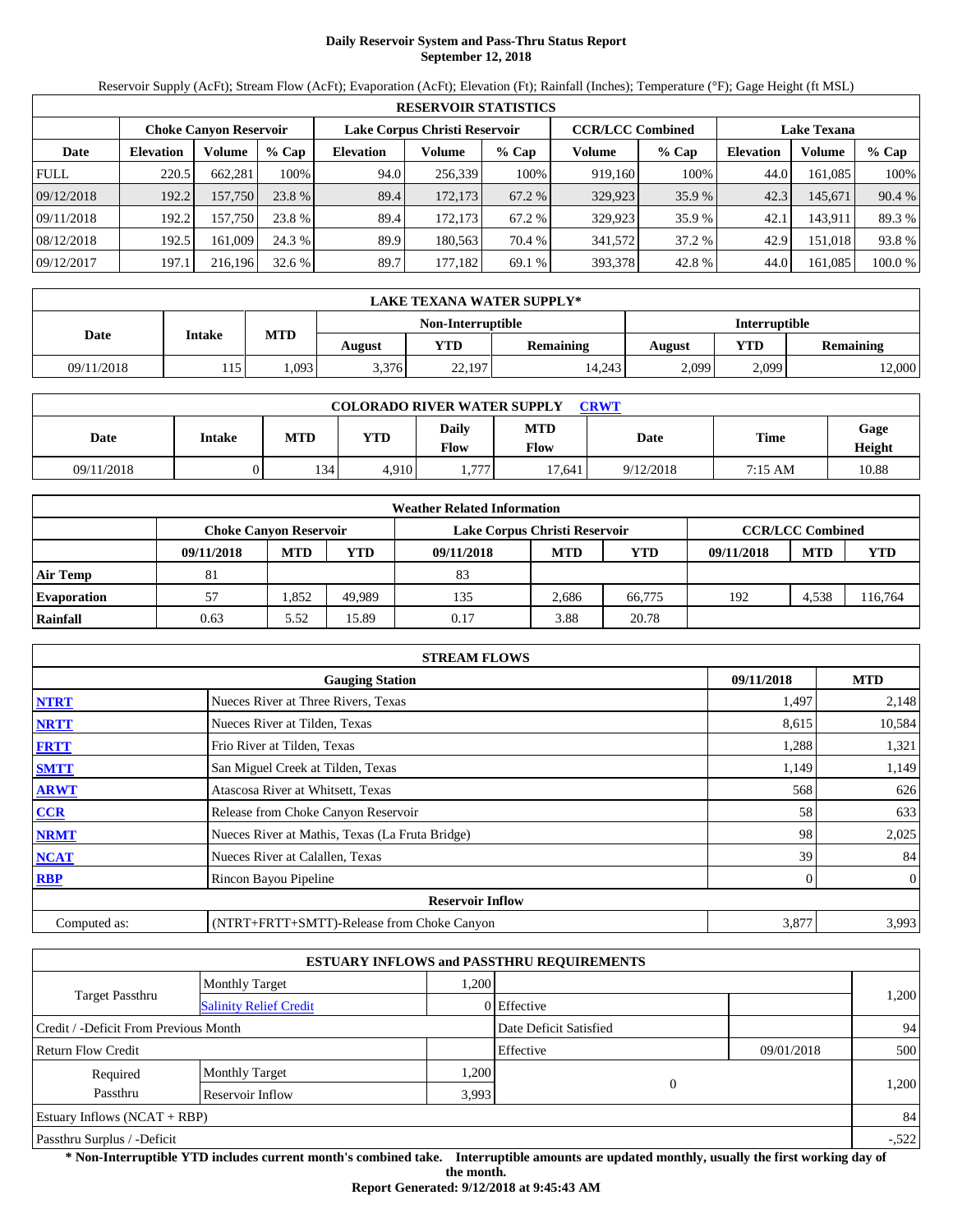# **Daily Reservoir System and Pass-Thru Status Report September 13, 2018**

Reservoir Supply (AcFt); Stream Flow (AcFt); Evaporation (AcFt); Elevation (Ft); Rainfall (Inches); Temperature (°F); Gage Height (ft MSL)

|             | <b>RESERVOIR STATISTICS</b> |                               |         |                  |                               |         |         |                         |                    |         |         |  |  |
|-------------|-----------------------------|-------------------------------|---------|------------------|-------------------------------|---------|---------|-------------------------|--------------------|---------|---------|--|--|
|             |                             | <b>Choke Canvon Reservoir</b> |         |                  | Lake Corpus Christi Reservoir |         |         | <b>CCR/LCC Combined</b> | <b>Lake Texana</b> |         |         |  |  |
| Date        | <b>Elevation</b>            | Volume                        | $%$ Cap | <b>Elevation</b> | Volume                        | $%$ Cap | Volume  | $%$ Cap                 | <b>Elevation</b>   | Volume  | $%$ Cap |  |  |
| <b>FULL</b> | 220.5                       | 662.281                       | 100%    | 94.0             | 256.339                       | 100%    | 919,160 | 100%                    | 44.0               | 161.085 | 100%    |  |  |
| 09/13/2018  | 192.6                       | 162,104                       | 24.5%   | 89.7             | 177.182                       | 69.1 %  | 339,286 | 36.9%                   | 42.3               | 145.671 | 90.4 %  |  |  |
| 09/12/2018  | 192.2                       | 157.750                       | 23.8 %  | 89.4             | 172.173                       | 67.2 %  | 329,923 | 35.9 %                  | 42.3               | 145.671 | 90.4 %  |  |  |
| 08/13/2018  | 192.5                       | 161.009                       | 24.3 %  | 89.9             | 180.563                       | 70.4 %  | 341,572 | 37.2 %                  | 42.8               | 150,120 | 93.2 %  |  |  |
| 09/13/2017  | 197.1                       | 216,196                       | 32.6%   | 89.6             | 175.504                       | 68.5 %  | 391,700 | 42.6 %                  | 44.0               | 161,085 | 100.0 % |  |  |

|             | LAKE TEXANA WATER SUPPLY* |            |        |                   |                  |               |                                |       |  |  |  |
|-------------|---------------------------|------------|--------|-------------------|------------------|---------------|--------------------------------|-------|--|--|--|
|             |                           |            |        | Non-Interruptible |                  | Interruptible |                                |       |  |  |  |
| <b>Date</b> | Intake                    | <b>MTD</b> | August | <b>YTD</b>        | <b>Remaining</b> | August        | <b>YTD</b><br><b>Remaining</b> |       |  |  |  |
| 09/12/2018  | 15                        | .208       | 3,376  | 22,312            | 14,128           | 2,099         | 2,099                          | 2,000 |  |  |  |

| <b>COLORADO RIVER WATER SUPPLY</b><br><b>CRWT</b> |        |            |            |                      |                    |           |         |                |  |  |  |
|---------------------------------------------------|--------|------------|------------|----------------------|--------------------|-----------|---------|----------------|--|--|--|
| Date                                              | Intake | <b>MTD</b> | <b>YTD</b> | Daily<br><b>Flow</b> | <b>MTD</b><br>Flow | Date      | Time    | Gage<br>Height |  |  |  |
| 09/12/2018                                        |        | 134        | 4.910      | 4.784                | 22.425             | 9/13/2018 | 7:15 AM | 11.84          |  |  |  |

|                    |            |                               |        | <b>Weather Related Information</b> |            |            |            |                         |            |
|--------------------|------------|-------------------------------|--------|------------------------------------|------------|------------|------------|-------------------------|------------|
|                    |            | <b>Choke Canvon Reservoir</b> |        | Lake Corpus Christi Reservoir      |            |            |            | <b>CCR/LCC Combined</b> |            |
|                    | 09/12/2018 | <b>MTD</b>                    | YTD    | 09/12/2018                         | <b>MTD</b> | <b>YTD</b> | 09/12/2018 | <b>MTD</b>              | <b>YTD</b> |
| <b>Air Temp</b>    | 88         |                               |        | 86                                 |            |            |            |                         |            |
| <b>Evaporation</b> | 121        | 1,973                         | 50.110 | 176                                | 2.862      | 66.951     | 297        | 4.835                   | 17,061     |
| Rainfall           | 0.02       | 5.54                          | 15.91  | 0.00                               | 3.88       | 20.78      |            |                         |            |

|              | <b>STREAM FLOWS</b>                             |            |                |
|--------------|-------------------------------------------------|------------|----------------|
|              | <b>Gauging Station</b>                          | 09/12/2018 | <b>MTD</b>     |
| <b>NTRT</b>  | Nueces River at Three Rivers, Texas             | 3,672      | 5,820          |
| <b>NRTT</b>  | Nueces River at Tilden, Texas                   | 7,444      | 18,028         |
| <b>FRTT</b>  | Frio River at Tilden, Texas                     | 3,394      | 4,715          |
| <b>SMTT</b>  | San Miguel Creek at Tilden, Texas               | 2,581      | 3,730          |
| <b>ARWT</b>  | Atascosa River at Whitsett, Texas               | 1,247      | 1,873          |
| <b>CCR</b>   | Release from Choke Canyon Reservoir             | 58         | 691            |
| <b>NRMT</b>  | Nueces River at Mathis, Texas (La Fruta Bridge) | 95         | 2,121          |
| <b>NCAT</b>  | Nueces River at Calallen, Texas                 | 92         | 176            |
| <b>RBP</b>   | Rincon Bayou Pipeline                           |            | $\overline{0}$ |
|              | <b>Reservoir Inflow</b>                         |            |                |
| Computed as: | (NTRT+FRTT+SMTT)-Release from Choke Canyon      | 9,590      | 13,583         |

|                                                  |                       |        | <b>ESTUARY INFLOWS and PASSTHRU REQUIREMENTS</b> |            |         |
|--------------------------------------------------|-----------------------|--------|--------------------------------------------------|------------|---------|
|                                                  | <b>Monthly Target</b> | 1.200  |                                                  |            |         |
| Target Passthru<br><b>Salinity Relief Credit</b> |                       |        | 0 Effective                                      |            | 1,200   |
| Credit / -Deficit From Previous Month            |                       |        | Date Deficit Satisfied                           |            | 94      |
| <b>Return Flow Credit</b>                        |                       |        | Effective                                        | 09/01/2018 | 500     |
| Required                                         | <b>Monthly Target</b> | 1,200  |                                                  |            |         |
| Passthru                                         | Reservoir Inflow      | 13,583 | 0                                                |            | 1,200   |
| Estuary Inflows $(NCAT + RBP)$                   |                       |        |                                                  |            | 176     |
| Passthru Surplus / -Deficit                      |                       |        |                                                  |            | $-.430$ |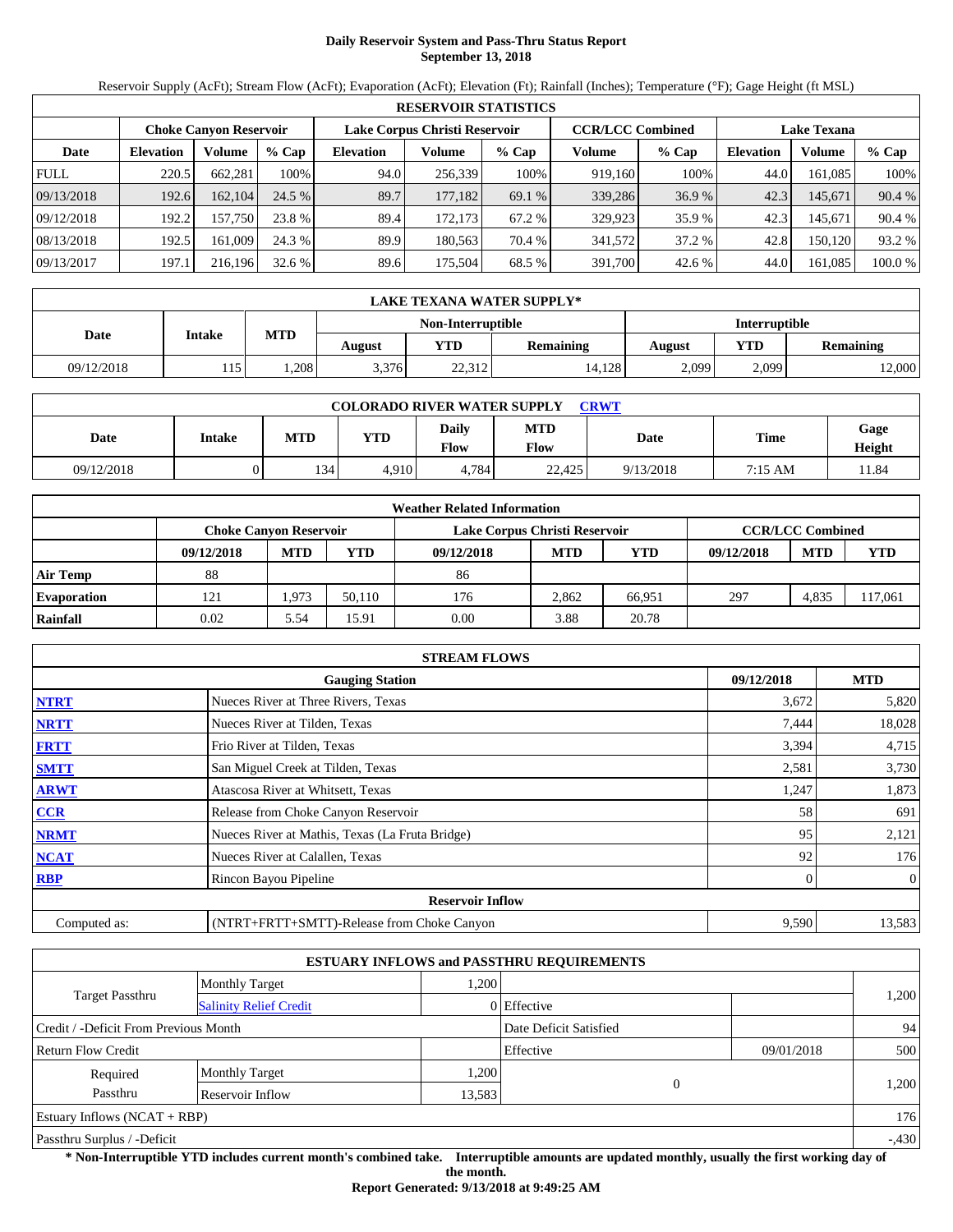# **Daily Reservoir System and Pass-Thru Status Report September 14, 2018**

Reservoir Supply (AcFt); Stream Flow (AcFt); Evaporation (AcFt); Elevation (Ft); Rainfall (Inches); Temperature (°F); Gage Height (ft MSL)

|             | <b>RESERVOIR STATISTICS</b> |                               |         |                  |                               |         |                         |         |                    |         |        |  |  |
|-------------|-----------------------------|-------------------------------|---------|------------------|-------------------------------|---------|-------------------------|---------|--------------------|---------|--------|--|--|
|             |                             | <b>Choke Canyon Reservoir</b> |         |                  | Lake Corpus Christi Reservoir |         | <b>CCR/LCC Combined</b> |         | <b>Lake Texana</b> |         |        |  |  |
| Date        | <b>Elevation</b>            | Volume                        | $%$ Cap | <b>Elevation</b> | Volume                        | $%$ Cap | Volume                  | $%$ Cap | <b>Elevation</b>   | Volume  | % Cap  |  |  |
| <b>FULL</b> | 220.5                       | 662.281                       | 100%    | 94.0             | 256,339                       | 100%    | 919.160                 | 100%    | 44.0               | 161.085 | 100%   |  |  |
| 09/14/2018  | 193.0                       | 166.527                       | 25.1%   | 90.0             | 182.266                       | 71.1 %  | 348,793                 | 37.9 %  | 42.2               | 144,790 | 89.9 % |  |  |
| 09/13/2018  | 192.6                       | 162.104                       | 24.5 %  | 89.7             | 177.182                       | 69.1 %  | 339,286                 | 36.9 %  | 42.3               | 145.671 | 90.4 % |  |  |
| 08/14/2018  | 192.5                       | 161.009                       | 24.3 %  | 89.8             | 178.868                       | 69.8 %  | 339,877                 | 37.0 %  | 42.7               | 149.224 | 92.6 % |  |  |
| 09/14/2017  | 197.0                       | 214,890                       | 32.4 %  | 89.6             | 175,504                       | 68.5 %  | 390,394                 | 42.5 %  | 43.9               | 160,156 | 99.4 % |  |  |

|            | LAKE TEXANA WATER SUPPLY* |            |        |                   |                  |               |       |                  |  |  |  |
|------------|---------------------------|------------|--------|-------------------|------------------|---------------|-------|------------------|--|--|--|
|            |                           |            |        | Non-Interruptible |                  | Interruptible |       |                  |  |  |  |
| Date       | <b>Intake</b>             | <b>MTD</b> | August | YTD               | <b>Remaining</b> | August        | YTD   | <b>Remaining</b> |  |  |  |
| 09/13/2018 | 15<br>1 I J               | .323       | 3.376  | 22,427            | 14.013           | 2,099         | 2,099 | 2,000            |  |  |  |

| <b>COLORADO RIVER WATER SUPPLY</b><br><b>CRWT</b> |        |            |            |                      |                    |           |         |                |  |  |
|---------------------------------------------------|--------|------------|------------|----------------------|--------------------|-----------|---------|----------------|--|--|
| Date                                              | Intake | <b>MTD</b> | <b>YTD</b> | Daily<br><b>Flow</b> | <b>MTD</b><br>Flow | Date      | Time    | Gage<br>Height |  |  |
| 09/13/2018                                        |        | 134        | 4.910      | 4.804                | 27.228             | 9/14/2018 | 7:15 AM | 10.82          |  |  |

|                    | <b>Weather Related Information</b> |            |        |                               |            |        |            |                         |            |  |  |  |
|--------------------|------------------------------------|------------|--------|-------------------------------|------------|--------|------------|-------------------------|------------|--|--|--|
|                    | <b>Choke Canyon Reservoir</b>      |            |        | Lake Corpus Christi Reservoir |            |        |            | <b>CCR/LCC Combined</b> |            |  |  |  |
|                    | 09/13/2018                         | <b>MTD</b> | YTD    | 09/13/2018                    | <b>MTD</b> | YTD    | 09/13/2018 | <b>MTD</b>              | <b>YTD</b> |  |  |  |
| <b>Air Temp</b>    | 91                                 |            |        | 88                            |            |        |            |                         |            |  |  |  |
| <b>Evaporation</b> | 136                                | 2.109      | 50,246 | 219                           | 3,081      | 67.170 | 355        | 5.190                   | 117,416    |  |  |  |
| Rainfall           | 0.22                               | 5.76       | 16.13  | 0.00                          | 3.88       | 20.78  |            |                         |            |  |  |  |

|              | <b>STREAM FLOWS</b>                             |            |                |
|--------------|-------------------------------------------------|------------|----------------|
|              | <b>Gauging Station</b>                          | 09/13/2018 | <b>MTD</b>     |
| <b>NTRT</b>  | Nueces River at Three Rivers, Texas             | 6,054      | 11,874         |
| <b>NRTT</b>  | Nueces River at Tilden, Texas                   | 5,637      | 23,665         |
| <b>FRTT</b>  | Frio River at Tilden, Texas                     | 4,704      | 9,419          |
| <b>SMTT</b>  | San Miguel Creek at Tilden, Texas               | 2,104      | 5,834          |
| <b>ARWT</b>  | Atascosa River at Whitsett, Texas               | 3,017      | 4,890          |
| <b>CCR</b>   | Release from Choke Canyon Reservoir             | 58         | 748            |
| <b>NRMT</b>  | Nueces River at Mathis, Texas (La Fruta Bridge) | 168        | 2,289          |
| <b>NCAT</b>  | Nueces River at Calallen, Texas                 | 32         | 207            |
| <b>RBP</b>   | Rincon Bayou Pipeline                           |            | $\overline{0}$ |
|              | <b>Reservoir Inflow</b>                         |            |                |
| Computed as: | (NTRT+FRTT+SMTT)-Release from Choke Canyon      | 12,805     | 26,388         |

|                                       |                               |        | <b>ESTUARY INFLOWS and PASSTHRU REQUIREMENTS</b> |            |         |
|---------------------------------------|-------------------------------|--------|--------------------------------------------------|------------|---------|
|                                       | <b>Monthly Target</b>         | 1,200  |                                                  |            |         |
| Target Passthru                       | <b>Salinity Relief Credit</b> |        | 0 Effective                                      |            | 1,200   |
| Credit / -Deficit From Previous Month |                               |        | Date Deficit Satisfied                           |            | 94      |
| <b>Return Flow Credit</b>             |                               |        | Effective                                        | 09/01/2018 | 500     |
| Required                              | <b>Monthly Target</b>         | 1,200  |                                                  |            |         |
| Passthru                              | Reservoir Inflow              | 26,388 | $\theta$                                         |            | 1,200   |
| Estuary Inflows $(NCAT + RBP)$        |                               |        |                                                  |            | 207     |
| Passthru Surplus / -Deficit           |                               |        |                                                  |            | $-.399$ |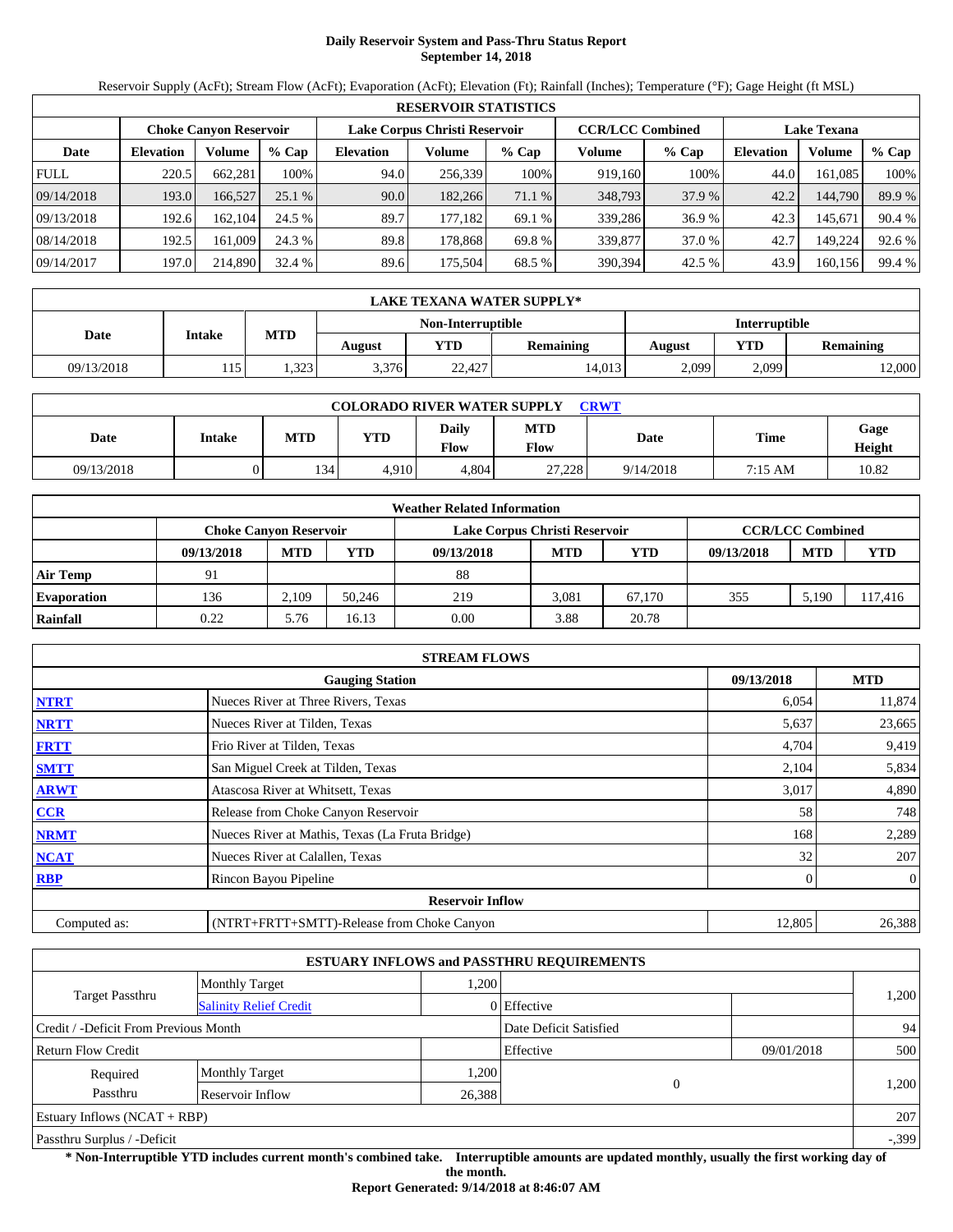# **Daily Reservoir System and Pass-Thru Status Report September 15, 2018**

Reservoir Supply (AcFt); Stream Flow (AcFt); Evaporation (AcFt); Elevation (Ft); Rainfall (Inches); Temperature (°F); Gage Height (ft MSL)

|             | <b>RESERVOIR STATISTICS</b> |         |         |                  |                               |         |         |                         |                  |                    |        |  |
|-------------|-----------------------------|---------|---------|------------------|-------------------------------|---------|---------|-------------------------|------------------|--------------------|--------|--|
|             | Choke Canvon Reservoir      |         |         |                  | Lake Corpus Christi Reservoir |         |         | <b>CCR/LCC Combined</b> |                  | <b>Lake Texana</b> |        |  |
| Date        | <b>Elevation</b>            | Volume  | $%$ Cap | <b>Elevation</b> | Volume                        | $%$ Cap | Volume  | $%$ Cap                 | <b>Elevation</b> | Volume             | % Cap  |  |
| <b>FULL</b> | 220.5                       | 662,281 | 100%    | 94.0             | 256,339                       | 100%    | 919,160 | 100%                    | 44.0             | 161,085            | 100%   |  |
| 09/15/2018  | 193.5                       | 172.162 | 26.0%   | 90.4             | 189.164                       | 73.8 %  | 361,326 | 39.3 %                  | 42.4             | 146,555            | 91.0 % |  |
| 09/14/2018  | 193.0                       | 166.527 | 25.1%   | 90.0             | 182,266                       | 71.1 %  | 348,793 | 37.9 %                  | 42.2             | 144.790            | 89.9 % |  |
| 08/15/2018  | 192.5                       | 161,009 | 24.3 %  | 89.8             | 178.868                       | 69.8%   | 339,877 | 37.0 %                  | 42.7             | 149.224            | 92.6 % |  |
| 09/15/2017  | 197.1                       | 216.196 | 32.6%   | 89.6             | 175.504                       | 68.5 %  | 391,700 | 42.6 %                  | 43.9             | 160,156            | 99.4 % |  |

|            | LAKE TEXANA WATER SUPPLY* |            |        |                   |                  |                      |       |                  |  |  |
|------------|---------------------------|------------|--------|-------------------|------------------|----------------------|-------|------------------|--|--|
|            | Intake                    |            |        | Non-Interruptible |                  | <b>Interruptible</b> |       |                  |  |  |
| Date       |                           | <b>MTD</b> | August | <b>YTD</b>        | <b>Remaining</b> | August               | YTD   | <b>Remaining</b> |  |  |
| 09/14/2018 | 115                       | .438       | 3.376  | 22,542            | 13.898           | 2,099                | 2,099 | 12,000           |  |  |

| <b>COLORADO RIVER WATER SUPPLY</b><br>CRWT |        |            |            |                      |                    |           |           |                |  |  |  |
|--------------------------------------------|--------|------------|------------|----------------------|--------------------|-----------|-----------|----------------|--|--|--|
| Date                                       | Intake | <b>MTD</b> | <b>YTD</b> | Daily<br><b>Flow</b> | <b>MTD</b><br>Flow | Date      | Time      | Gage<br>Height |  |  |  |
| 09/14/2018                                 |        | 134        | 4.910      | 3,791                | 31,020             | 9/15/2018 | $6:15$ AM | .1.57          |  |  |  |

|                    |                               |            |        | <b>Weather Related Information</b> |            |            |            |                         |            |
|--------------------|-------------------------------|------------|--------|------------------------------------|------------|------------|------------|-------------------------|------------|
|                    | <b>Choke Canvon Reservoir</b> |            |        | Lake Corpus Christi Reservoir      |            |            |            | <b>CCR/LCC Combined</b> |            |
|                    | 09/14/2018                    | <b>MTD</b> | YTD    | 09/14/2018                         | <b>MTD</b> | <b>YTD</b> | 09/14/2018 | <b>MTD</b>              | <b>YTD</b> |
| <b>Air Temp</b>    | 84                            |            |        | 83                                 |            |            |            |                         |            |
| <b>Evaporation</b> | 66                            | 2.175      | 50.312 | 51                                 | 3.132      | 67.221     | 117        | 5,307                   | 117,533    |
| Rainfall           | 0.31                          | 6.07       | 16.44  | 0.96                               | 4.84       | 21.74      |            |                         |            |

|              | <b>STREAM FLOWS</b>                             |            |                |
|--------------|-------------------------------------------------|------------|----------------|
|              | <b>Gauging Station</b>                          | 09/14/2018 | <b>MTD</b>     |
| <b>NTRT</b>  | Nueces River at Three Rivers, Texas             | 8,119      | 19,993         |
| <b>NRTT</b>  | Nueces River at Tilden, Texas                   | 5,280      | 28,945         |
| <b>FRTT</b>  | Frio River at Tilden, Texas                     | 5,717      | 15,136         |
| <b>SMTT</b>  | San Miguel Creek at Tilden, Texas               | 415        | 6,249          |
| <b>ARWT</b>  | Atascosa River at Whitsett, Texas               | 2,342      | 7,233          |
| <b>CCR</b>   | Release from Choke Canyon Reservoir             | 38         | 786            |
| <b>NRMT</b>  | Nueces River at Mathis, Texas (La Fruta Bridge) | 258        | 2,547          |
| <b>NCAT</b>  | Nueces River at Calallen, Texas                 | 155        | 362            |
| <b>RBP</b>   | Rincon Bayou Pipeline                           |            | $\overline{0}$ |
|              | <b>Reservoir Inflow</b>                         |            |                |
| Computed as: | (NTRT+FRTT+SMTT)-Release from Choke Canyon      | 14,213     | 40,600         |

|                                       |                               |        | <b>ESTUARY INFLOWS and PASSTHRU REQUIREMENTS</b> |            |         |  |
|---------------------------------------|-------------------------------|--------|--------------------------------------------------|------------|---------|--|
|                                       | <b>Monthly Target</b>         | 1.200  |                                                  |            |         |  |
| Target Passthru                       | <b>Salinity Relief Credit</b> |        | 0 Effective                                      |            | 1,200   |  |
| Credit / -Deficit From Previous Month |                               |        | Date Deficit Satisfied                           |            | 94      |  |
| <b>Return Flow Credit</b>             |                               |        | Effective                                        | 09/01/2018 | 500     |  |
| Required                              | <b>Monthly Target</b>         | 1,200  |                                                  |            |         |  |
| Passthru                              | Reservoir Inflow              | 40,600 | $\sqrt{ }$                                       |            | 1,200   |  |
| Estuary Inflows $(NCAT + RBP)$        |                               |        |                                                  |            | 362     |  |
| Passthru Surplus / -Deficit           |                               |        |                                                  |            | $-.244$ |  |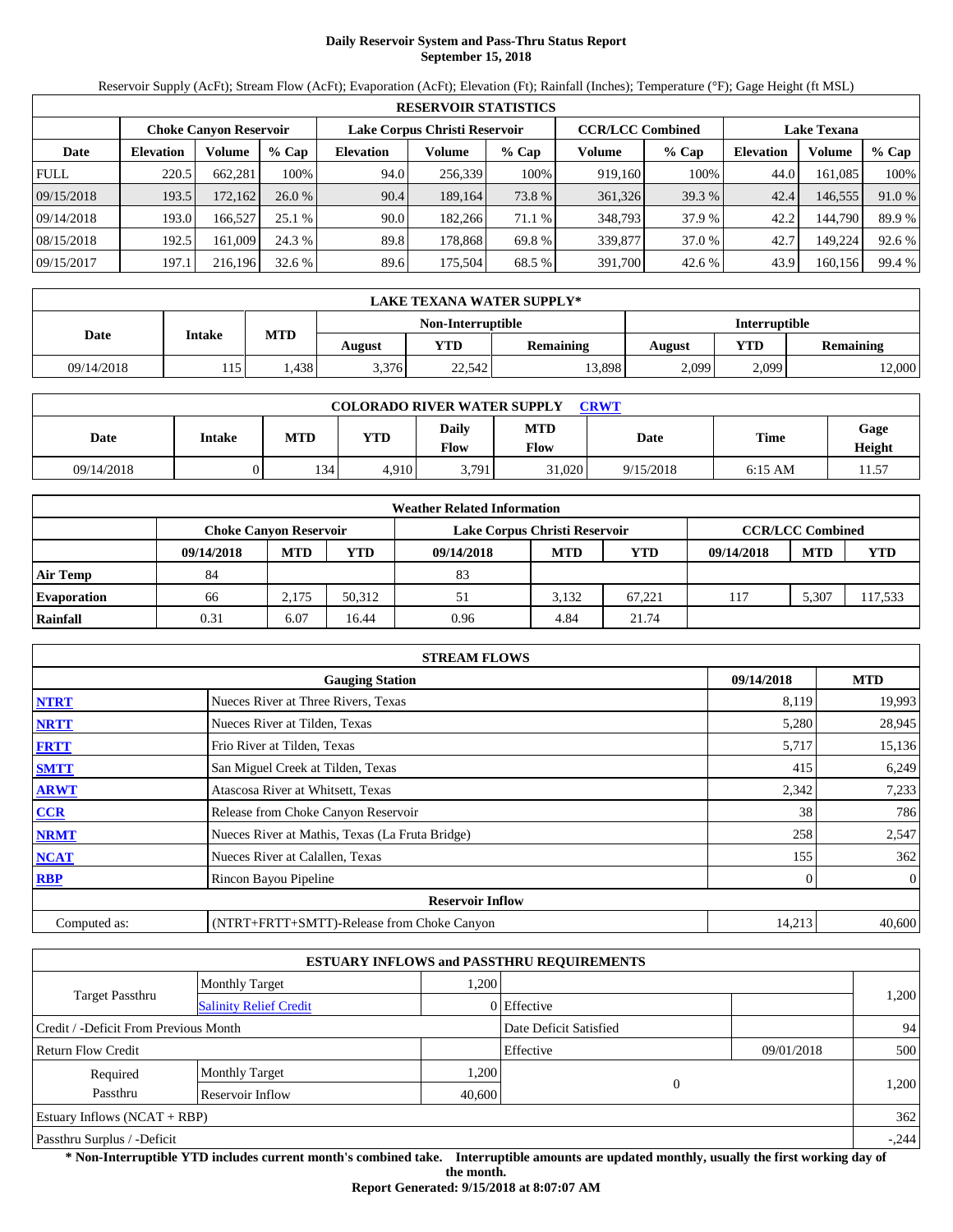# **Daily Reservoir System and Pass-Thru Status Report September 16, 2018**

Reservoir Supply (AcFt); Stream Flow (AcFt); Evaporation (AcFt); Elevation (Ft); Rainfall (Inches); Temperature (°F); Gage Height (ft MSL)

|             | <b>RESERVOIR STATISTICS</b>   |         |         |                               |         |         |                         |         |                    |         |        |  |
|-------------|-------------------------------|---------|---------|-------------------------------|---------|---------|-------------------------|---------|--------------------|---------|--------|--|
|             | <b>Choke Canyon Reservoir</b> |         |         | Lake Corpus Christi Reservoir |         |         | <b>CCR/LCC Combined</b> |         | <b>Lake Texana</b> |         |        |  |
| Date        | <b>Elevation</b>              | Volume  | $%$ Cap | <b>Elevation</b>              | Volume  | $%$ Cap | Volume                  | $%$ Cap | <b>Elevation</b>   | Volume  | % Cap  |  |
| <b>FULL</b> | 220.5                         | 662.281 | 100%    | 94.0                          | 256,339 | 100%    | 919.160                 | 100%    | 44.0               | 161.085 | 100%   |  |
| 09/16/2018  | 194.1                         | 179.083 | 27.0 %  | 90.9                          | 197,976 | 77.2 %  | 377,059                 | 41.0 %  | 42.7               | 149,224 | 92.6 % |  |
| 09/15/2018  | 193.5                         | 172.162 | 26.0%   | 90.4                          | 189.164 | 73.8 %  | 361,326                 | 39.3 %  | 42.4               | 146.555 | 91.0 % |  |
| 08/16/2018  | 192.4                         | 159.918 | 24.1 %  | 89.8                          | 178.868 | 69.8 %  | 338,786                 | 36.9 %  | 42.6               | 148.332 | 92.1 % |  |
| 09/16/2017  | 197.0                         | 214,890 | 32.4 %  | 89.6                          | 175,504 | 68.5 %  | 390,394                 | 42.5 %  | 43.9               | 160,156 | 99.4 % |  |

|            | LAKE TEXANA WATER SUPPLY* |            |        |                   |                  |               |            |                  |  |  |
|------------|---------------------------|------------|--------|-------------------|------------------|---------------|------------|------------------|--|--|
|            | <b>Intake</b>             |            |        | Non-Interruptible |                  | Interruptible |            |                  |  |  |
| Date       |                           | <b>MTD</b> | August | YTD               | <b>Remaining</b> | <b>August</b> | <b>YTD</b> | <b>Remaining</b> |  |  |
| 09/15/2018 | 15                        | .554       | 3,376  | 22,657            | 13,783           | 2,099         | 2,099      | 2,000            |  |  |

| <b>COLORADO RIVER WATER SUPPLY</b><br><b>CRWT</b> |        |            |            |                             |                    |           |           |                |  |  |
|---------------------------------------------------|--------|------------|------------|-----------------------------|--------------------|-----------|-----------|----------------|--|--|
| Date                                              | Intake | <b>MTD</b> | <b>YTD</b> | <b>Daily</b><br><b>Flow</b> | <b>MTD</b><br>Flow | Date      | Time      | Gage<br>Height |  |  |
| 09/15/2018                                        |        | 134        | 4.910      | 5.201                       | 36,220             | 9/16/2018 | $6:15$ AM | 11.14          |  |  |

|                    |                               |            |        | <b>Weather Related Information</b> |            |            |            |                         |            |
|--------------------|-------------------------------|------------|--------|------------------------------------|------------|------------|------------|-------------------------|------------|
|                    | <b>Choke Canvon Reservoir</b> |            |        | Lake Corpus Christi Reservoir      |            |            |            | <b>CCR/LCC Combined</b> |            |
|                    | 09/15/2018                    | <b>MTD</b> | YTD    | 09/15/2018                         | <b>MTD</b> | <b>YTD</b> | 09/15/2018 | <b>MTD</b>              | <b>YTD</b> |
| <b>Air Temp</b>    | 80                            |            |        | 81                                 |            |            |            |                         |            |
| <b>Evaporation</b> | 48                            | 2.223      | 50.360 | 104                                | 3.236      | 67.325     | 152        | 5.459                   | 117,685    |
| Rainfall           | 0.53                          | 6.60       | 16.97  | 0.80                               | 5.64       | 22.54      |            |                         |            |

|              | <b>STREAM FLOWS</b>                             |            |                |
|--------------|-------------------------------------------------|------------|----------------|
|              | <b>Gauging Station</b>                          | 09/15/2018 | <b>MTD</b>     |
| <b>NTRT</b>  | Nueces River at Three Rivers, Texas             | 6,392      | 26,385         |
| <b>NRTT</b>  | Nueces River at Tilden, Texas                   | 5,816      | 34,761         |
| <b>FRTT</b>  | Frio River at Tilden, Texas                     | 6,431      | 21,568         |
| <b>SMTT</b>  | San Miguel Creek at Tilden, Texas               | 262        | 6,511          |
| <b>ARWT</b>  | Atascosa River at Whitsett, Texas               | 314        | 7,546          |
| CCR          | Release from Choke Canyon Reservoir             | 38         | 824            |
| <b>NRMT</b>  | Nueces River at Mathis, Texas (La Fruta Bridge) | 264        | 2,811          |
| <b>NCAT</b>  | Nueces River at Calallen, Texas                 | 526        | 888            |
| <b>RBP</b>   | Rincon Bayou Pipeline                           |            | $\overline{0}$ |
|              | <b>Reservoir Inflow</b>                         |            |                |
| Computed as: | (NTRT+FRTT+SMTT)-Release from Choke Canyon      | 13,047     | 53,648         |

|                                       |                               |                        | <b>ESTUARY INFLOWS and PASSTHRU REQUIREMENTS</b> |            |       |  |
|---------------------------------------|-------------------------------|------------------------|--------------------------------------------------|------------|-------|--|
|                                       | <b>Monthly Target</b>         | 6.002                  |                                                  |            |       |  |
| Target Passthru                       | <b>Salinity Relief Credit</b> |                        | 0 Effective                                      |            | 6,002 |  |
| Credit / -Deficit From Previous Month |                               | Date Deficit Satisfied |                                                  | 94         |       |  |
| Return Flow Credit                    |                               |                        | Effective                                        | 09/01/2018 | 500   |  |
| Required                              | <b>Monthly Target</b>         | 6,002                  |                                                  |            |       |  |
| Passthru<br>Reservoir Inflow          |                               |                        | $\Omega$<br>53,648                               |            | 6,002 |  |
| Estuary Inflows $(NCAT + RBP)$        |                               |                        |                                                  |            | 888   |  |
| Passthru Surplus / -Deficit           |                               |                        |                                                  |            |       |  |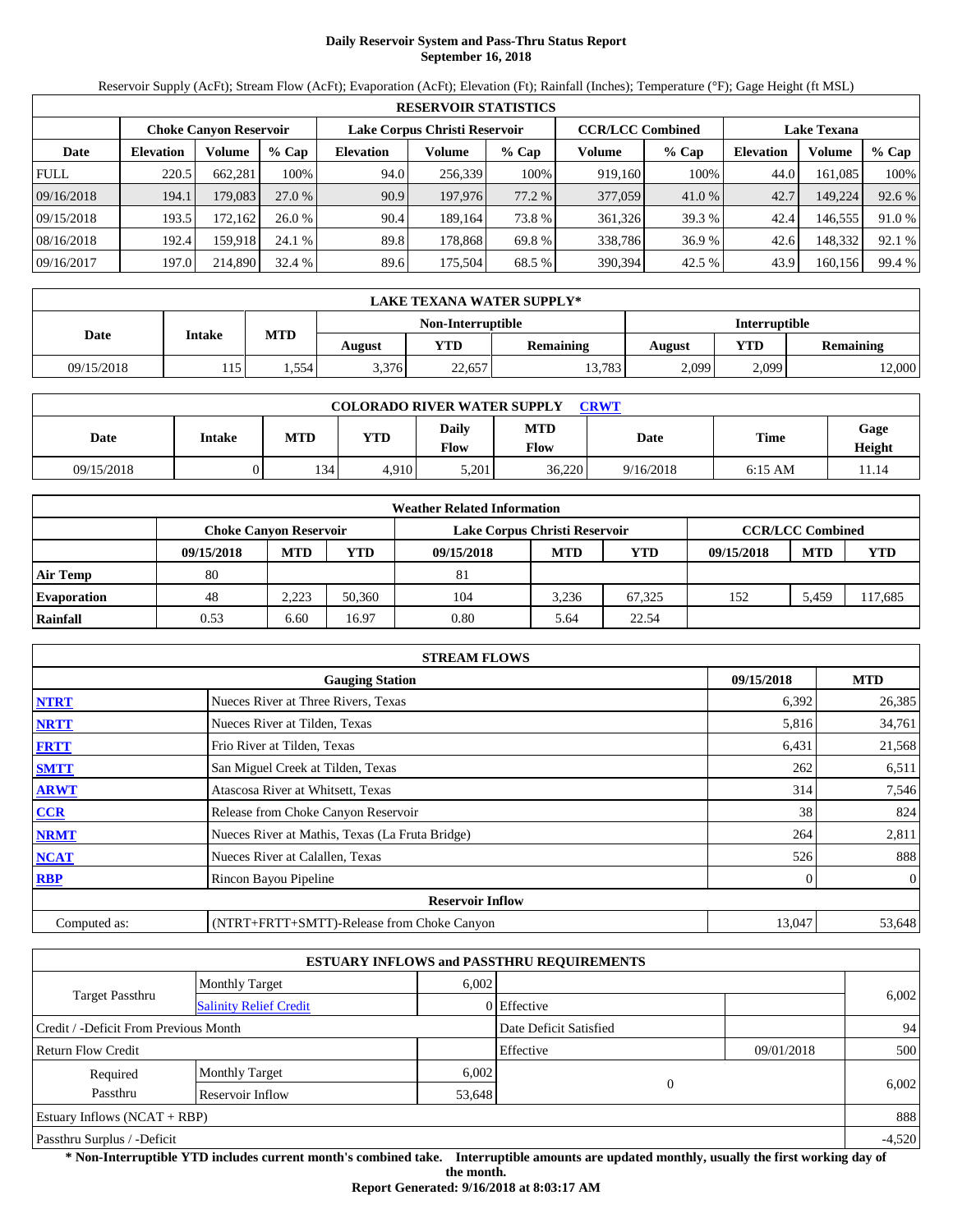# **Daily Reservoir System and Pass-Thru Status Report September 17, 2018**

Reservoir Supply (AcFt); Stream Flow (AcFt); Evaporation (AcFt); Elevation (Ft); Rainfall (Inches); Temperature (°F); Gage Height (ft MSL)

|             | <b>RESERVOIR STATISTICS</b> |                               |         |                               |         |         |                         |         |                    |         |        |  |  |
|-------------|-----------------------------|-------------------------------|---------|-------------------------------|---------|---------|-------------------------|---------|--------------------|---------|--------|--|--|
|             |                             | <b>Choke Canyon Reservoir</b> |         | Lake Corpus Christi Reservoir |         |         | <b>CCR/LCC Combined</b> |         | <b>Lake Texana</b> |         |        |  |  |
| Date        | <b>Elevation</b>            | Volume                        | $%$ Cap | <b>Elevation</b>              | Volume  | $%$ Cap | Volume                  | $%$ Cap | <b>Elevation</b>   | Volume  | % Cap  |  |  |
| <b>FULL</b> | 220.5                       | 662.281                       | 100%    | 94.0                          | 256,339 | 100%    | 919,160                 | 100%    | 44.0               | 161.085 | 100%   |  |  |
| 09/17/2018  | 194.8                       | 187,358                       | 28.3 %  | 91.1                          | 201,561 | 78.6 %  | 388,919                 | 42.3 %  | 42.8               | 150,120 | 93.2 % |  |  |
| 09/16/2018  | 194.1                       | 179.083                       | 27.0 %  | 90.9                          | 197,976 | 77.2 %  | 377,059                 | 41.0 %  | 42.7               | 149.224 | 92.6 % |  |  |
| 08/17/2018  | 192.4                       | 159.918                       | 24.1 %  | 89.7                          | 177.182 | 69.1 %  | 337.100                 | 36.7 %  | 42.6               | 148,332 | 92.1 % |  |  |
| 09/17/2017  | 197.1                       | 216.196                       | 32.6 %  | 89.5                          | 173,834 | 67.8 %  | 390,030                 | 42.4 %  | 43.9               | 160,156 | 99.4 % |  |  |

|            | LAKE TEXANA WATER SUPPLY* |            |        |                   |                  |               |       |                  |  |  |  |
|------------|---------------------------|------------|--------|-------------------|------------------|---------------|-------|------------------|--|--|--|
|            | <b>Intake</b>             |            |        | Non-Interruptible |                  | Interruptible |       |                  |  |  |  |
| Date       |                           | <b>MTD</b> | August | YTD               | <b>Remaining</b> | August        | YTD   | <b>Remaining</b> |  |  |  |
| 09/16/2018 | 15                        | .668       | 3.376  | 22.772<br>22,112  | 13.668           | 2,099         | 2,099 | 2,000            |  |  |  |

| <b>COLORADO RIVER WATER SUPPLY</b><br>CRWT |        |            |            |                      |                    |           |           |                |  |  |  |
|--------------------------------------------|--------|------------|------------|----------------------|--------------------|-----------|-----------|----------------|--|--|--|
| Date                                       | Intake | <b>MTD</b> | <b>YTD</b> | Daily<br><b>Flow</b> | <b>MTD</b><br>Flow | Date      | Time      | Gage<br>Height |  |  |  |
| 09/16/2018                                 |        | 134        | 4.910      | 3,791                | 40.012             | 9/17/2018 | $6:15$ AM | 10.26          |  |  |  |

|                    | <b>Weather Related Information</b> |            |        |                               |            |        |            |                         |            |  |  |  |
|--------------------|------------------------------------|------------|--------|-------------------------------|------------|--------|------------|-------------------------|------------|--|--|--|
|                    | Choke Canvon Reservoir             |            |        | Lake Corpus Christi Reservoir |            |        |            | <b>CCR/LCC Combined</b> |            |  |  |  |
|                    | 09/16/2018                         | <b>MTD</b> | YTD    | 09/16/2018                    | <b>MTD</b> | YTD    | 09/16/2018 | <b>MTD</b>              | <b>YTD</b> |  |  |  |
| <b>Air Temp</b>    | 85                                 |            |        | 84                            |            |        |            |                         |            |  |  |  |
| <b>Evaporation</b> | 91                                 | 2.314      | 50.451 | 147                           | 3.383      | 67.472 | 238        | 5,697                   | 117,923    |  |  |  |
| Rainfall           | 0.09                               | 6.69       | 7.06   | 0.09                          | 5.73       | 22.63  |            |                         |            |  |  |  |

|              | <b>STREAM FLOWS</b>                             |        |                |  |  |  |  |  |
|--------------|-------------------------------------------------|--------|----------------|--|--|--|--|--|
|              | <b>Gauging Station</b>                          |        |                |  |  |  |  |  |
| <b>NTRT</b>  | Nueces River at Three Rivers, Texas             | 4,625  | 31,010         |  |  |  |  |  |
| <b>NRTT</b>  | Nueces River at Tilden, Texas                   | 6,531  | 41,292         |  |  |  |  |  |
| <b>FRTT</b>  | Frio River at Tilden, Texas                     | 5,776  | 27,344         |  |  |  |  |  |
| <b>SMTT</b>  | San Miguel Creek at Tilden, Texas               | 1,937  | 8,448          |  |  |  |  |  |
| <b>ARWT</b>  | Atascosa River at Whitsett, Texas               | 1,199  | 8,745          |  |  |  |  |  |
| <b>CCR</b>   | Release from Choke Canyon Reservoir             | 58     | 881            |  |  |  |  |  |
| <b>NRMT</b>  | Nueces River at Mathis, Texas (La Fruta Bridge) | 355    | 3,167          |  |  |  |  |  |
| <b>NCAT</b>  | Nueces River at Calallen, Texas                 | 482    | 1,370          |  |  |  |  |  |
| <b>RBP</b>   | Rincon Bayou Pipeline                           |        | $\overline{0}$ |  |  |  |  |  |
|              | <b>Reservoir Inflow</b>                         |        |                |  |  |  |  |  |
| Computed as: | (NTRT+FRTT+SMTT)-Release from Choke Canyon      | 12,281 | 65,929         |  |  |  |  |  |

|                                                         |                       |                        | <b>ESTUARY INFLOWS and PASSTHRU REQUIREMENTS</b> |            |          |  |
|---------------------------------------------------------|-----------------------|------------------------|--------------------------------------------------|------------|----------|--|
|                                                         | <b>Monthly Target</b> | 6,002                  |                                                  |            |          |  |
| <b>Target Passthru</b><br><b>Salinity Relief Credit</b> |                       |                        | 0 Effective                                      |            | 6,002    |  |
| Credit / -Deficit From Previous Month                   |                       | Date Deficit Satisfied |                                                  | 94         |          |  |
| <b>Return Flow Credit</b>                               |                       |                        | Effective                                        | 09/01/2018 | 500      |  |
| Required                                                | <b>Monthly Target</b> | 6,002                  |                                                  |            |          |  |
| Passthru                                                | Reservoir Inflow      | 65,929                 | $\Omega$                                         |            | 6,002    |  |
| Estuary Inflows $(NCAT + RBP)$                          |                       |                        |                                                  |            | 1,370    |  |
| Passthru Surplus / -Deficit                             |                       |                        |                                                  |            | $-4,038$ |  |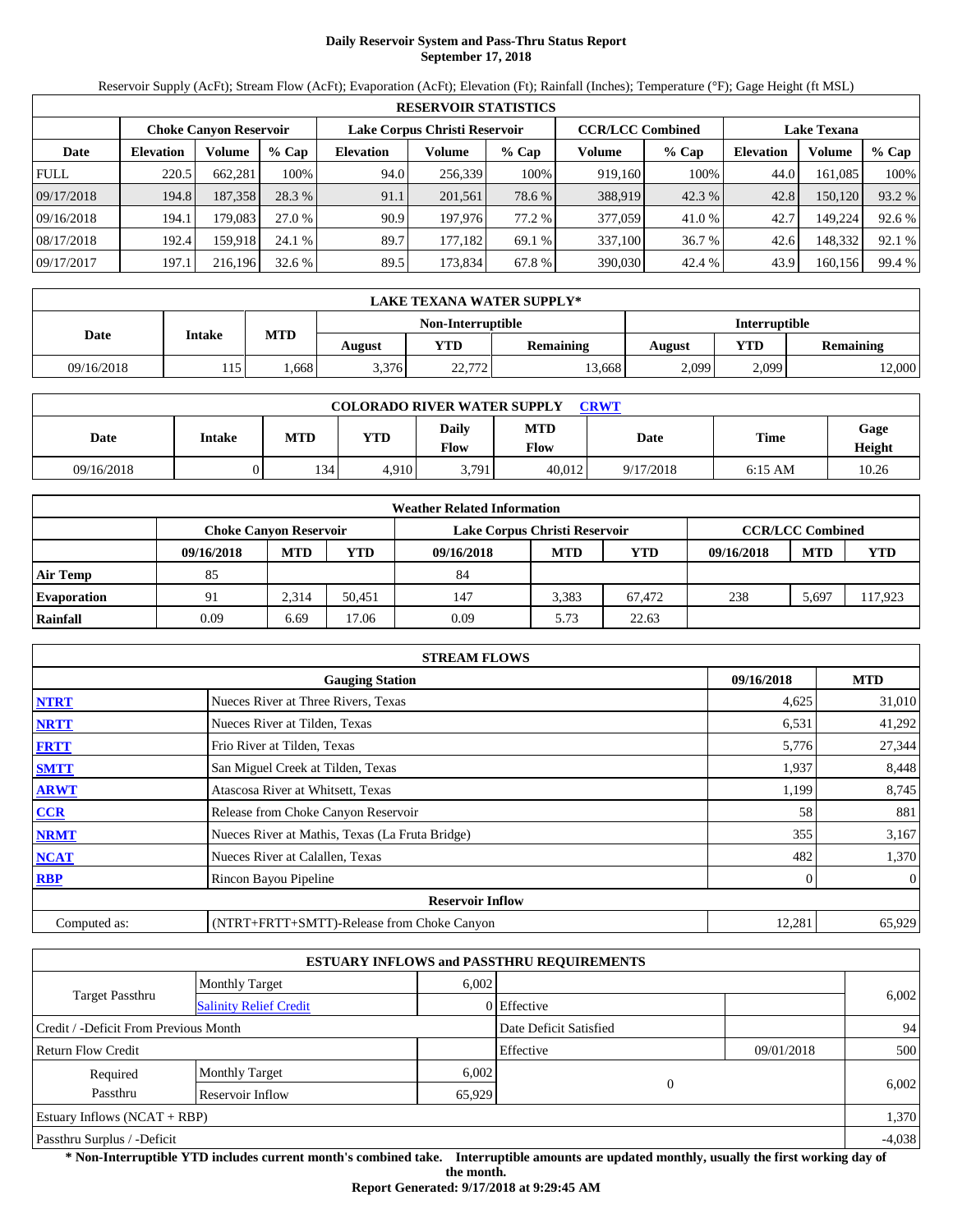# **Daily Reservoir System and Pass-Thru Status Report September 18, 2018**

Reservoir Supply (AcFt); Stream Flow (AcFt); Evaporation (AcFt); Elevation (Ft); Rainfall (Inches); Temperature (°F); Gage Height (ft MSL)

|             | <b>RESERVOIR STATISTICS</b> |                               |         |                               |         |         |                         |         |                    |         |        |  |  |
|-------------|-----------------------------|-------------------------------|---------|-------------------------------|---------|---------|-------------------------|---------|--------------------|---------|--------|--|--|
|             |                             | <b>Choke Canyon Reservoir</b> |         | Lake Corpus Christi Reservoir |         |         | <b>CCR/LCC Combined</b> |         | <b>Lake Texana</b> |         |        |  |  |
| Date        | <b>Elevation</b>            | Volume                        | $%$ Cap | <b>Elevation</b>              | Volume  | $%$ Cap | Volume                  | $%$ Cap | <b>Elevation</b>   | Volume  | % Cap  |  |  |
| <b>FULL</b> | 220.5                       | 662,281                       | 100%    | 94.0                          | 256,339 | 100%    | 919,160                 | 100%    | 44.0               | 161.085 | 100%   |  |  |
| 09/18/2018  | 195.3                       | 193.408                       | 29.2 %  | 91.4                          | 206.995 | 80.8 %  | 400,403                 | 43.6 %  | 42.8               | 150,120 | 93.2 % |  |  |
| 09/17/2018  | 194.8                       | 187.358                       | 28.3 %  | 91.1                          | 201.561 | 78.6 %  | 388,919                 | 42.3 %  | 42.8               | 150.120 | 93.2 % |  |  |
| 08/18/2018  | 192.4                       | 159.918                       | 24.1 %  | 89.7                          | 177.182 | 69.1 %  | 337,100                 | 36.7 %  | 42.5               | 147,442 | 91.5 % |  |  |
| 09/18/2017  | 197.0                       | 214,890                       | 32.4 %  | 89.5                          | 173,834 | 67.8 %  | 388,724                 | 42.3 %  | 43.9               | 160,156 | 99.4 % |  |  |

|            | LAKE TEXANA WATER SUPPLY* |            |        |                   |                  |               |            |                  |  |  |  |
|------------|---------------------------|------------|--------|-------------------|------------------|---------------|------------|------------------|--|--|--|
|            | <b>Intake</b>             |            |        | Non-Interruptible |                  | Interruptible |            |                  |  |  |  |
| Date       |                           | <b>MTD</b> | August | YTD               | <b>Remaining</b> | <b>August</b> | <b>YTD</b> | <b>Remaining</b> |  |  |  |
| 09/17/2018 | 15                        | 783        | 3,376  | 22,887            | 13,553           | 2,099         | 2,099      | 2,000            |  |  |  |

| <b>COLORADO RIVER WATER SUPPLY</b><br><b>CRWT</b> |        |            |            |                             |                    |           |           |                |  |  |
|---------------------------------------------------|--------|------------|------------|-----------------------------|--------------------|-----------|-----------|----------------|--|--|
| Date                                              | Intake | <b>MTD</b> | <b>YTD</b> | <b>Daily</b><br><b>Flow</b> | <b>MTD</b><br>Flow | Date      | Time      | Gage<br>Height |  |  |
| 09/17/2018                                        |        | 134        | 4.910      | 2,739                       | 42.751             | 9/18/2018 | $6:15$ AM | 9.69           |  |  |

|                    | <b>Weather Related Information</b> |            |        |                               |            |            |            |                         |            |  |  |
|--------------------|------------------------------------|------------|--------|-------------------------------|------------|------------|------------|-------------------------|------------|--|--|
|                    | Choke Canvon Reservoir             |            |        | Lake Corpus Christi Reservoir |            |            |            | <b>CCR/LCC Combined</b> |            |  |  |
|                    | 09/17/2018                         | <b>MTD</b> | YTD    | 09/17/2018                    | <b>MTD</b> | <b>YTD</b> | 09/17/2018 | <b>MTD</b>              | <b>YTD</b> |  |  |
| <b>Air Temp</b>    | 91                                 |            |        | 89                            |            |            |            |                         |            |  |  |
| <b>Evaporation</b> | 135                                | 2.449      | 50.586 | 176                           | 3.559      | 67.648     | 311        | 6.008                   | 118,234    |  |  |
| Rainfall           | 0.00                               | 6.69       | 7.06   | 0.00                          | 5.73       | 22.63      |            |                         |            |  |  |

|              | <b>STREAM FLOWS</b>                             |            |        |
|--------------|-------------------------------------------------|------------|--------|
|              | 09/17/2018                                      | <b>MTD</b> |        |
| <b>NTRT</b>  | Nueces River at Three Rivers, Texas             | 5,260      | 36,270 |
| <b>NRTT</b>  | Nueces River at Tilden, Texas                   | 6,769      | 48,061 |
| <b>FRTT</b>  | Frio River at Tilden, Texas                     | 4,069      | 31,413 |
| <b>SMTT</b>  | San Miguel Creek at Tilden, Texas               | 2,600      | 11,049 |
| <b>ARWT</b>  | Atascosa River at Whitsett, Texas               | 2,382      | 11,127 |
| <b>CCR</b>   | Release from Choke Canyon Reservoir             | 58         | 939    |
| <b>NRMT</b>  | Nueces River at Mathis, Texas (La Fruta Bridge) | 403        | 3,570  |
| <b>NCAT</b>  | Nueces River at Calallen, Texas                 | 526        | 1,896  |
| <b>RBP</b>   | Rincon Bayou Pipeline                           | 133        | 133    |
|              | <b>Reservoir Inflow</b>                         |            |        |
| Computed as: | (NTRT+FRTT+SMTT)-Release from Choke Canyon      | 11,872     | 77,801 |

|                                                  |                       |        | <b>ESTUARY INFLOWS and PASSTHRU REQUIREMENTS</b> |            |          |
|--------------------------------------------------|-----------------------|--------|--------------------------------------------------|------------|----------|
|                                                  | <b>Monthly Target</b> | 6,002  |                                                  |            |          |
| Target Passthru<br><b>Salinity Relief Credit</b> |                       |        | 0 Effective                                      |            | 6,002    |
| Credit / -Deficit From Previous Month            |                       |        | Date Deficit Satisfied                           |            | 94       |
| <b>Return Flow Credit</b>                        |                       |        | Effective                                        | 09/01/2018 | 500      |
| Required                                         | <b>Monthly Target</b> | 6,002  |                                                  |            |          |
| Passthru                                         | Reservoir Inflow      | 77,801 | $\Omega$                                         |            | 6,002    |
| Estuary Inflows $(NCAT + RBP)$                   |                       |        |                                                  |            | 2,029    |
| Passthru Surplus / -Deficit                      |                       |        |                                                  |            | $-3,379$ |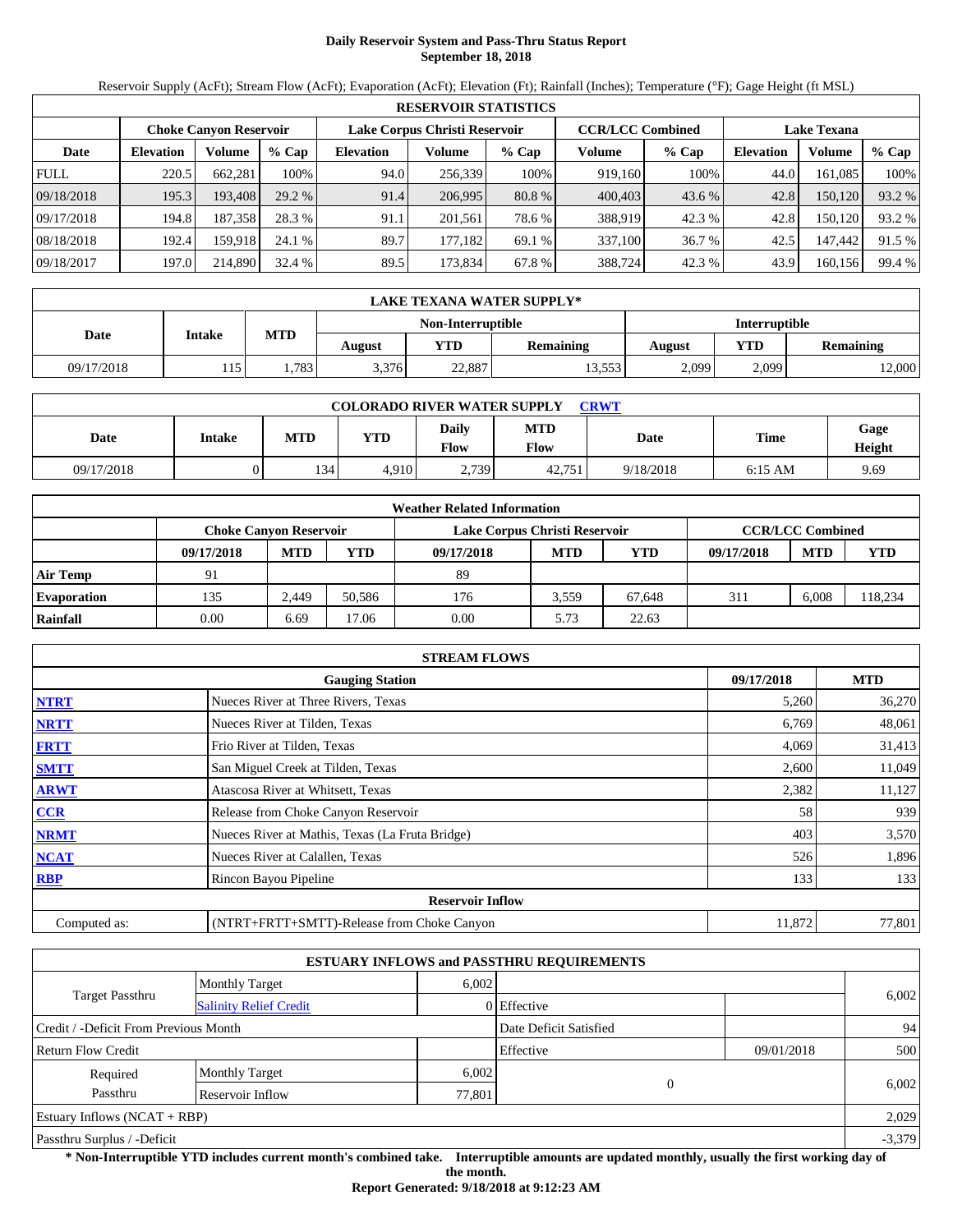# **Daily Reservoir System and Pass-Thru Status Report September 19, 2018**

Reservoir Supply (AcFt); Stream Flow (AcFt); Evaporation (AcFt); Elevation (Ft); Rainfall (Inches); Temperature (°F); Gage Height (ft MSL)

|             |                  |                               |         |                               | <b>RESERVOIR STATISTICS</b> |         |                         |         |                    |         |        |
|-------------|------------------|-------------------------------|---------|-------------------------------|-----------------------------|---------|-------------------------|---------|--------------------|---------|--------|
|             |                  | <b>Choke Canyon Reservoir</b> |         | Lake Corpus Christi Reservoir |                             |         | <b>CCR/LCC Combined</b> |         | <b>Lake Texana</b> |         |        |
| Date        | <b>Elevation</b> | Volume                        | $%$ Cap | <b>Elevation</b>              | Volume                      | $%$ Cap | Volume                  | $%$ Cap | <b>Elevation</b>   | Volume  | % Cap  |
| <b>FULL</b> | 220.5            | 662.281                       | 100%    | 94.0                          | 256,339                     | 100%    | 919.160                 | 100%    | 44.0               | 161.085 | 100%   |
| 09/19/2018  | 195.6            | 197,097                       | 29.7 %  | 91.7                          | 212,485                     | 82.9 %  | 409,582                 | 44.6 %  | 42.8               | 150,120 | 93.2 % |
| 09/18/2018  | 195.3            | 193.408                       | 29.2 %  | 91.4                          | 206.995                     | 80.8 %  | 400,403                 | 43.6 %  | 42.8               | 150.120 | 93.2 % |
| 08/19/2018  | 192.3            | 158.832                       | 24.0 %  | 89.7                          | 177.182                     | 69.1 %  | 336,014                 | 36.6 %  | 42.5               | 147.442 | 91.5 % |
| 09/19/2017  | 196.9            | 213.589                       | 32.2 %  | 89.5                          | 173,834                     | 67.8 %  | 387,423                 | 42.1 %  | 43.9               | 160,156 | 99.4 % |

|            | LAKE TEXANA WATER SUPPLY* |            |        |                   |                  |               |            |                  |  |  |
|------------|---------------------------|------------|--------|-------------------|------------------|---------------|------------|------------------|--|--|
|            | <b>Intake</b>             |            |        | Non-Interruptible |                  | Interruptible |            |                  |  |  |
| Date       |                           | <b>MTD</b> | August | YTD               | <b>Remaining</b> | <b>August</b> | <b>YTD</b> | <b>Remaining</b> |  |  |
| 09/18/2018 | 15                        | .899       | 3,376  | 23,002            | 13.438           | 2,099         | 2,099      | 2,000            |  |  |

| <b>COLORADO RIVER WATER SUPPLY</b><br><b>CRWT</b> |        |            |            |                             |                    |           |           |                |  |  |
|---------------------------------------------------|--------|------------|------------|-----------------------------|--------------------|-----------|-----------|----------------|--|--|
| Date                                              | Intake | <b>MTD</b> | <b>YTD</b> | <b>Daily</b><br><b>Flow</b> | <b>MTD</b><br>Flow | Date      | Time      | Gage<br>Height |  |  |
| 09/18/2018                                        |        | 134        | 4.910      | 2,124                       | 44,875             | 9/19/2018 | $6:15$ AM | 9.17           |  |  |

|                    |            |                               |        | <b>Weather Related Information</b> |                         |            |            |            |            |
|--------------------|------------|-------------------------------|--------|------------------------------------|-------------------------|------------|------------|------------|------------|
|                    |            | <b>Choke Canvon Reservoir</b> |        | Lake Corpus Christi Reservoir      | <b>CCR/LCC Combined</b> |            |            |            |            |
|                    | 09/18/2018 | <b>MTD</b>                    | YTD    | 09/18/2018                         | <b>MTD</b>              | <b>YTD</b> | 09/18/2018 | <b>MTD</b> | <b>YTD</b> |
| <b>Air Temp</b>    | 92         |                               |        | 91                                 |                         |            |            |            |            |
| <b>Evaporation</b> | 216        | 2.665                         | 50.802 | 246                                | 3.805                   | 67.894     | 462        | 6.470      | 18,696     |
| Rainfall           | 0.00       | 6.69                          | 17.06  | 0.00                               | 5.73                    | 22.63      |            |            |            |

|              | <b>STREAM FLOWS</b>                             |            |            |
|--------------|-------------------------------------------------|------------|------------|
|              | <b>Gauging Station</b>                          | 09/18/2018 | <b>MTD</b> |
| <b>NTRT</b>  | Nueces River at Three Rivers, Texas             | 7,067      | 43,337     |
| <b>NRTT</b>  | Nueces River at Tilden, Texas                   | 6,134      | 54,194     |
| <b>FRTT</b>  | Frio River at Tilden, Texas                     | 2,640      | 34,053     |
| <b>SMTT</b>  | San Miguel Creek at Tilden, Texas               | 2,461      | 13,510     |
| <b>ARWT</b>  | Atascosa River at Whitsett, Texas               | 6,134      | 17,261     |
| <b>CCR</b>   | Release from Choke Canyon Reservoir             | 38         | 977        |
| <b>NRMT</b>  | Nueces River at Mathis, Texas (La Fruta Bridge) | 601        | 4,171      |
| <b>NCAT</b>  | Nueces River at Calallen, Texas                 | 228        | 2,125      |
| <b>RBP</b>   | Rincon Bayou Pipeline                           | 205        | 338        |
|              | <b>Reservoir Inflow</b>                         |            |            |
| Computed as: | (NTRT+FRTT+SMTT)-Release from Choke Canyon      | 12,130     | 89,932     |

|                                       |                               |                        | <b>ESTUARY INFLOWS and PASSTHRU REQUIREMENTS</b> |            |          |
|---------------------------------------|-------------------------------|------------------------|--------------------------------------------------|------------|----------|
|                                       | <b>Monthly Target</b>         | 6.002                  |                                                  |            |          |
| Target Passthru                       | <b>Salinity Relief Credit</b> |                        | 0 Effective                                      |            | 6,002    |
| Credit / -Deficit From Previous Month |                               | Date Deficit Satisfied |                                                  | 94         |          |
| <b>Return Flow Credit</b>             |                               |                        | Effective                                        | 09/01/2018 | 500      |
| Required                              | <b>Monthly Target</b>         | 6,002                  |                                                  |            |          |
| Passthru                              | Reservoir Inflow              | 89,932                 | $\Omega$                                         |            | 6,002    |
| Estuary Inflows $(NCAT + RBP)$        |                               |                        |                                                  |            | 2,462    |
| Passthru Surplus / -Deficit           |                               |                        |                                                  |            | $-2,946$ |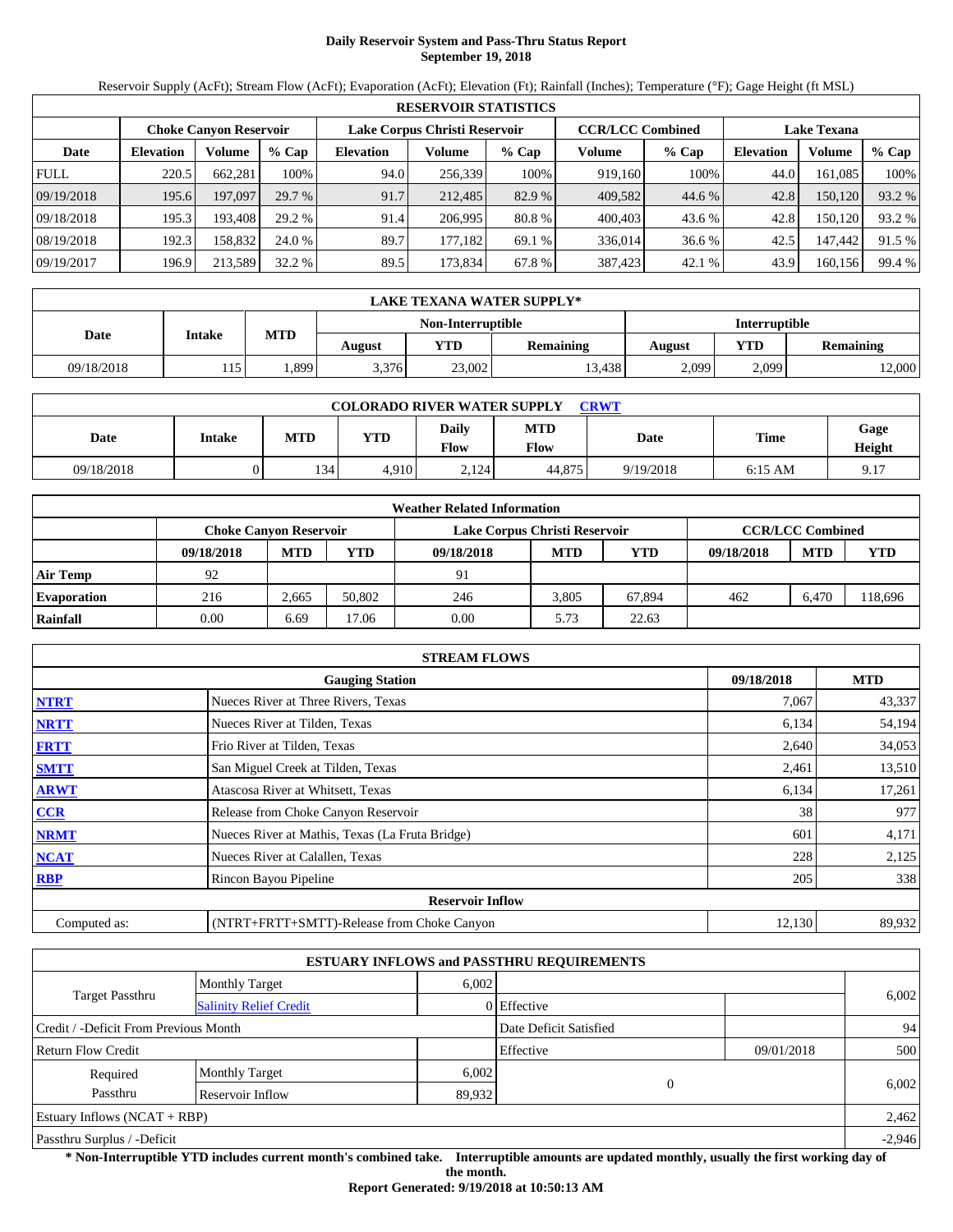# **Daily Reservoir System and Pass-Thru Status Report September 20, 2018**

Reservoir Supply (AcFt); Stream Flow (AcFt); Evaporation (AcFt); Elevation (Ft); Rainfall (Inches); Temperature (°F); Gage Height (ft MSL)

|             | <b>RESERVOIR STATISTICS</b> |                               |         |                               |         |         |                         |         |                    |         |        |  |
|-------------|-----------------------------|-------------------------------|---------|-------------------------------|---------|---------|-------------------------|---------|--------------------|---------|--------|--|
|             |                             | <b>Choke Canyon Reservoir</b> |         | Lake Corpus Christi Reservoir |         |         | <b>CCR/LCC Combined</b> |         | <b>Lake Texana</b> |         |        |  |
| Date        | <b>Elevation</b>            | Volume                        | $%$ Cap | <b>Elevation</b>              | Volume  | $%$ Cap | Volume                  | $%$ Cap | <b>Elevation</b>   | Volume  | % Cap  |  |
| <b>FULL</b> | 220.5                       | 662.281                       | 100%    | 94.0                          | 256,339 | 100%    | 919,160                 | 100%    | 44.0               | 161.085 | 100%   |  |
| 09/20/2018  | 195.9                       | 200,832                       | 30.3%   | 92.1                          | 219,887 | 85.8 %  | 420,719                 | 45.8%   | 42.7               | 149,224 | 92.6 % |  |
| 09/19/2018  | 195.6                       | 197.097                       | 29.7 %  | 91.7                          | 212.485 | 82.9 %  | 409.582                 | 44.6 %  | 42.8               | 150.120 | 93.2 % |  |
| 08/20/2018  | 192.3                       | 158.832                       | 24.0 %  | 89.6                          | 175.504 | 68.5 %  | 334,336                 | 36.4 %  | 42.4               | 146.555 | 91.0 % |  |
| 09/20/2017  | 196.9                       | 213.589                       | 32.2 %  | 89.5                          | 173,834 | 67.8 %  | 387,423                 | 42.1 %  | 43.8               | 160,156 | 99.4 % |  |

|            | LAKE TEXANA WATER SUPPLY* |            |        |                   |                  |               |       |                  |  |  |
|------------|---------------------------|------------|--------|-------------------|------------------|---------------|-------|------------------|--|--|
|            | <b>Intake</b>             |            |        | Non-Interruptible |                  | Interruptible |       |                  |  |  |
| Date       |                           | <b>MTD</b> | August | YTD               | <b>Remaining</b> | August        | YTD   | <b>Remaining</b> |  |  |
| 09/19/2018 | 15<br>1 I J               | 2.013      | 3.376  | 23,117            | 13,323           | 2,099         | 2,099 | 2,000            |  |  |

| <b>COLORADO RIVER WATER SUPPLY</b><br>CRWT |        |            |            |                      |                    |           |           |                |  |  |
|--------------------------------------------|--------|------------|------------|----------------------|--------------------|-----------|-----------|----------------|--|--|
| Date                                       | Intake | <b>MTD</b> | <b>YTD</b> | Daily<br><b>Flow</b> | <b>MTD</b><br>Flow | Date      | Time      | Gage<br>Height |  |  |
| 09/19/2018                                 |        | 134        | 4.910      | .584                 | 46.459             | 9/20/2018 | $6:15$ AM | 8.59           |  |  |

|                    |                        |            |        | <b>Weather Related Information</b> |                         |            |            |            |            |
|--------------------|------------------------|------------|--------|------------------------------------|-------------------------|------------|------------|------------|------------|
|                    | Choke Canvon Reservoir |            |        | Lake Corpus Christi Reservoir      | <b>CCR/LCC Combined</b> |            |            |            |            |
|                    | 09/19/2018             | <b>MTD</b> | YTD    | 09/19/2018                         | <b>MTD</b>              | <b>YTD</b> | 09/19/2018 | <b>MTD</b> | <b>YTD</b> |
| <b>Air Temp</b>    | 91                     |            |        | 90                                 |                         |            |            |            |            |
| <b>Evaporation</b> | 182                    | 2.847      | 50.984 | 260                                | 4.065                   | 68.154     | 442        | 6.912      | 119,138    |
| Rainfall           | 0.00                   | 6.69       | 7.06   | 0.02                               | 5.75                    | 22.65      |            |            |            |

|              | <b>STREAM FLOWS</b>                             |            |            |
|--------------|-------------------------------------------------|------------|------------|
|              | <b>Gauging Station</b>                          | 09/19/2018 | <b>MTD</b> |
| <b>NTRT</b>  | Nueces River at Three Rivers, Texas             | 8,853      | 52,190     |
| <b>NRTT</b>  | Nueces River at Tilden, Texas                   | 6,451      | 60,646     |
| <b>FRTT</b>  | Frio River at Tilden, Texas                     | 1,906      | 35,959     |
| <b>SMTT</b>  | San Miguel Creek at Tilden, Texas               | 3,275      | 16,785     |
| <b>ARWT</b>  | Atascosa River at Whitsett, Texas               | 2,104      | 19,365     |
| CCR          | Release from Choke Canyon Reservoir             |            | 985        |
| <b>NRMT</b>  | Nueces River at Mathis, Texas (La Fruta Bridge) | 1,012      | 5,183      |
| <b>NCAT</b>  | Nueces River at Calallen, Texas                 | 210        | 2,335      |
| <b>RBP</b>   | Rincon Bayou Pipeline                           | 207        | 545        |
|              | <b>Reservoir Inflow</b>                         |            |            |
| Computed as: | (NTRT+FRTT+SMTT)-Release from Choke Canyon      | 14,026     | 103,958    |

|                                       |                               |         | <b>ESTUARY INFLOWS and PASSTHRU REQUIREMENTS</b> |            |          |  |
|---------------------------------------|-------------------------------|---------|--------------------------------------------------|------------|----------|--|
|                                       | <b>Monthly Target</b>         | 6,002   |                                                  |            |          |  |
| <b>Target Passthru</b>                | <b>Salinity Relief Credit</b> |         | $0$ Effective                                    |            | 6,002    |  |
| Credit / -Deficit From Previous Month |                               |         | Date Deficit Satisfied                           |            | 94       |  |
| <b>Return Flow Credit</b>             |                               |         | Effective                                        | 09/01/2018 | 500      |  |
| Required                              | <b>Monthly Target</b>         | 6,002   |                                                  |            |          |  |
| Passthru                              | Reservoir Inflow              | 103,958 | $\overline{0}$                                   |            | 6,002    |  |
| Estuary Inflows $(NCAT + RBP)$        |                               |         |                                                  |            | 2,880    |  |
| Passthru Surplus / -Deficit           |                               |         |                                                  |            | $-2,528$ |  |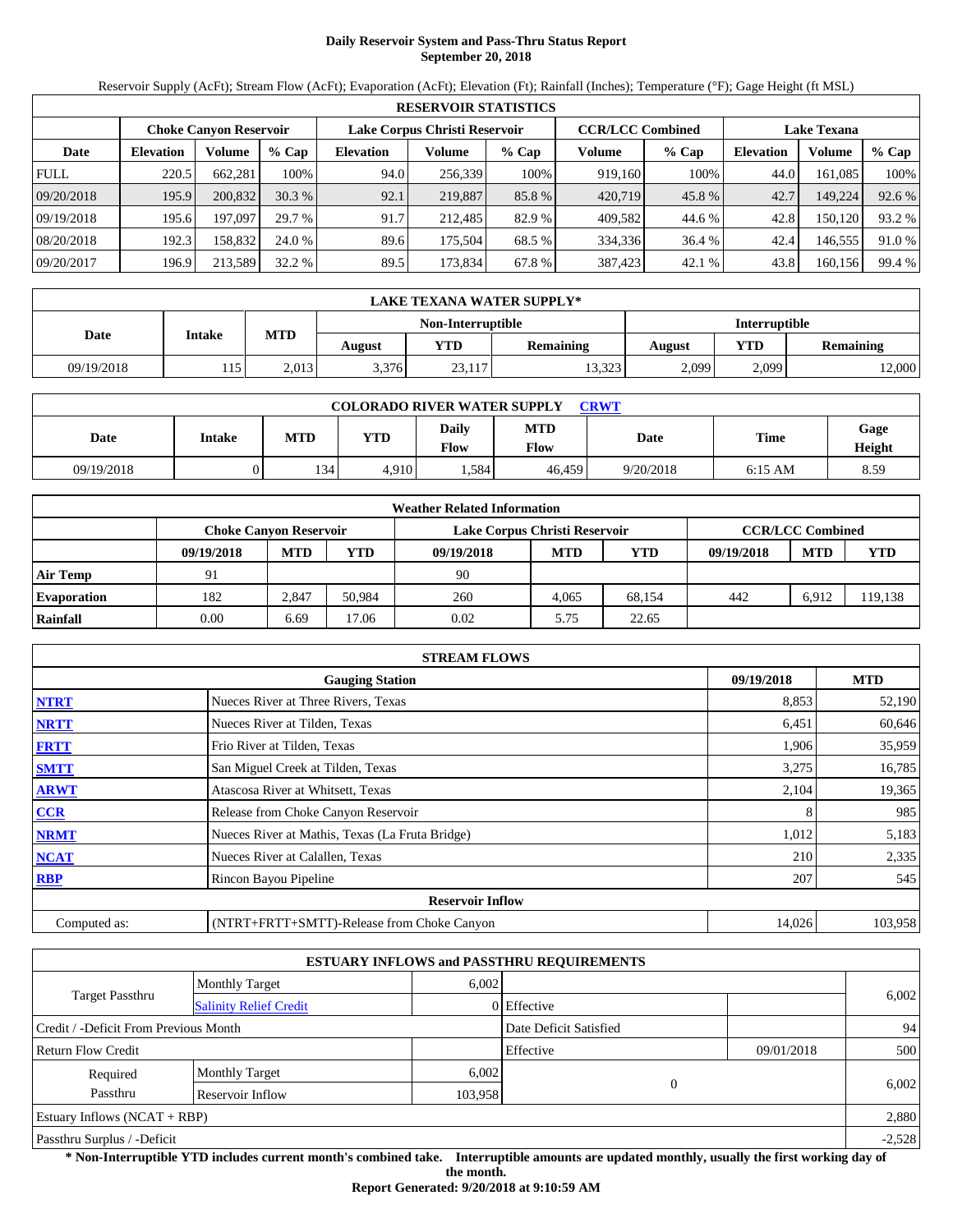# **Daily Reservoir System and Pass-Thru Status Report September 21, 2018**

Reservoir Supply (AcFt); Stream Flow (AcFt); Evaporation (AcFt); Elevation (Ft); Rainfall (Inches); Temperature (°F); Gage Height (ft MSL)

|             | <b>RESERVOIR STATISTICS</b> |                        |         |                               |         |         |                         |        |                    |         |        |  |  |
|-------------|-----------------------------|------------------------|---------|-------------------------------|---------|---------|-------------------------|--------|--------------------|---------|--------|--|--|
|             |                             | Choke Canvon Reservoir |         | Lake Corpus Christi Reservoir |         |         | <b>CCR/LCC Combined</b> |        | <b>Lake Texana</b> |         |        |  |  |
| Date        | <b>Elevation</b>            | Volume                 | $%$ Cap | <b>Elevation</b>              | Volume  | $%$ Cap | Volume                  | % Cap  | <b>Elevation</b>   | Volume  | % Cap  |  |  |
| <b>FULL</b> | 220.5                       | 662,281                | 100%    | 94.0                          | 256.339 | 100%    | 919,160                 | 100%   | 44.0               | 161,085 | 100%   |  |  |
| 09/21/2018  | 196.1                       | 203.345                | 30.7%   | 92.3                          | 223,623 | 87.2 %  | 426,968                 | 46.5 % | 42.6               | 148,332 | 92.1 % |  |  |
| 09/20/2018  | 195.9                       | 200.832                | 30.3%   | 92.1                          | 219.887 | 85.8%   | 420,719                 | 45.8%  | 42.7               | 149.224 | 92.6 % |  |  |
| 08/21/2018  | 192.3                       | 158.832                | 24.0 %  | 89.6                          | 175.504 | 68.5 %  | 334.336                 | 36.4 % | 42.4               | 146.555 | 91.0 % |  |  |
| 09/21/2017  | 196.9                       | 213.589                | 32.2%   | 89.4                          | 172.173 | 67.2 %  | 385,762                 | 42.0 % | 43.8               | 159.229 | 98.8%  |  |  |

|                   | <b>LAKE TEXANA WATER SUPPLY*</b> |            |        |            |                  |        |       |                      |  |  |  |
|-------------------|----------------------------------|------------|--------|------------|------------------|--------|-------|----------------------|--|--|--|
| Non-Interruptible |                                  |            |        |            |                  |        |       | <b>Interruptible</b> |  |  |  |
| Date              | Intake                           | <b>MTD</b> | August | <b>YTD</b> | <b>Remaining</b> | August | YTD   | <b>Remaining</b>     |  |  |  |
| 09/20/2018        | 115                              | 2,128      | 3.376  | 23,232     | 13.208           | 2,099  | 2,099 | 12,000               |  |  |  |

| <b>COLORADO RIVER WATER SUPPLY</b><br>CRWT |        |            |            |                      |                    |           |           |                |  |  |  |
|--------------------------------------------|--------|------------|------------|----------------------|--------------------|-----------|-----------|----------------|--|--|--|
| Date                                       | Intake | <b>MTD</b> | <b>YTD</b> | Daily<br><b>Flow</b> | <b>MTD</b><br>Flow | Date      | Time      | Gage<br>Height |  |  |  |
| 09/20/2018                                 |        | 134        | 4.910      | .290                 | 47.749             | 9/21/2018 | $6:15$ AM | 8.39           |  |  |  |

|                    | <b>Weather Related Information</b> |            |        |                               |            |            |            |                         |            |  |  |  |
|--------------------|------------------------------------|------------|--------|-------------------------------|------------|------------|------------|-------------------------|------------|--|--|--|
|                    | Choke Canvon Reservoir             |            |        | Lake Corpus Christi Reservoir |            |            |            | <b>CCR/LCC Combined</b> |            |  |  |  |
|                    | 09/20/2018                         | <b>MTD</b> | YTD    | 09/20/2018                    | <b>MTD</b> | <b>YTD</b> | 09/20/2018 | <b>MTD</b>              | <b>YTD</b> |  |  |  |
| <b>Air Temp</b>    | 90                                 |            |        | 90                            |            |            |            |                         |            |  |  |  |
| <b>Evaporation</b> | 110                                | 2.957      | 51.094 | 153                           | 4.218      | 68.307     | 263        | 7.175                   | 119,401    |  |  |  |
| Rainfall           | 0.00                               | 6.69       | 7.06   | 0.14                          | 5.89       | 22.79      |            |                         |            |  |  |  |

|              | <b>STREAM FLOWS</b>                             |            |            |
|--------------|-------------------------------------------------|------------|------------|
|              | <b>Gauging Station</b>                          | 09/20/2018 | <b>MTD</b> |
| <b>NTRT</b>  | Nueces River at Three Rivers, Texas             | 6,868      | 59,058     |
| <b>NRTT</b>  | Nueces River at Tilden, Texas                   | 8,496      | 69,142     |
| <b>FRTT</b>  | Frio River at Tilden, Texas                     | 2,025      | 37,983     |
| <b>SMTT</b>  | San Miguel Creek at Tilden, Texas               | 470        | 17,256     |
| <b>ARWT</b>  | Atascosa River at Whitsett, Texas               | 326        | 19,690     |
| CCR          | Release from Choke Canyon Reservoir             | 58         | 1,042      |
| <b>NRMT</b>  | Nueces River at Mathis, Texas (La Fruta Bridge) | 2,521      | 7,704      |
| <b>NCAT</b>  | Nueces River at Calallen, Texas                 | 548        | 2,883      |
| <b>RBP</b>   | Rincon Bayou Pipeline                           | 197        | 742        |
|              | <b>Reservoir Inflow</b>                         |            |            |
| Computed as: | (NTRT+FRTT+SMTT)-Release from Choke Canyon      | 9,306      | 113,263    |

|                                       |                               |         | <b>ESTUARY INFLOWS and PASSTHRU REQUIREMENTS</b> |            |          |
|---------------------------------------|-------------------------------|---------|--------------------------------------------------|------------|----------|
|                                       | <b>Monthly Target</b>         | 6,002   |                                                  |            |          |
| <b>Target Passthru</b>                | <b>Salinity Relief Credit</b> |         | $0$ Effective                                    |            | 6,002    |
| Credit / -Deficit From Previous Month |                               |         | Date Deficit Satisfied                           |            | 94       |
| <b>Return Flow Credit</b>             |                               |         | Effective                                        | 09/01/2018 | 500      |
| Required                              | <b>Monthly Target</b>         | 6,002   |                                                  |            |          |
| Passthru                              | Reservoir Inflow              | 113,263 |                                                  | 0          | 6,002    |
| Estuary Inflows $(NCAT + RBP)$        |                               |         |                                                  |            | 3,625    |
| Passthru Surplus / -Deficit           |                               |         |                                                  |            | $-1,783$ |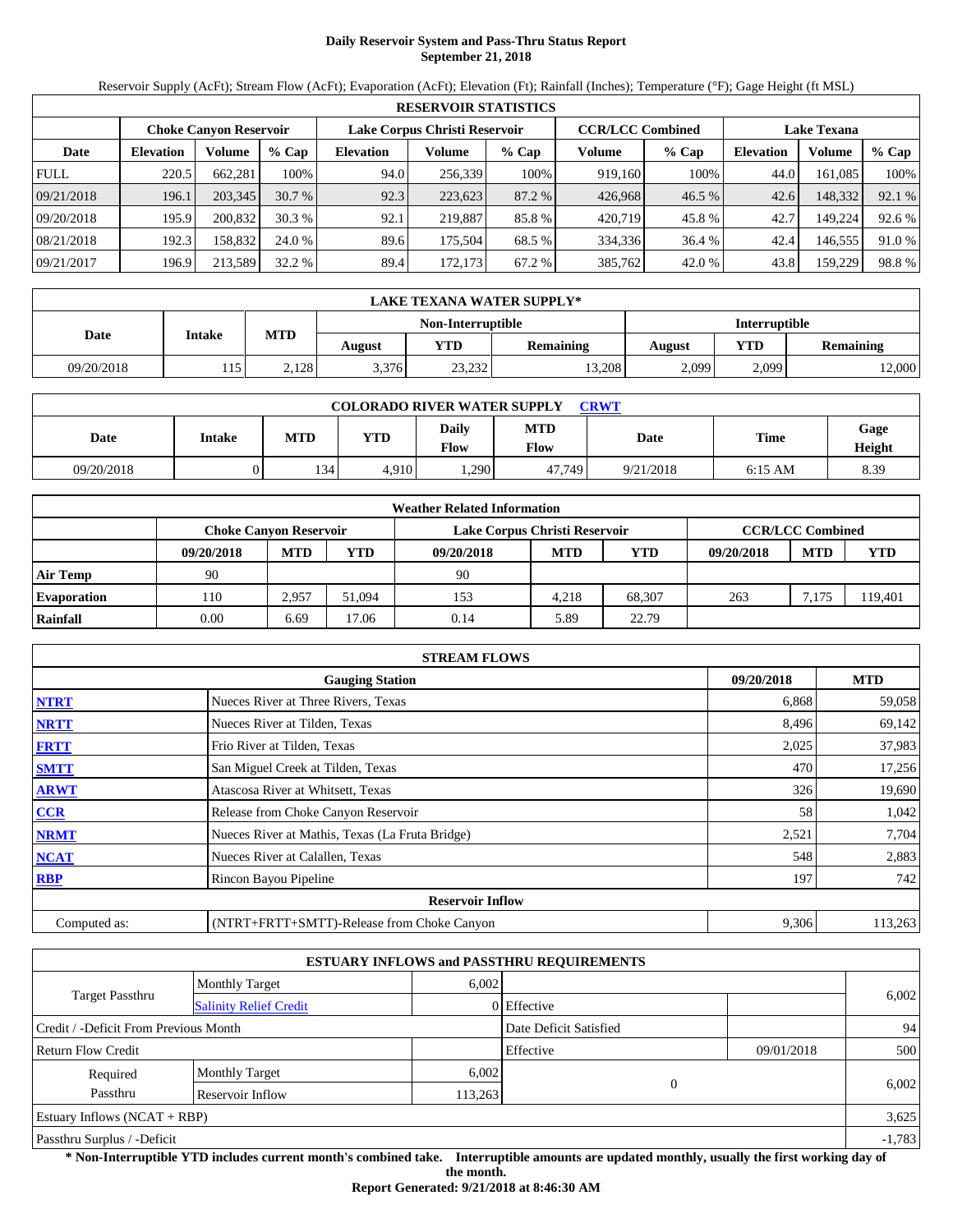# **Daily Reservoir System and Pass-Thru Status Report September 22, 2018**

Reservoir Supply (AcFt); Stream Flow (AcFt); Evaporation (AcFt); Elevation (Ft); Rainfall (Inches); Temperature (°F); Gage Height (ft MSL)

|             | <b>RESERVOIR STATISTICS</b> |                               |         |                               |         |         |                         |         |                    |         |        |  |  |
|-------------|-----------------------------|-------------------------------|---------|-------------------------------|---------|---------|-------------------------|---------|--------------------|---------|--------|--|--|
|             |                             | <b>Choke Canyon Reservoir</b> |         | Lake Corpus Christi Reservoir |         |         | <b>CCR/LCC Combined</b> |         | <b>Lake Texana</b> |         |        |  |  |
| Date        | <b>Elevation</b>            | Volume                        | $%$ Cap | <b>Elevation</b>              | Volume  | $%$ Cap | Volume                  | $%$ Cap | <b>Elevation</b>   | Volume  | % Cap  |  |  |
| <b>FULL</b> | 220.5                       | 662.281                       | 100%    | 94.0                          | 256,339 | 100%    | 919,160                 | 100%    | 44.0               | 161.085 | 100%   |  |  |
| 09/22/2018  | 196.3                       | 205,878                       | 31.1%   | 92.4                          | 225,500 | 88.0 %  | 431,378                 | 46.9%   | 42.5               | 147,442 | 91.5 % |  |  |
| 09/21/2018  | 196.1                       | 203,345                       | 30.7%   | 92.3                          | 223.623 | 87.2 %  | 426.968                 | 46.5 %  | 42.6               | 148,332 | 92.1 % |  |  |
| 08/22/2018  | 192.2                       | 157,750                       | 23.8 %  | 89.5                          | 173,834 | 67.8 %  | 331,584                 | 36.1 %  | 42.3               | 145,671 | 90.4 % |  |  |
| 09/22/2017  | 196.9                       | 213,589                       | 32.2 %  | 89.4                          | 172,173 | 67.2 %  | 385,762                 | 42.0 %  | 43.7               | 158,306 | 98.3%  |  |  |

|            | LAKE TEXANA WATER SUPPLY* |            |        |                   |                  |        |       |                  |  |  |  |
|------------|---------------------------|------------|--------|-------------------|------------------|--------|-------|------------------|--|--|--|
|            |                           |            |        | Non-Interruptible | Interruptible    |        |       |                  |  |  |  |
| Date       | <b>Intake</b>             | <b>MTD</b> | August | YTD               | <b>Remaining</b> | August | YTD   | <b>Remaining</b> |  |  |  |
| 09/21/2018 | 114'                      | 2,243      | 3.376  | 23,346            | 13.094           | 2,099  | 2,099 | 2,000            |  |  |  |

| <b>COLORADO RIVER WATER SUPPLY</b><br><b>CRWT</b> |        |            |            |                      |                    |           |           |                |  |  |  |
|---------------------------------------------------|--------|------------|------------|----------------------|--------------------|-----------|-----------|----------------|--|--|--|
| Date                                              | Intake | <b>MTD</b> | <b>YTD</b> | Daily<br><b>Flow</b> | <b>MTD</b><br>Flow | Date      | Time      | Gage<br>Height |  |  |  |
| 09/21/2018                                        |        | 134        | 4.910      | .147                 | 48.897             | 9/22/2018 | $6:15$ AM | 8.61           |  |  |  |

|                    |                               |            |        | <b>Weather Related Information</b> |            |            |            |                         |            |
|--------------------|-------------------------------|------------|--------|------------------------------------|------------|------------|------------|-------------------------|------------|
|                    | <b>Choke Canvon Reservoir</b> |            |        | Lake Corpus Christi Reservoir      |            |            |            | <b>CCR/LCC Combined</b> |            |
|                    | 09/21/2018                    | <b>MTD</b> | YTD    | 09/21/2018                         | <b>MTD</b> | <b>YTD</b> | 09/21/2018 | <b>MTD</b>              | <b>YTD</b> |
| <b>Air Temp</b>    | 92                            |            |        | 91                                 |            |            |            |                         |            |
| <b>Evaporation</b> | 193                           | 3.150      | 51.287 | 296                                | 4.514      | 68.603     | 489        | 7.664                   | 119,890    |
| Rainfall           | 0.00                          | 6.69       | 17.06  | 0.00                               | 5.89       | 22.79      |            |                         |            |

|              | <b>STREAM FLOWS</b>                             |            |            |
|--------------|-------------------------------------------------|------------|------------|
|              | <b>Gauging Station</b>                          | 09/21/2018 | <b>MTD</b> |
| <b>NTRT</b>  | Nueces River at Three Rivers, Texas             | 4,943      | 64,001     |
| <b>NRTT</b>  | Nueces River at Tilden, Texas                   | 10,918     | 80,059     |
| <b>FRTT</b>  | Frio River at Tilden, Texas                     | 5,002      | 42,986     |
| <b>SMTT</b>  | San Miguel Creek at Tilden, Texas               | 212        | 17,468     |
| <b>ARWT</b>  | Atascosa River at Whitsett, Texas               | 133        | 19,823     |
| <b>CCR</b>   | Release from Choke Canyon Reservoir             | 58         | 1,100      |
| <b>NRMT</b>  | Nueces River at Mathis, Texas (La Fruta Bridge) | 3,315      | 11,019     |
| <b>NCAT</b>  | Nueces River at Calallen, Texas                 | 1,489      | 4,372      |
| <b>RBP</b>   | Rincon Bayou Pipeline                           | 211        | 952        |
|              | <b>Reservoir Inflow</b>                         |            |            |
| Computed as: | (NTRT+FRTT+SMTT)-Release from Choke Canyon      | 10,100     | 123,363    |

|                                       |                               |         | <b>ESTUARY INFLOWS and PASSTHRU REQUIREMENTS</b> |            |       |
|---------------------------------------|-------------------------------|---------|--------------------------------------------------|------------|-------|
|                                       | <b>Monthly Target</b>         | 6,002   |                                                  |            |       |
| <b>Target Passthru</b>                | <b>Salinity Relief Credit</b> |         | 0 Effective                                      |            | 6,002 |
| Credit / -Deficit From Previous Month |                               |         | Date Deficit Satisfied                           |            | 94    |
| <b>Return Flow Credit</b>             |                               |         | Effective                                        | 09/01/2018 | 500   |
| Required                              | <b>Monthly Target</b>         | 6,002   |                                                  |            |       |
| Passthru                              | Reservoir Inflow              | 123,363 | $\theta$                                         |            | 6,002 |
| Estuary Inflows $(NCAT + RBP)$        |                               |         |                                                  |            | 5,324 |
| Passthru Surplus / -Deficit           |                               |         |                                                  |            | $-84$ |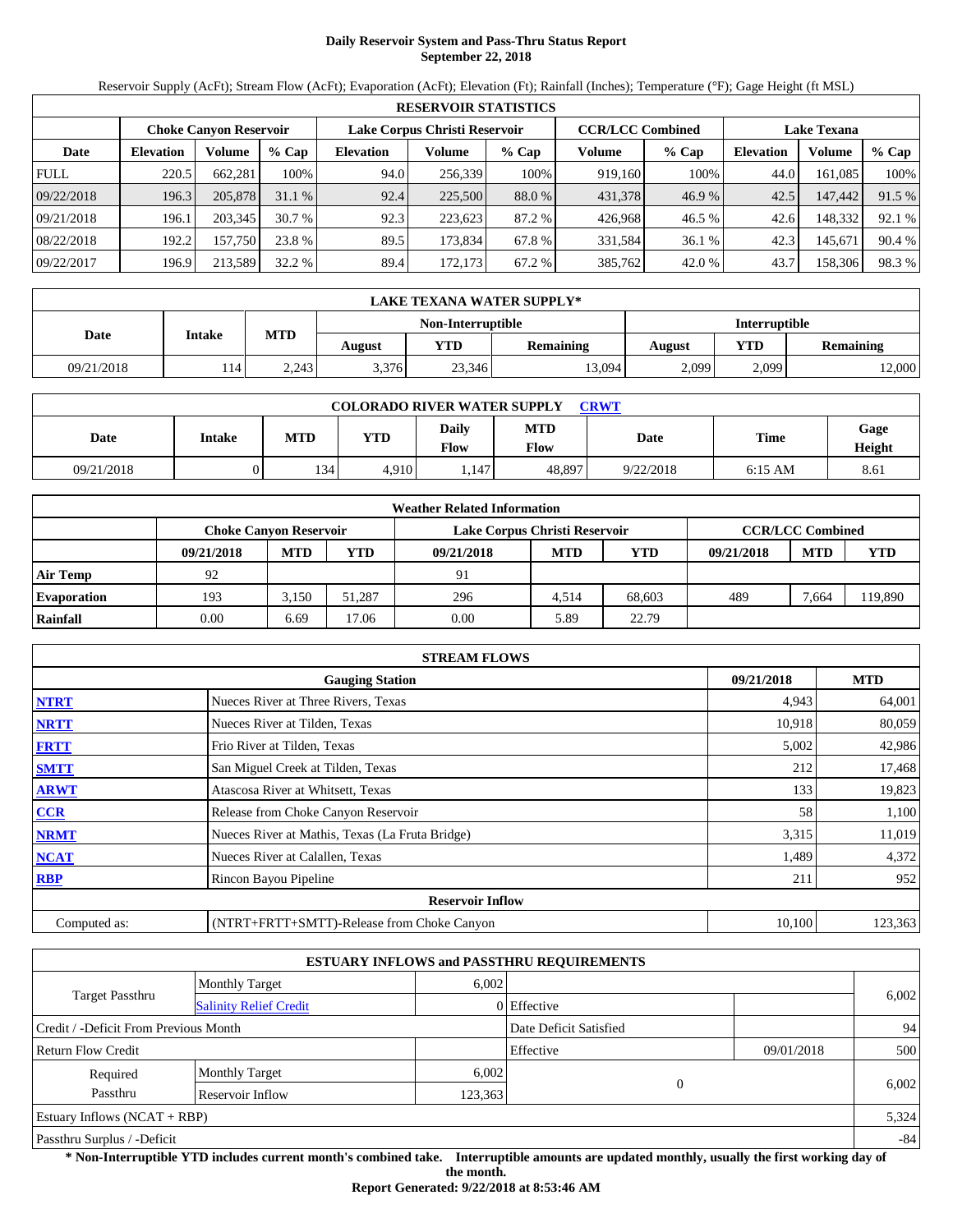# **Daily Reservoir System and Pass-Thru Status Report September 23, 2018**

Reservoir Supply (AcFt); Stream Flow (AcFt); Evaporation (AcFt); Elevation (Ft); Rainfall (Inches); Temperature (°F); Gage Height (ft MSL)

|             | <b>RESERVOIR STATISTICS</b> |                               |          |                               |         |         |                         |         |                    |         |        |  |  |
|-------------|-----------------------------|-------------------------------|----------|-------------------------------|---------|---------|-------------------------|---------|--------------------|---------|--------|--|--|
|             |                             | <b>Choke Canyon Reservoir</b> |          | Lake Corpus Christi Reservoir |         |         | <b>CCR/LCC Combined</b> |         | <b>Lake Texana</b> |         |        |  |  |
| Date        | <b>Elevation</b>            | Volume                        | $%$ Cap  | <b>Elevation</b>              | Volume  | $%$ Cap | Volume                  | $%$ Cap | <b>Elevation</b>   | Volume  | % Cap  |  |  |
| <b>FULL</b> | 220.5                       | 662.281                       | 100%     | 94.0                          | 256,339 | 100%    | 919,160                 | 100%    | 44.0               | 161.085 | 100%   |  |  |
| 09/23/2018  | 196.9                       | 213.589                       | $32.2\%$ | 92.6                          | 229,272 | 89.4 %  | 442,861                 | 48.2 %  | 42.4               | 146,555 | 91.0 % |  |  |
| 09/22/2018  | 196.3                       | 205,878                       | 31.1%    | 92.4                          | 225,500 | 88.0 %  | 431,378                 | 46.9%   | 42.5               | 147.442 | 91.5 % |  |  |
| 08/23/2018  | 192.3                       | 158.832                       | 24.0 %   | 89.5                          | 173.834 | 67.8 %  | 332.666                 | 36.2 %  | 42.3               | 145.671 | 90.4 % |  |  |
| 09/23/2017  | 196.9                       | 213.589                       | 32.2 %   | 89.4                          | 172,173 | 67.2 %  | 385,762                 | 42.0 %  | 43.9               | 160,156 | 99.4 % |  |  |

|            | LAKE TEXANA WATER SUPPLY* |            |        |                   |                  |               |       |                  |  |  |
|------------|---------------------------|------------|--------|-------------------|------------------|---------------|-------|------------------|--|--|
|            |                           | <b>MTD</b> |        | Non-Interruptible |                  | Interruptible |       |                  |  |  |
|            | <b>Intake</b><br>Date     |            | August | <b>YTD</b>        | <b>Remaining</b> | August        | YTD   | <b>Remaining</b> |  |  |
| 09/22/2018 | 114'                      | 2.357      | 3.376  | 23,461            | 12,979           | 2,099         | 2,099 | 2,000            |  |  |

| <b>COLORADO RIVER WATER SUPPLY</b><br>CRWT |        |            |            |                      |                    |           |           |                |  |  |
|--------------------------------------------|--------|------------|------------|----------------------|--------------------|-----------|-----------|----------------|--|--|
| Date                                       | Intake | <b>MTD</b> | <b>YTD</b> | Daily<br><b>Flow</b> | <b>MTD</b><br>Flow | Date      | Time      | Gage<br>Height |  |  |
| 09/22/2018                                 |        | 134        | 4.910      | .173                 | 50,070             | 9/23/2018 | $6:15$ AM | 8.30           |  |  |

|                    |                               |            |        | <b>Weather Related Information</b> |            |        |            |                         |         |
|--------------------|-------------------------------|------------|--------|------------------------------------|------------|--------|------------|-------------------------|---------|
|                    | <b>Choke Canvon Reservoir</b> |            |        | Lake Corpus Christi Reservoir      |            |        |            | <b>CCR/LCC Combined</b> |         |
|                    | 09/22/2018                    | <b>MTD</b> | YTD    | 09/22/2018                         | <b>MTD</b> | YTD    | 09/22/2018 | <b>MTD</b>              | YTD     |
| <b>Air Temp</b>    | 81                            |            |        | 84                                 |            |        |            |                         |         |
| <b>Evaporation</b> | 106                           | 3.256      | 51.393 | 220                                | 4.734      | 68.823 | 326        | 7.990                   | 120,216 |
| Rainfall           | 0.02                          | 6.71       | 7.08   | 0.00                               | 5.89       | 22.79  |            |                         |         |

|              | <b>STREAM FLOWS</b>                             |            |            |
|--------------|-------------------------------------------------|------------|------------|
|              | <b>Gauging Station</b>                          | 09/22/2018 | <b>MTD</b> |
| <b>NTRT</b>  | Nueces River at Three Rivers, Texas             | 6,074      | 70,075     |
| <b>NRTT</b>  | Nueces River at Tilden, Texas                   | 11,037     | 91,096     |
| <b>FRTT</b>  | Frio River at Tilden, Texas                     | 8,714      | 51,700     |
| <b>SMTT</b>  | San Miguel Creek at Tilden, Texas               | 169        | 17,637     |
| <b>ARWT</b>  | Atascosa River at Whitsett, Texas               | 78         | 19,902     |
| <b>CCR</b>   | Release from Choke Canyon Reservoir             | 58         | 1,157      |
| <b>NRMT</b>  | Nueces River at Mathis, Texas (La Fruta Bridge) | 3,494      | 14,513     |
| <b>NCAT</b>  | Nueces River at Calallen, Texas                 | 2,124      | 6,496      |
| <b>RBP</b>   | Rincon Bayou Pipeline                           | 208        | 1,160      |
|              | <b>Reservoir Inflow</b>                         |            |            |
| Computed as: | (NTRT+FRTT+SMTT)-Release from Choke Canyon      | 14,899     | 138,262    |

|                                       |                               |         | <b>ESTUARY INFLOWS and PASSTHRU REQUIREMENTS</b> |            |       |  |
|---------------------------------------|-------------------------------|---------|--------------------------------------------------|------------|-------|--|
|                                       | <b>Monthly Target</b>         | 6,002   |                                                  |            |       |  |
| Target Passthru                       | <b>Salinity Relief Credit</b> |         | 0 Effective                                      |            | 6,002 |  |
| Credit / -Deficit From Previous Month |                               |         | Date Deficit Satisfied                           |            | 94    |  |
| <b>Return Flow Credit</b>             |                               |         | Effective                                        | 09/01/2018 | 500   |  |
| Required                              | <b>Monthly Target</b>         | 6,002   |                                                  |            |       |  |
| Passthru                              | Reservoir Inflow              | 138,262 | $\Omega$                                         |            | 6,002 |  |
| Estuary Inflows $(NCAT + RBP)$        |                               |         |                                                  |            | 7,656 |  |
| Passthru Surplus / -Deficit           |                               |         |                                                  |            | 2,248 |  |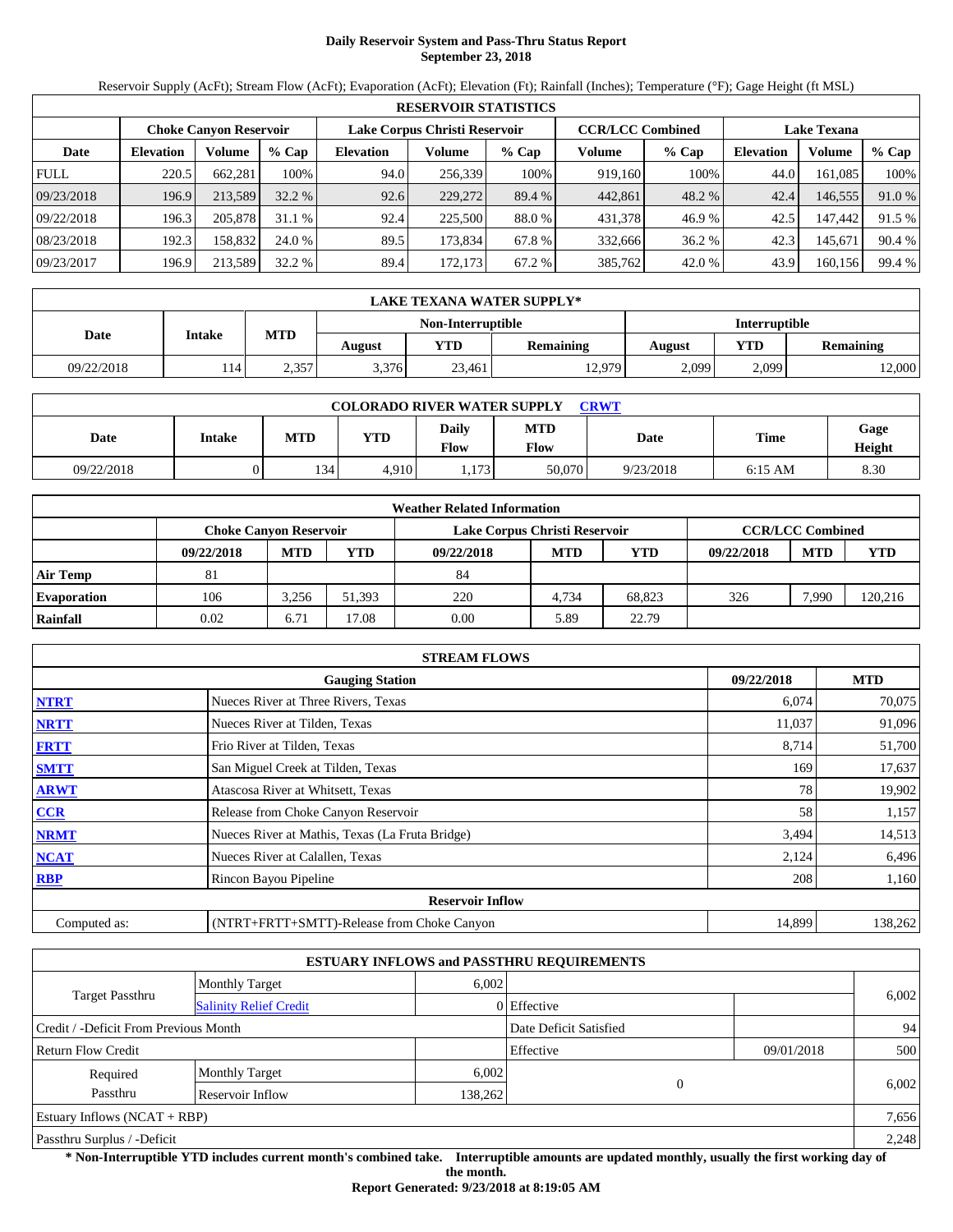# **Daily Reservoir System and Pass-Thru Status Report September 24, 2018**

Reservoir Supply (AcFt); Stream Flow (AcFt); Evaporation (AcFt); Elevation (Ft); Rainfall (Inches); Temperature (°F); Gage Height (ft MSL)

|             | <b>RESERVOIR STATISTICS</b> |                               |         |                               |         |         |                         |         |                    |         |        |  |  |
|-------------|-----------------------------|-------------------------------|---------|-------------------------------|---------|---------|-------------------------|---------|--------------------|---------|--------|--|--|
|             |                             | <b>Choke Canyon Reservoir</b> |         | Lake Corpus Christi Reservoir |         |         | <b>CCR/LCC Combined</b> |         | <b>Lake Texana</b> |         |        |  |  |
| Date        | <b>Elevation</b>            | Volume                        | $%$ Cap | <b>Elevation</b>              | Volume  | $%$ Cap | Volume                  | $%$ Cap | <b>Elevation</b>   | Volume  | % Cap  |  |  |
| <b>FULL</b> | 220.5                       | 662.281                       | 100%    | 94.0                          | 256,339 | 100%    | 919,160                 | 100%    | 44.0               | 161.085 | 100%   |  |  |
| 09/24/2018  | 197.7                       | 224,131                       | 33.8 %  | 92.8                          | 233,068 | 90.9%   | 457,199                 | 49.7 %  | 42.4               | 146,555 | 91.0 % |  |  |
| 09/23/2018  | 196.9                       | 213.589                       | 32.2 %  | 92.6                          | 229,272 | 89.4 %  | 442,861                 | 48.2 %  | 42.4               | 146.555 | 91.0 % |  |  |
| 08/24/2018  | 192.2                       | 157.750                       | 23.8 %  | 89.5                          | 173.834 | 67.8 %  | 331.584                 | 36.1 %  | 42.2               | 144.790 | 89.9%  |  |  |
| 09/24/2017  | 196.9                       | 213.589                       | 32.2 %  | 89.4                          | 172,173 | 67.2 %  | 385,762                 | 42.0 %  | 43.9               | 160,156 | 99.4 % |  |  |

|            | LAKE TEXANA WATER SUPPLY* |                                                 |       |                   |        |                  |       |       |  |  |
|------------|---------------------------|-------------------------------------------------|-------|-------------------|--------|------------------|-------|-------|--|--|
|            |                           |                                                 |       | Non-Interruptible |        | Interruptible    |       |       |  |  |
| Date       | <b>Intake</b>             | <b>MTD</b><br>YTD<br><b>Remaining</b><br>August |       | August            | YTD    | <b>Remaining</b> |       |       |  |  |
| 09/23/2018 | 114'                      | 2.471                                           | 3.376 | 23,575            | 12.865 | 2,099            | 2,099 | 2,000 |  |  |

| <b>COLORADO RIVER WATER SUPPLY</b><br><b>CRWT</b> |        |            |            |                      |                    |           |         |                |  |  |
|---------------------------------------------------|--------|------------|------------|----------------------|--------------------|-----------|---------|----------------|--|--|
| Date                                              | Intake | <b>MTD</b> | <b>YTD</b> | Daily<br><b>Flow</b> | <b>MTD</b><br>Flow | Date      | Time    | Gage<br>Height |  |  |
| 09/23/2018                                        |        | 134        | 4.910      | .143                 | 51.213             | 9/24/2018 | 7:15 AM | 8.31           |  |  |

|                    | <b>Weather Related Information</b> |                               |        |                               |            |            |            |                         |            |  |  |
|--------------------|------------------------------------|-------------------------------|--------|-------------------------------|------------|------------|------------|-------------------------|------------|--|--|
|                    |                                    | <b>Choke Canvon Reservoir</b> |        | Lake Corpus Christi Reservoir |            |            |            | <b>CCR/LCC Combined</b> |            |  |  |
|                    | 09/23/2018                         | <b>MTD</b>                    | YTD    | 09/23/2018                    | <b>MTD</b> | <b>YTD</b> | 09/23/2018 | <b>MTD</b>              | <b>YTD</b> |  |  |
| <b>Air Temp</b>    | 83                                 |                               |        | 85                            |            |            |            |                         |            |  |  |
| <b>Evaporation</b> | 179                                | 3.435                         | 51.572 | 222                           | 4.956      | 69.045     | 401        | 8,391                   | 120,617    |  |  |
| Rainfall           | 0.00                               | 6.71                          | 7.08   | 0.00                          | 5.89       | 22.79      |            |                         |            |  |  |

|              | <b>STREAM FLOWS</b>                             |            |            |
|--------------|-------------------------------------------------|------------|------------|
|              | <b>Gauging Station</b>                          | 09/23/2018 | <b>MTD</b> |
| <b>NTRT</b>  | Nueces River at Three Rivers, Texas             | 8,337      | 78,412     |
| <b>NRTT</b>  | Nueces River at Tilden, Texas                   | 9,985      | 101,080    |
| <b>FRTT</b>  | Frio River at Tilden, Texas                     | 7,761      | 59,461     |
| <b>SMTT</b>  | San Miguel Creek at Tilden, Texas               | 860        | 18,496     |
| <b>ARWT</b>  | Atascosa River at Whitsett, Texas               | 146        | 20,048     |
| CCR          | Release from Choke Canyon Reservoir             | 58         | 1,215      |
| <b>NRMT</b>  | Nueces River at Mathis, Texas (La Fruta Bridge) | 3,652      | 18,165     |
| <b>NCAT</b>  | Nueces River at Calallen, Texas                 | 2,362      | 8,858      |
| <b>RBP</b>   | Rincon Bayou Pipeline                           | 198        | 1,358      |
|              | <b>Reservoir Inflow</b>                         |            |            |
| Computed as: | (NTRT+FRTT+SMTT)-Release from Choke Canyon      | 16,900     | 155,162    |

|                                       |                               |         | <b>ESTUARY INFLOWS and PASSTHRU REQUIREMENTS</b> |            |        |  |
|---------------------------------------|-------------------------------|---------|--------------------------------------------------|------------|--------|--|
|                                       | <b>Monthly Target</b>         | 6.002   |                                                  |            |        |  |
| <b>Target Passthru</b>                | <b>Salinity Relief Credit</b> |         | 0 Effective                                      |            | 6,002  |  |
| Credit / -Deficit From Previous Month |                               |         | Date Deficit Satisfied                           |            | 94     |  |
| <b>Return Flow Credit</b>             |                               |         | Effective                                        | 09/01/2018 | 500    |  |
| Required                              | <b>Monthly Target</b>         | 6,002   |                                                  |            |        |  |
| Passthru                              | Reservoir Inflow              | 155,162 | $\Omega$                                         |            | 6,002  |  |
| Estuary Inflows $(NCAT + RBP)$        |                               |         |                                                  |            | 10,216 |  |
| Passthru Surplus / -Deficit           |                               |         |                                                  | 4,808      |        |  |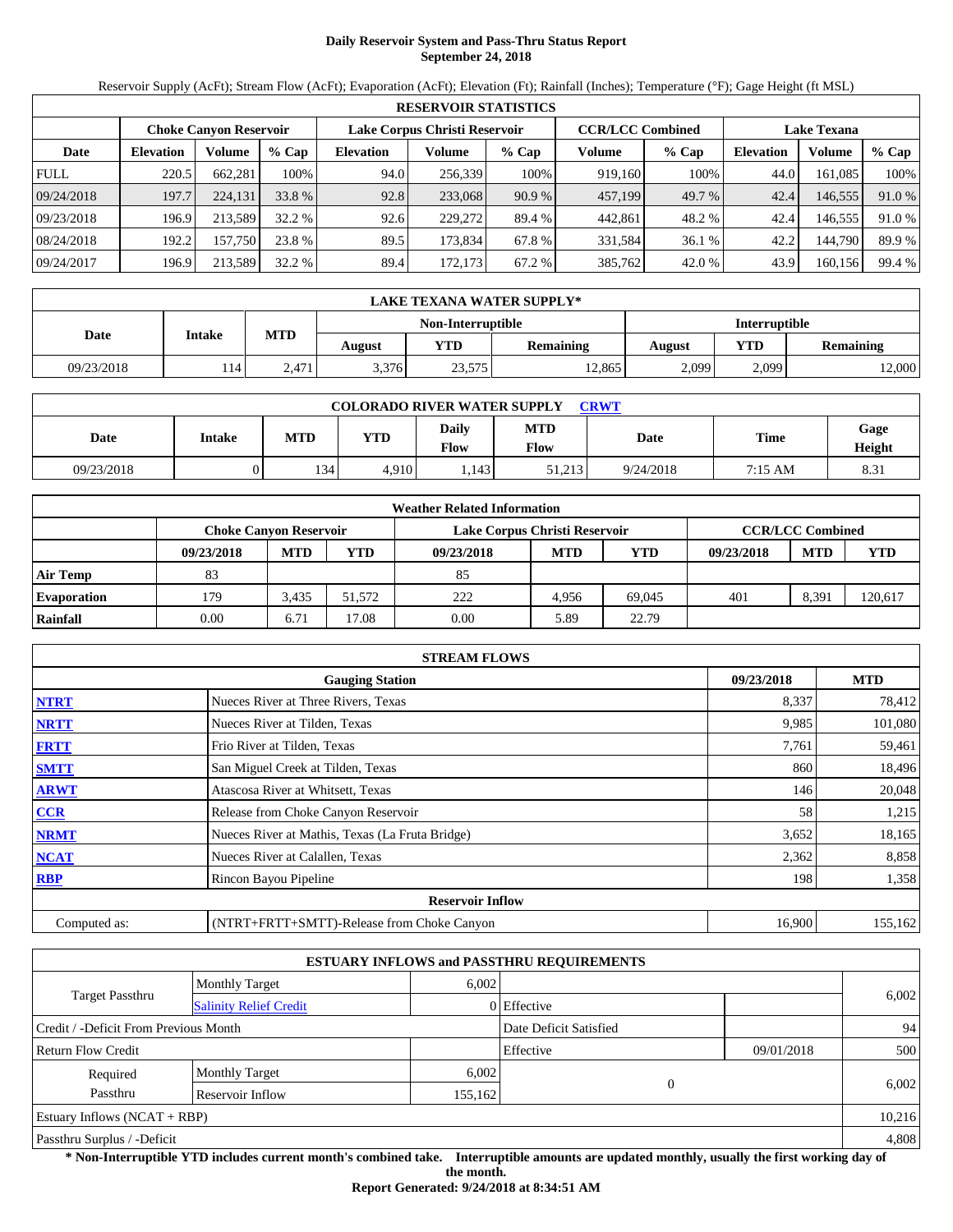# **Daily Reservoir System and Pass-Thru Status Report September 25, 2018**

Reservoir Supply (AcFt); Stream Flow (AcFt); Evaporation (AcFt); Elevation (Ft); Rainfall (Inches); Temperature (°F); Gage Height (ft MSL)

|             | <b>RESERVOIR STATISTICS</b> |                               |         |                               |         |         |                         |         |                    |         |         |  |
|-------------|-----------------------------|-------------------------------|---------|-------------------------------|---------|---------|-------------------------|---------|--------------------|---------|---------|--|
|             |                             | <b>Choke Canvon Reservoir</b> |         | Lake Corpus Christi Reservoir |         |         | <b>CCR/LCC Combined</b> |         | <b>Lake Texana</b> |         |         |  |
| Date        | <b>Elevation</b>            | Volume                        | $%$ Cap | <b>Elevation</b>              | Volume  | $%$ Cap | Volume                  | $%$ Cap | <b>Elevation</b>   | Volume  | % Cap   |  |
| <b>FULL</b> | 220.5                       | 662.281                       | 100%    | 94.0                          | 256,339 | 100%    | 919.160                 | 100%    | 44.0               | 161.085 | 100%    |  |
| 09/25/2018  | 198.1                       | 229,517                       | 34.6 %  | 93.1                          | 238,806 | 93.2 %  | 468,323                 | 51.0 %  | 42.3               | 145.671 | 90.4 %  |  |
| 09/24/2018  | 197.7                       | 224.131                       | 33.8 %  | 92.8                          | 233,068 | 90.9%   | 457,199                 | 49.7 %  | 42.4               | 146.555 | 91.0 %  |  |
| 08/25/2018  | 192.1                       | 156.671                       | 23.6 %  | 89.4                          | 172.173 | 67.2 %  | 328,844                 | 35.8 %  | 42.2               | 144.790 | 89.9 %  |  |
| 09/25/2017  | 196.9                       | 213,589                       | 32.2 %  | 89.3                          | 170.521 | 66.5 %  | 384,110                 | 41.8 %  | 44.0               | 161.085 | 100.0 % |  |

|            | LAKE TEXANA WATER SUPPLY* |            |        |                   |                  |               |       |           |  |  |  |
|------------|---------------------------|------------|--------|-------------------|------------------|---------------|-------|-----------|--|--|--|
|            | <b>Intake</b>             |            |        | Non-Interruptible |                  | Interruptible |       |           |  |  |  |
| Date       |                           | <b>MTD</b> | August | YTD               | <b>Remaining</b> | August        | YTD   | Remaining |  |  |  |
| 09/24/2018 | 14                        | 2,585      | 3,376  | 23,689            | 12,751           | 2,099         | 2,099 | 2,000     |  |  |  |

| <b>COLORADO RIVER WATER SUPPLY</b><br>CRWT |        |            |            |                      |                    |           |         |                |  |  |  |
|--------------------------------------------|--------|------------|------------|----------------------|--------------------|-----------|---------|----------------|--|--|--|
| Date                                       | Intake | <b>MTD</b> | <b>YTD</b> | Daily<br><b>Flow</b> | <b>MTD</b><br>Flow | Date      | Time    | Gage<br>Height |  |  |  |
| 09/24/2018                                 |        | 134        | 4.910      | .018                 | 52.231             | 9/25/2018 | 7:15 AM | 8.05           |  |  |  |

|                    | <b>Weather Related Information</b> |            |        |                               |            |        |            |                         |         |  |  |  |
|--------------------|------------------------------------|------------|--------|-------------------------------|------------|--------|------------|-------------------------|---------|--|--|--|
|                    | Choke Canvon Reservoir             |            |        | Lake Corpus Christi Reservoir |            |        |            | <b>CCR/LCC Combined</b> |         |  |  |  |
|                    | 09/24/2018                         | <b>MTD</b> | YTD    | 09/24/2018                    | <b>MTD</b> | YTD    | 09/24/2018 | <b>MTD</b>              | YTD     |  |  |  |
| <b>Air Temp</b>    | 89                                 |            |        | 91                            |            |        |            |                         |         |  |  |  |
| <b>Evaporation</b> | 134                                | 3,569      | 51.706 | 280                           | 5.236      | 69.325 | 414        | 8,805                   | 121,031 |  |  |  |
| Rainfall           | 0.00                               | 6.71       | 7.08   | 0.00                          | 5.89       | 22.79  |            |                         |         |  |  |  |

|              | <b>STREAM FLOWS</b>                             |            |            |
|--------------|-------------------------------------------------|------------|------------|
|              | <b>Gauging Station</b>                          | 09/24/2018 | <b>MTD</b> |
| <b>NTRT</b>  | Nueces River at Three Rivers, Texas             | 9,905      | 88,317     |
| <b>NRTT</b>  | Nueces River at Tilden, Texas                   | 8,813      | 109,894    |
| <b>FRTT</b>  | Frio River at Tilden, Texas                     | 4,982      | 64,444     |
| <b>SMTT</b>  | San Miguel Creek at Tilden, Texas               | 1,975      | 20,471     |
| <b>ARWT</b>  | Atascosa River at Whitsett, Texas               | 415        | 20,463     |
| CCR          | Release from Choke Canyon Reservoir             | 58         | 1,272      |
| <b>NRMT</b>  | Nueces River at Mathis, Texas (La Fruta Bridge) | 3,692      | 21,857     |
| <b>NCAT</b>  | Nueces River at Calallen, Texas                 | 2,541      | 11,399     |
| <b>RBP</b>   | Rincon Bayou Pipeline                           | 218        | 1,576      |
|              | <b>Reservoir Inflow</b>                         |            |            |
| Computed as: | (NTRT+FRTT+SMTT)-Release from Choke Canyon      | 16,805     | 171,967    |

|                                                  |                       |       | <b>ESTUARY INFLOWS and PASSTHRU REQUIREMENTS</b> |            |        |  |  |
|--------------------------------------------------|-----------------------|-------|--------------------------------------------------|------------|--------|--|--|
|                                                  | <b>Monthly Target</b> | 6.002 |                                                  |            |        |  |  |
| Target Passthru<br><b>Salinity Relief Credit</b> |                       |       | 0 Effective                                      |            | 6,002  |  |  |
| Credit / -Deficit From Previous Month            |                       |       | Date Deficit Satisfied                           |            | 94     |  |  |
| <b>Return Flow Credit</b>                        |                       |       | Effective                                        | 09/01/2018 | 500    |  |  |
| Required                                         | <b>Monthly Target</b> | 6,002 |                                                  |            |        |  |  |
| Passthru<br>Reservoir Inflow                     |                       |       | $\Omega$<br>171,967                              |            | 6,002  |  |  |
| Estuary Inflows $(NCAT + RBP)$                   |                       |       |                                                  |            | 12,975 |  |  |
| Passthru Surplus / -Deficit                      |                       |       |                                                  |            |        |  |  |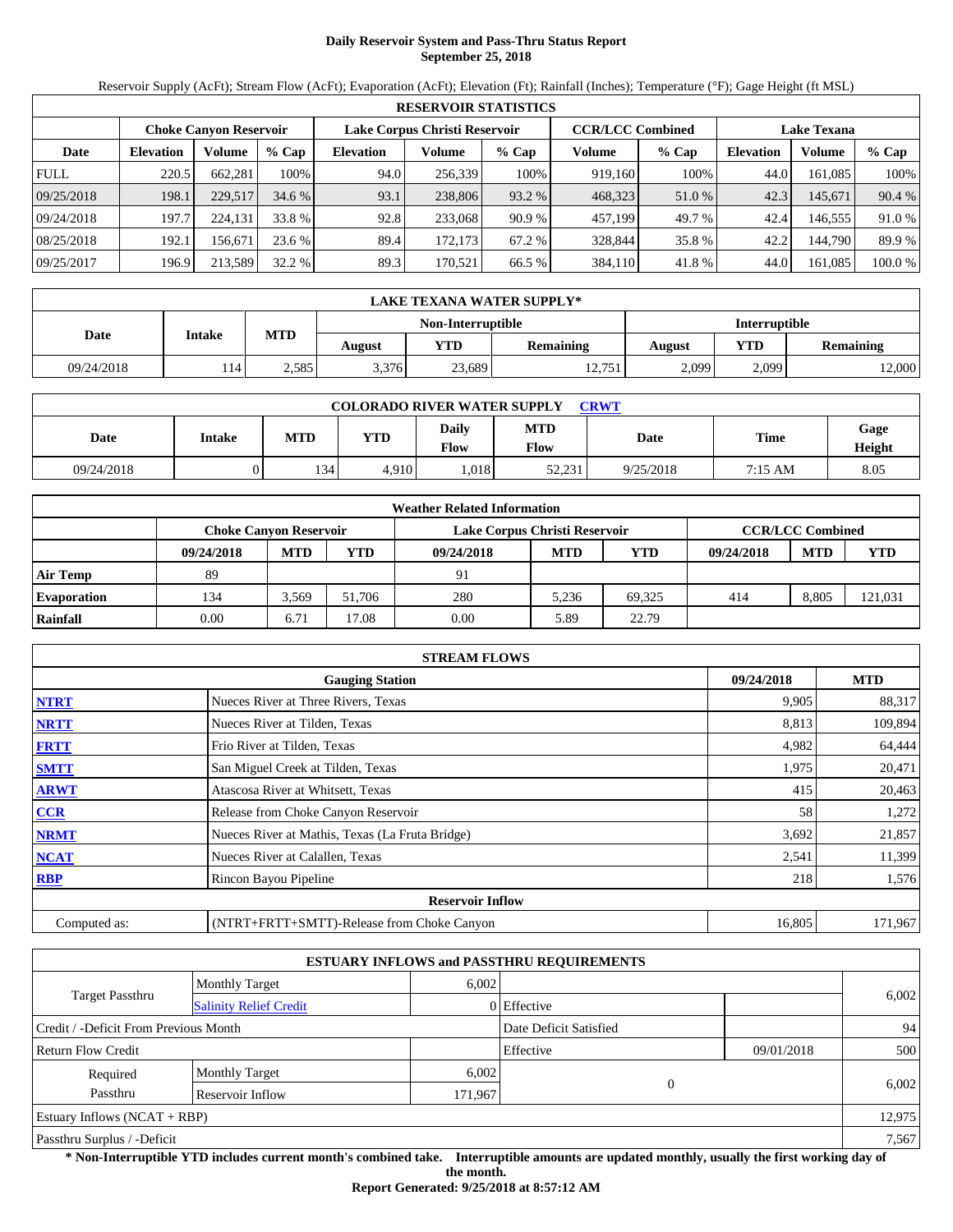# **Daily Reservoir System and Pass-Thru Status Report September 26, 2018**

Reservoir Supply (AcFt); Stream Flow (AcFt); Evaporation (AcFt); Elevation (Ft); Rainfall (Inches); Temperature (°F); Gage Height (ft MSL)

|             | <b>RESERVOIR STATISTICS</b> |                        |         |                               |         |         |                         |         |                    |               |         |  |
|-------------|-----------------------------|------------------------|---------|-------------------------------|---------|---------|-------------------------|---------|--------------------|---------------|---------|--|
|             |                             | Choke Canvon Reservoir |         | Lake Corpus Christi Reservoir |         |         | <b>CCR/LCC Combined</b> |         | <b>Lake Texana</b> |               |         |  |
| Date        | <b>Elevation</b>            | Volume                 | $%$ Cap | <b>Elevation</b>              | Volume  | $%$ Cap | Volume                  | $%$ Cap | <b>Elevation</b>   | <b>Volume</b> | % Cap   |  |
| <b>FULL</b> | 220.5                       | 662,281                | 100%    | 94.0                          | 256,339 | 100%    | 919,160                 | 100%    | 44.0               | 161.085       | 100%    |  |
| 09/26/2018  | 198.6                       | 236,355                | 35.7 %  | 93.5                          | 246,539 | 96.2%   | 482,894                 | 52.5 %  | 42.2               | 145.671       | 90.4 %  |  |
| 09/25/2018  | 198.1                       | 229,517                | 34.6 %  | 93.1                          | 238,806 | 93.2 %  | 468,323                 | 51.0 %  | 42.3               | 145.671       | 90.4 %  |  |
| 08/26/2018  | 192.2                       | 157,750                | 23.8 %  | 89.4                          | 172.173 | 67.2 %  | 329,923                 | 35.9 %  | 42.1               | 143,911       | 89.3%   |  |
| 09/26/2017  | 196.9                       | 213,589                | 32.2 %  | 89.4                          | 172,173 | 67.2 %  | 385,762                 | 42.0 %  | 44.2               | 161,085       | 100.0 % |  |

|            | LAKE TEXANA WATER SUPPLY* |            |        |                   |                  |                      |       |           |  |  |  |
|------------|---------------------------|------------|--------|-------------------|------------------|----------------------|-------|-----------|--|--|--|
|            | <b>Intake</b>             |            |        | Non-Interruptible |                  | <b>Interruptible</b> |       |           |  |  |  |
| Date       |                           | <b>MTD</b> | August | YTD.              | <b>Remaining</b> | August               | YTD   | Remaining |  |  |  |
| 09/25/2018 | 14                        | 2.700      | 3,376  | 23,803            | 12,637           | 2,099                | 2,099 | 2,000     |  |  |  |

| <b>COLORADO RIVER WATER SUPPLY</b><br>CRWT |        |            |            |               |                           |           |             |                |  |  |
|--------------------------------------------|--------|------------|------------|---------------|---------------------------|-----------|-------------|----------------|--|--|
| Date                                       | Intake | <b>MTD</b> | <b>YTD</b> | Daily<br>Flow | <b>MTD</b><br><b>Flow</b> | Date      | <b>Time</b> | Gage<br>Height |  |  |
| 09/25/2018                                 |        | 134        | 4.910      | 949           | 53.180                    | 9/26/2018 | $6:15$ AM   | 9.44           |  |  |

|                    | <b>Weather Related Information</b> |            |        |                               |            |            |            |                         |            |  |  |  |
|--------------------|------------------------------------|------------|--------|-------------------------------|------------|------------|------------|-------------------------|------------|--|--|--|
|                    | Choke Canvon Reservoir             |            |        | Lake Corpus Christi Reservoir |            |            |            | <b>CCR/LCC Combined</b> |            |  |  |  |
|                    | 09/25/2018                         | <b>MTD</b> | YTD    | 09/25/2018                    | <b>MTD</b> | <b>YTD</b> | 09/25/2018 | <b>MTD</b>              | <b>YTD</b> |  |  |  |
| <b>Air Temp</b>    | 92                                 |            |        | 93                            |            |            |            |                         |            |  |  |  |
| <b>Evaporation</b> | 217                                | 3.786      | 51.923 | 272                           | 5.508      | 69.597     | 489        | 9,294                   | 121,520    |  |  |  |
| Rainfall           | 0.00                               | 6.71       | 7.08   | 0.00                          | 5.89       | 22.79      |            |                         |            |  |  |  |

|              | <b>STREAM FLOWS</b>                             |            |            |
|--------------|-------------------------------------------------|------------|------------|
|              | <b>Gauging Station</b>                          | 09/25/2018 | <b>MTD</b> |
| <b>NTRT</b>  | Nueces River at Three Rivers, Texas             | 9,846      | 98,162     |
| <b>NRTT</b>  | Nueces River at Tilden, Texas                   | 7,960      | 117,853    |
| <b>FRTT</b>  | Frio River at Tilden, Texas                     | 3,335      | 67,778     |
| <b>SMTT</b>  | San Miguel Creek at Tilden, Texas               | 2,719      | 23,191     |
| <b>ARWT</b>  | Atascosa River at Whitsett, Texas               | 544        | 21,007     |
| <b>CCR</b>   | Release from Choke Canyon Reservoir             | 58         | 1,330      |
| <b>NRMT</b>  | Nueces River at Mathis, Texas (La Fruta Bridge) | 3,573      | 25,430     |
| <b>NCAT</b>  | Nueces River at Calallen, Texas                 | 2,640      | 14,039     |
| <b>RBP</b>   | Rincon Bayou Pipeline                           | 209        | 1,786      |
|              | <b>Reservoir Inflow</b>                         |            |            |
| Computed as: | (NTRT+FRTT+SMTT)-Release from Choke Canyon      | 15,842     | 187,810    |

|                                       |                               |         | <b>ESTUARY INFLOWS and PASSTHRU REQUIREMENTS</b> |            |        |
|---------------------------------------|-------------------------------|---------|--------------------------------------------------|------------|--------|
|                                       | <b>Monthly Target</b>         | 6.002   |                                                  |            |        |
| <b>Target Passthru</b>                | <b>Salinity Relief Credit</b> |         | 0 Effective                                      |            | 6,002  |
| Credit / -Deficit From Previous Month |                               |         | Date Deficit Satisfied                           |            | 94     |
| <b>Return Flow Credit</b>             |                               |         | Effective                                        | 09/01/2018 | 500    |
| Required                              | <b>Monthly Target</b>         | 6,002   |                                                  |            |        |
| Passthru                              | Reservoir Inflow              | 187,810 | $\Omega$                                         |            | 6,002  |
| Estuary Inflows $(NCAT + RBP)$        |                               |         |                                                  |            | 15,824 |
| Passthru Surplus / -Deficit           |                               |         |                                                  | 10,416     |        |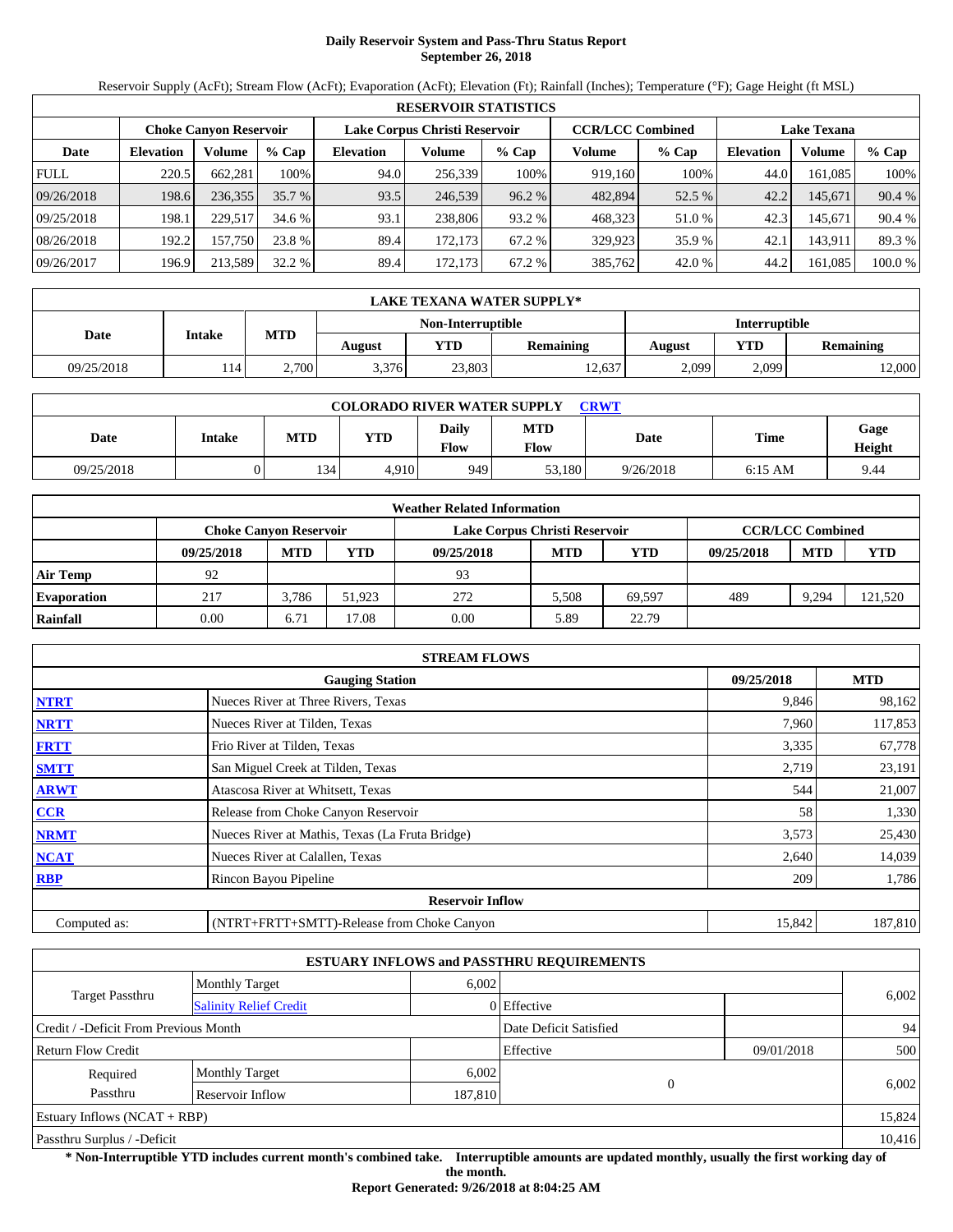# **Daily Reservoir System and Pass-Thru Status Report September 27, 2018**

Reservoir Supply (AcFt); Stream Flow (AcFt); Evaporation (AcFt); Elevation (Ft); Rainfall (Inches); Temperature (°F); Gage Height (ft MSL)

|             | <b>RESERVOIR STATISTICS</b> |                               |         |                               |         |         |                         |         |                    |         |         |  |  |
|-------------|-----------------------------|-------------------------------|---------|-------------------------------|---------|---------|-------------------------|---------|--------------------|---------|---------|--|--|
|             |                             | <b>Choke Canvon Reservoir</b> |         | Lake Corpus Christi Reservoir |         |         | <b>CCR/LCC Combined</b> |         | <b>Lake Texana</b> |         |         |  |  |
| Date        | <b>Elevation</b>            | Volume                        | $%$ Cap | <b>Elevation</b>              | Volume  | $%$ Cap | Volume                  | $%$ Cap | <b>Elevation</b>   | Volume  | % Cap   |  |  |
| <b>FULL</b> | 220.5                       | 662.281                       | 100%    | 94.0                          | 256,339 | 100%    | 919.160                 | 100%    | 44.0               | 161.085 | 100%    |  |  |
| 09/27/2018  | 198.8                       | 239,125                       | 36.1%   | 93.9                          | 254.368 | 99.2 %  | 493.493                 | 53.7 %  | 42.3               | 145.671 | 90.4 %  |  |  |
| 09/26/2018  | 198.6                       | 236,355                       | 35.7 %  | 93.5                          | 246.539 | 96.2%   | 482,894                 | 52.5 %  | 42.3               | 145.671 | 90.4 %  |  |  |
| 08/27/2018  | 192.1                       | 156.671                       | 23.6 %  | 89.4                          | 172.173 | 67.2 %  | 328,844                 | 35.8 %  | 42.1               | 143.911 | 89.3 %  |  |  |
| 09/27/2017  | 197.0                       | 214,890                       | 32.4 %  | 89.4                          | 172.173 | 67.2 %  | 387,063                 | 42.1%   | 44.0               | 161.085 | 100.0 % |  |  |

|            | LAKE TEXANA WATER SUPPLY* |            |        |                   |                  |               |       |           |  |  |  |
|------------|---------------------------|------------|--------|-------------------|------------------|---------------|-------|-----------|--|--|--|
|            | <b>Intake</b>             |            |        | Non-Interruptible |                  | Interruptible |       |           |  |  |  |
| Date       |                           | <b>MTD</b> | August | YTD               | <b>Remaining</b> | August        | YTD   | Remaining |  |  |  |
| 09/26/2018 | 115                       | 2.814      | 3,376  | 23,918            | 12,522           | 2,099         | 2,099 | 2,000     |  |  |  |

| <b>COLORADO RIVER WATER SUPPLY</b><br>CRWT |        |            |            |                      |                    |           |             |                |  |  |
|--------------------------------------------|--------|------------|------------|----------------------|--------------------|-----------|-------------|----------------|--|--|
| Date                                       | Intake | <b>MTD</b> | <b>YTD</b> | Daily<br><b>Flow</b> | <b>MTD</b><br>Flow | Date      | <b>Time</b> | Gage<br>Height |  |  |
| 09/26/2018                                 |        | 134        | 4.910      | 3.255<br>ر رے د      | 56.436             | 9/27/2018 | $6:15$ AM   | 10.96          |  |  |

|                    | <b>Weather Related Information</b> |            |        |                               |            |        |            |                         |            |  |  |  |
|--------------------|------------------------------------|------------|--------|-------------------------------|------------|--------|------------|-------------------------|------------|--|--|--|
|                    | <b>Choke Canvon Reservoir</b>      |            |        | Lake Corpus Christi Reservoir |            |        |            | <b>CCR/LCC Combined</b> |            |  |  |  |
|                    | 09/26/2018                         | <b>MTD</b> | YTD    | 09/26/2018                    | <b>MTD</b> | YTD    | 09/26/2018 | <b>MTD</b>              | <b>YTD</b> |  |  |  |
| <b>Air Temp</b>    | 92                                 |            |        | 95                            |            |        |            |                         |            |  |  |  |
| <b>Evaporation</b> | 235                                | 4.021      | 52,158 | 264                           | 5.772      | 69.861 | 499        | 9,793                   | 122,019    |  |  |  |
| Rainfall           | 1.43                               | 8.14       | 18.51  | 0.54                          | 6.43       | 23.33  |            |                         |            |  |  |  |

|              | <b>STREAM FLOWS</b>                             |            |            |
|--------------|-------------------------------------------------|------------|------------|
|              | <b>Gauging Station</b>                          | 09/26/2018 | <b>MTD</b> |
| <b>NTRT</b>  | Nueces River at Three Rivers, Texas             | 8,734      | 106,896    |
| <b>NRTT</b>  | Nueces River at Tilden, Texas                   | 7,325      | 125,178    |
| <b>FRTT</b>  | Frio River at Tilden, Texas                     | 2,620      | 70,399     |
| <b>SMTT</b>  | San Miguel Creek at Tilden, Texas               | 431        | 23,621     |
| <b>ARWT</b>  | Atascosa River at Whitsett, Texas               | 312        | 21,318     |
| <b>CCR</b>   | Release from Choke Canyon Reservoir             | 58         | 1,388      |
| <b>NRMT</b>  | Nueces River at Mathis, Texas (La Fruta Bridge) | 3,970      | 29,400     |
| <b>NCAT</b>  | Nueces River at Calallen, Texas                 | 2,680      | 16,718     |
| <b>RBP</b>   | Rincon Bayou Pipeline                           | 207        | 1,992      |
|              | <b>Reservoir Inflow</b>                         |            |            |
| Computed as: | (NTRT+FRTT+SMTT)-Release from Choke Canyon      | 11,727     | 199,537    |

|                                       |                               |         | <b>ESTUARY INFLOWS and PASSTHRU REQUIREMENTS</b> |            |        |  |  |
|---------------------------------------|-------------------------------|---------|--------------------------------------------------|------------|--------|--|--|
|                                       | <b>Monthly Target</b>         | 6.002   |                                                  |            |        |  |  |
| <b>Target Passthru</b>                | <b>Salinity Relief Credit</b> |         | 0 Effective                                      |            | 6,002  |  |  |
| Credit / -Deficit From Previous Month |                               |         | Date Deficit Satisfied                           |            | 94     |  |  |
| <b>Return Flow Credit</b>             |                               |         | Effective                                        | 09/01/2018 | 500    |  |  |
| Required                              | <b>Monthly Target</b>         | 6,002   |                                                  |            |        |  |  |
| Passthru                              | Reservoir Inflow              | 199,537 | $\Omega$                                         |            | 6,002  |  |  |
| Estuary Inflows $(NCAT + RBP)$        |                               |         |                                                  |            | 18,711 |  |  |
| Passthru Surplus / -Deficit           |                               |         |                                                  |            |        |  |  |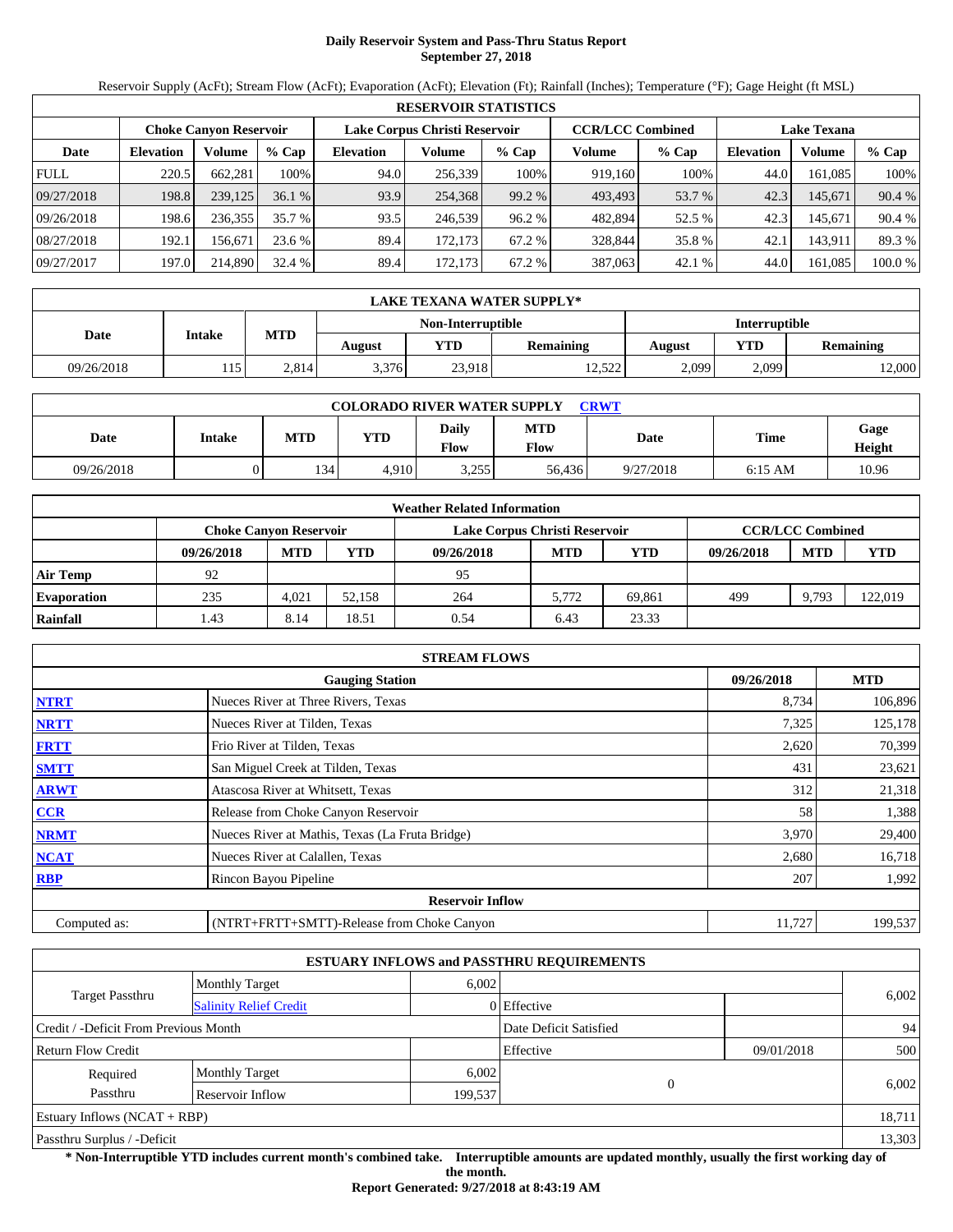# **Daily Reservoir System and Pass-Thru Status Report September 28, 2018**

Reservoir Supply (AcFt); Stream Flow (AcFt); Evaporation (AcFt); Elevation (Ft); Rainfall (Inches); Temperature (°F); Gage Height (ft MSL)

|             | <b>RESERVOIR STATISTICS</b> |                               |         |                  |                               |         |                         |        |                    |         |         |  |  |
|-------------|-----------------------------|-------------------------------|---------|------------------|-------------------------------|---------|-------------------------|--------|--------------------|---------|---------|--|--|
|             |                             | <b>Choke Canvon Reservoir</b> |         |                  | Lake Corpus Christi Reservoir |         | <b>CCR/LCC Combined</b> |        | <b>Lake Texana</b> |         |         |  |  |
| Date        | <b>Elevation</b>            | Volume                        | $%$ Cap | <b>Elevation</b> | Volume                        | $%$ Cap | Volume                  | % Cap  | <b>Elevation</b>   | Volume  | % Cap   |  |  |
| <b>FULL</b> | 220.5                       | 662.281                       | 100%    | 94.0             | 256,339                       | 100%    | 919,160                 | 100%   | 44.0               | 161.085 | 100%    |  |  |
| 09/28/2018  | 199.2                       | 244,729                       | 36.9%   | 94.0             | 256,339                       | 100.0 % | 501,068                 | 54.5 % | 42.3               | 145,671 | 90.4 %  |  |  |
| 09/27/2018  | 198.8                       | 239,125                       | 36.1%   | 93.9             | 254.368                       | 99.2 %  | 493.493                 | 53.7 % | 42.3               | 145.671 | 90.4 %  |  |  |
| 08/28/2018  | 192.0                       | 155,597                       | 23.5 %  | 89.3             | 170.521                       | 66.5 %  | 326,118                 | 35.5 % | 42.1               | 143,911 | 89.3 %  |  |  |
| 09/28/2017  | 196.9                       | 213,589                       | 32.2 %  | 89.4             | 172,173                       | 67.2 %  | 385,762                 | 42.0 % | 44.0               | 161,085 | 100.0 % |  |  |

|            | LAKE TEXANA WATER SUPPLY* |            |        |                   |           |                      |       |           |  |  |  |
|------------|---------------------------|------------|--------|-------------------|-----------|----------------------|-------|-----------|--|--|--|
|            | <b>Intake</b>             |            |        | Non-Interruptible |           | <b>Interruptible</b> |       |           |  |  |  |
| Date       |                           | <b>MTD</b> | August | YTD.              | Remaining | August               | YTD   | Remaining |  |  |  |
| 09/27/2018 | 115                       | 2.929      | 3,376  | 24,033            | 12,407    | 2,099                | 2,099 | 2,000     |  |  |  |

| <b>COLORADO RIVER WATER SUPPLY</b><br><b>CRWT</b> |        |            |            |                             |                    |           |             |                |  |  |
|---------------------------------------------------|--------|------------|------------|-----------------------------|--------------------|-----------|-------------|----------------|--|--|
| Date                                              | Intake | <b>MTD</b> | <b>YTD</b> | <b>Daily</b><br><b>Flow</b> | <b>MTD</b><br>Flow | Date      | <b>Time</b> | Gage<br>Height |  |  |
| 09/27/2018                                        |        | 134        | 4.910      | 3,652                       | 60.088             | 9/28/2018 | 7:15 AM     | 9.99           |  |  |

|                    | <b>Weather Related Information</b> |            |        |                               |            |        |            |                         |         |  |  |
|--------------------|------------------------------------|------------|--------|-------------------------------|------------|--------|------------|-------------------------|---------|--|--|
|                    | <b>Choke Canyon Reservoir</b>      |            |        | Lake Corpus Christi Reservoir |            |        |            | <b>CCR/LCC Combined</b> |         |  |  |
|                    | 09/27/2018                         | <b>MTD</b> | YTD    | 09/27/2018                    | <b>MTD</b> | YTD    | 09/27/2018 | <b>MTD</b>              | YTD     |  |  |
| <b>Air Temp</b>    | 76                                 |            |        | 77                            |            |        |            |                         |         |  |  |
| <b>Evaporation</b> | 82                                 | 4.103      | 52,240 | 127                           | 5,899      | 69.988 | 209        | 10.002                  | 122,228 |  |  |
| Rainfall           | 0.00                               | 8.14       | 18.51  | 0.00                          | 6.43       | 23.33  |            |                         |         |  |  |

|              | <b>STREAM FLOWS</b>                             |            |            |
|--------------|-------------------------------------------------|------------|------------|
|              | <b>Gauging Station</b>                          | 09/27/2018 | <b>MTD</b> |
| <b>NTRT</b>  | Nueces River at Three Rivers, Texas             | 7,265      | 114,162    |
| <b>NRTT</b>  | Nueces River at Tilden, Texas                   | 6,888      | 132,066    |
| <b>FRTT</b>  | Frio River at Tilden, Texas                     | 5,439      | 75,837     |
| <b>SMTT</b>  | San Miguel Creek at Tilden, Texas               | 314        | 23,935     |
| <b>ARWT</b>  | Atascosa River at Whitsett, Texas               | 121        | 21,440     |
| <b>CCR</b>   | Release from Choke Canyon Reservoir             | 58         | 1,445      |
| <b>NRMT</b>  | Nueces River at Mathis, Texas (La Fruta Bridge) | 4,347      | 33,748     |
| <b>NCAT</b>  | Nueces River at Calallen, Texas                 | 2,839      | 19,557     |
| <b>RBP</b>   | Rincon Bayou Pipeline                           | 189        | 2,181      |
|              | <b>Reservoir Inflow</b>                         |            |            |
| Computed as: | (NTRT+FRTT+SMTT)-Release from Choke Canyon      | 12,960     | 212,497    |

|                                                  |                       |         | <b>ESTUARY INFLOWS and PASSTHRU REQUIREMENTS</b> |            |        |  |
|--------------------------------------------------|-----------------------|---------|--------------------------------------------------|------------|--------|--|
|                                                  | <b>Monthly Target</b> | 6,002   |                                                  |            |        |  |
| Target Passthru<br><b>Salinity Relief Credit</b> |                       |         | 0 Effective                                      |            | 6,002  |  |
| Credit / -Deficit From Previous Month            |                       |         | Date Deficit Satisfied                           |            | 94     |  |
| <b>Return Flow Credit</b>                        |                       |         | Effective                                        | 09/01/2018 | 500    |  |
| Required                                         | <b>Monthly Target</b> | 6,002   |                                                  |            |        |  |
| Passthru                                         | Reservoir Inflow      | 212,497 | $\Omega$                                         |            | 6,002  |  |
| Estuary Inflows $(NCAT + RBP)$                   |                       |         |                                                  | 21,738     |        |  |
| Passthru Surplus / -Deficit                      |                       |         |                                                  |            | 16,330 |  |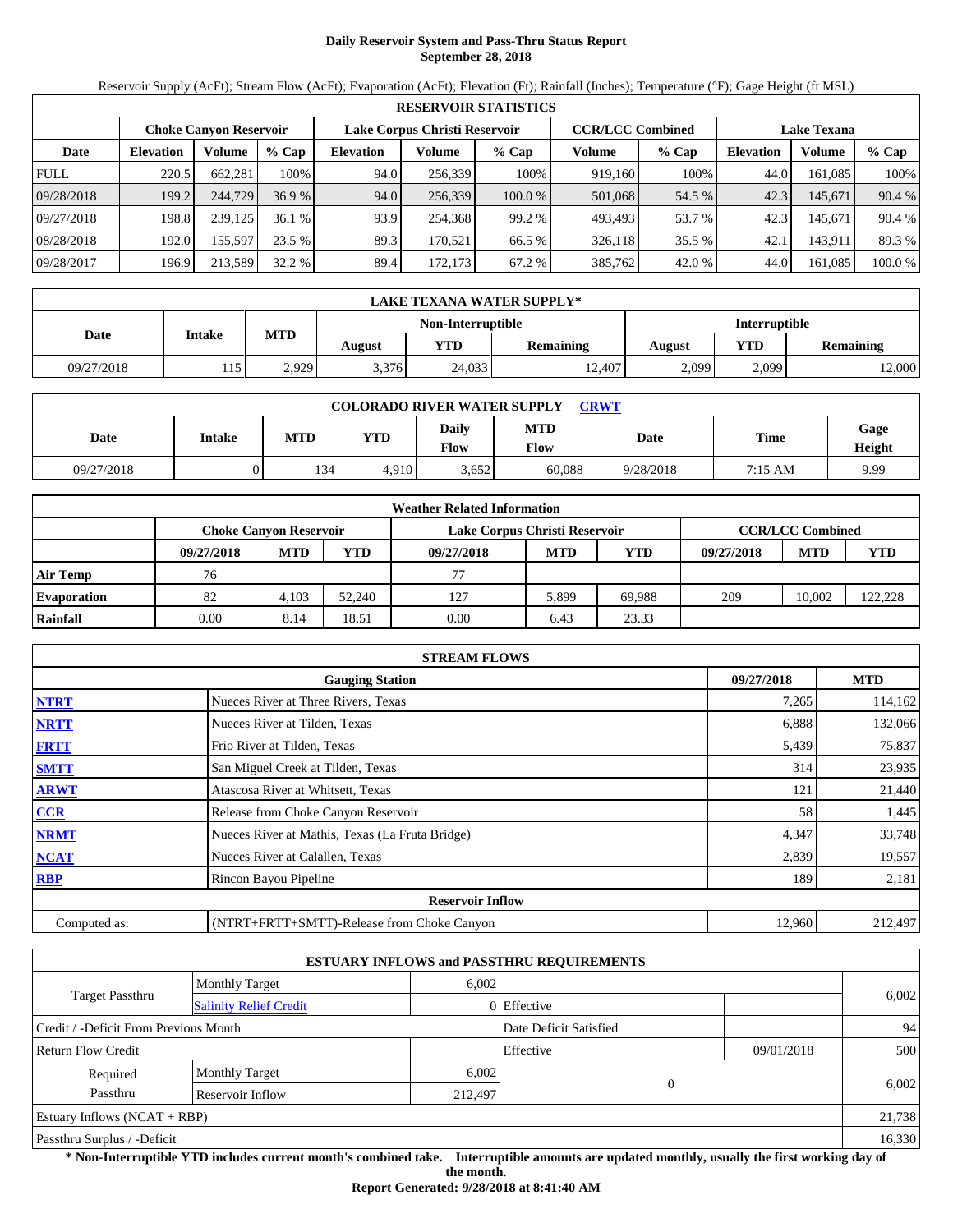# **Daily Reservoir System and Pass-Thru Status Report September 29, 2018**

Reservoir Supply (AcFt); Stream Flow (AcFt); Evaporation (AcFt); Elevation (Ft); Rainfall (Inches); Temperature (°F); Gage Height (ft MSL)

|             | <b>RESERVOIR STATISTICS</b> |                               |         |                  |                               |           |                         |         |                    |         |         |  |  |
|-------------|-----------------------------|-------------------------------|---------|------------------|-------------------------------|-----------|-------------------------|---------|--------------------|---------|---------|--|--|
|             |                             | <b>Choke Canvon Reservoir</b> |         |                  | Lake Corpus Christi Reservoir |           | <b>CCR/LCC Combined</b> |         | <b>Lake Texana</b> |         |         |  |  |
| Date        | <b>Elevation</b>            | Volume                        | $%$ Cap | <b>Elevation</b> | Volume                        | $%$ Cap   | Volume                  | $%$ Cap | <b>Elevation</b>   | Volume  | $%$ Cap |  |  |
| <b>FULL</b> | 220.5                       | 662.281                       | 100%    | 94.0             | 256,339                       | 100%      | 919,160                 | 100%    | 44.0               | 161.085 | 100%    |  |  |
| 09/29/2018  | 199.6                       | 250,439                       | 37.8 %  | 94.0             | 256,339                       | $100.0\%$ | 506,778                 | 55.1 %  | 42.5               | 147,442 | 91.5 %  |  |  |
| 09/28/2018  | 199.2                       | 244,729                       | 36.9%   | 94.0             | 256.339                       | 100.0%    | 501,068                 | 54.5 %  | 42.3               | 145.671 | 90.4 %  |  |  |
| 08/29/2018  | 192.1                       | 156.671                       | 23.6 %  | 89.3             | 170.521                       | 66.5 %    | 327,192                 | 35.6 %  | 42.0               | 143,036 | 88.8%   |  |  |
| 09/29/2017  | 197.0                       | 214,890                       | 32.4 %  | 89.5             | 173,834                       | 67.8 %    | 388,724                 | 42.3 %  | 44.1               | 162,101 | 100.6 % |  |  |

|            | LAKE TEXANA WATER SUPPLY* |            |        |                   |                  |               |                  |       |  |  |
|------------|---------------------------|------------|--------|-------------------|------------------|---------------|------------------|-------|--|--|
|            |                           |            |        | Non-Interruptible |                  | Interruptible |                  |       |  |  |
| Date       | <b>Intake</b>             | <b>MTD</b> | August | YTD               | <b>Remaining</b> | <b>August</b> | <b>Remaining</b> |       |  |  |
| 09/28/2018 | 14                        | 3.043      | 3,376  | 24,147            | 12,293           | 2,099         | 2,099            | 2,000 |  |  |

| <b>COLORADO RIVER WATER SUPPLY</b><br>CRWT |        |            |            |                      |                    |           |         |                |  |  |
|--------------------------------------------|--------|------------|------------|----------------------|--------------------|-----------|---------|----------------|--|--|
| Date                                       | Intake | <b>MTD</b> | <b>YTD</b> | Daily<br><b>Flow</b> | <b>MTD</b><br>Flow | Date      | Time    | Gage<br>Height |  |  |
| 09/28/2018                                 |        | 134        | 4.910      | 2.700                | 62.788             | 9/29/2018 | 7:15 AM | 9.94           |  |  |

|                    |                               |            |        | <b>Weather Related Information</b> |            |        |            |                         |         |
|--------------------|-------------------------------|------------|--------|------------------------------------|------------|--------|------------|-------------------------|---------|
|                    | <b>Choke Canyon Reservoir</b> |            |        | Lake Corpus Christi Reservoir      |            |        |            | <b>CCR/LCC Combined</b> |         |
|                    | 09/28/2018                    | <b>MTD</b> | YTD    | 09/28/2018                         | <b>MTD</b> | YTD    | 09/28/2018 | <b>MTD</b>              | YTD     |
| <b>Air Temp</b>    | 82                            |            |        | 82                                 |            |        |            |                         |         |
| <b>Evaporation</b> | 84                            | 4,187      | 52.324 | 104                                | 6.003      | 70.092 | 188        | 10.190                  | 122,416 |
| Rainfall           | 0.00                          | 8.14       | 18.51  | 0.04                               | 6.47       | 23.37  |            |                         |         |

|              | <b>STREAM FLOWS</b>                             |        |         |  |  |  |  |
|--------------|-------------------------------------------------|--------|---------|--|--|--|--|
|              | <b>Gauging Station</b>                          |        |         |  |  |  |  |
| <b>NTRT</b>  | Nueces River at Three Rivers, Texas             | 6,154  | 120,315 |  |  |  |  |
| <b>NRTT</b>  | Nueces River at Tilden, Texas                   | 6,590  | 138,656 |  |  |  |  |
| <b>FRTT</b>  | Frio River at Tilden, Texas                     | 6,173  | 82,011  |  |  |  |  |
| <b>SMTT</b>  | San Miguel Creek at Tilden, Texas               | 166    | 24,101  |  |  |  |  |
| <b>ARWT</b>  | Atascosa River at Whitsett, Texas               | 67     | 21,507  |  |  |  |  |
| <b>CCR</b>   | Release from Choke Canyon Reservoir             | 58     | 1,503   |  |  |  |  |
| <b>NRMT</b>  | Nueces River at Mathis, Texas (La Fruta Bridge) | 4,526  | 38,273  |  |  |  |  |
| <b>NCAT</b>  | Nueces River at Calallen, Texas                 | 3,017  | 22,574  |  |  |  |  |
| <b>RBP</b>   | Rincon Bayou Pipeline                           | 195    | 2,376   |  |  |  |  |
|              | <b>Reservoir Inflow</b>                         |        |         |  |  |  |  |
| Computed as: | (NTRT+FRTT+SMTT)-Release from Choke Canyon      | 12,435 | 224,932 |  |  |  |  |

|                                       |                               |         | <b>ESTUARY INFLOWS and PASSTHRU REQUIREMENTS</b> |            |                |
|---------------------------------------|-------------------------------|---------|--------------------------------------------------|------------|----------------|
|                                       | <b>Monthly Target</b>         | 6,002   |                                                  |            |                |
| <b>Target Passthru</b>                | <b>Salinity Relief Credit</b> |         | 1,500 Effective                                  | 09/29/2018 | 4,502          |
| Credit / -Deficit From Previous Month |                               |         | Date Deficit Satisfied                           |            | $\overline{0}$ |
| <b>Return Flow Credit</b>             |                               |         | Effective                                        | 09/01/2018 | 500            |
| Required                              | <b>Monthly Target</b>         | 4,502   |                                                  |            |                |
| Passthru                              | Reservoir Inflow              | 224,932 | $\theta$                                         |            | 4,502          |
| Estuary Inflows $(NCAT + RBP)$        |                               |         |                                                  |            | 24,950         |
| Passthru Surplus / -Deficit           |                               |         |                                                  |            | 20,948         |